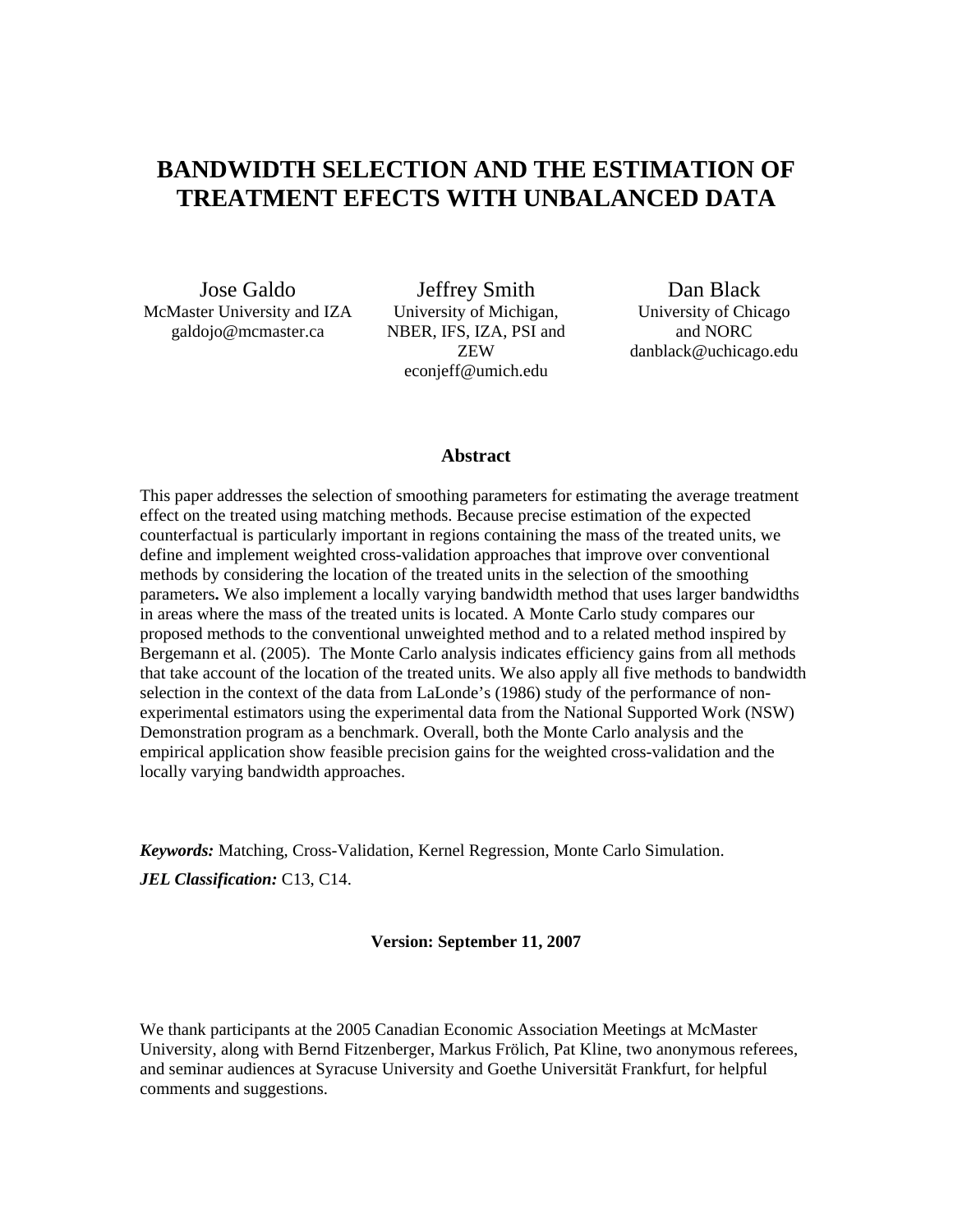#### **1. Introduction**

<u>.</u>

One of the fundamental contributions arising from the use of matching estimators in program evaluation over the last 15 years has been a better understanding of how disparate the distribution of covariates may be between treatment and comparison groups. Because many social programs select on criteria such as income, assets, past program participation, or past interaction with the criminal justice system, comparison groups drawn from the population at large, or even from crudely matched sub-populations, may contain an overwhelming number of observations that have virtually no use in an evaluation. Thus, despite a large total number of observations, a comparison group may contain only a few observations relevant to evaluating the program.

In this paper, we examine how the disparate distributions of covariates in the treatment and comparison groups affect the proper choice of the smoothing parameter.<sup>1</sup> Bandwidth selection has always posed a problem for evaluation methods that rely on kernel regression. The broader statistical literature offers some guidance by suggesting the minimization of quadratic loss functions such as the mean integrated squared error (MISE) through cross-validation methods. These data driven methods have the considerable advantage of allowing researchers to avoid arbitrary selection of bandwidths, and they converge to the optimal bandwidth, albeit at a slow rate. At the same time, the conventional cross-validation approach selects the bandwidth using only the distribution of the untreated units while completely neglecting the location of the treated ones. As Figure 1 illustrates, this approach may be inappropriate in the context of estimating the average treatment effect on the treated because the shape of the regression function and distribution of covariates in regions with few treated observations may

<sup>&</sup>lt;sup>1</sup> Throughout this study we use the terms smoothing parameter and bandwidth interchangeably.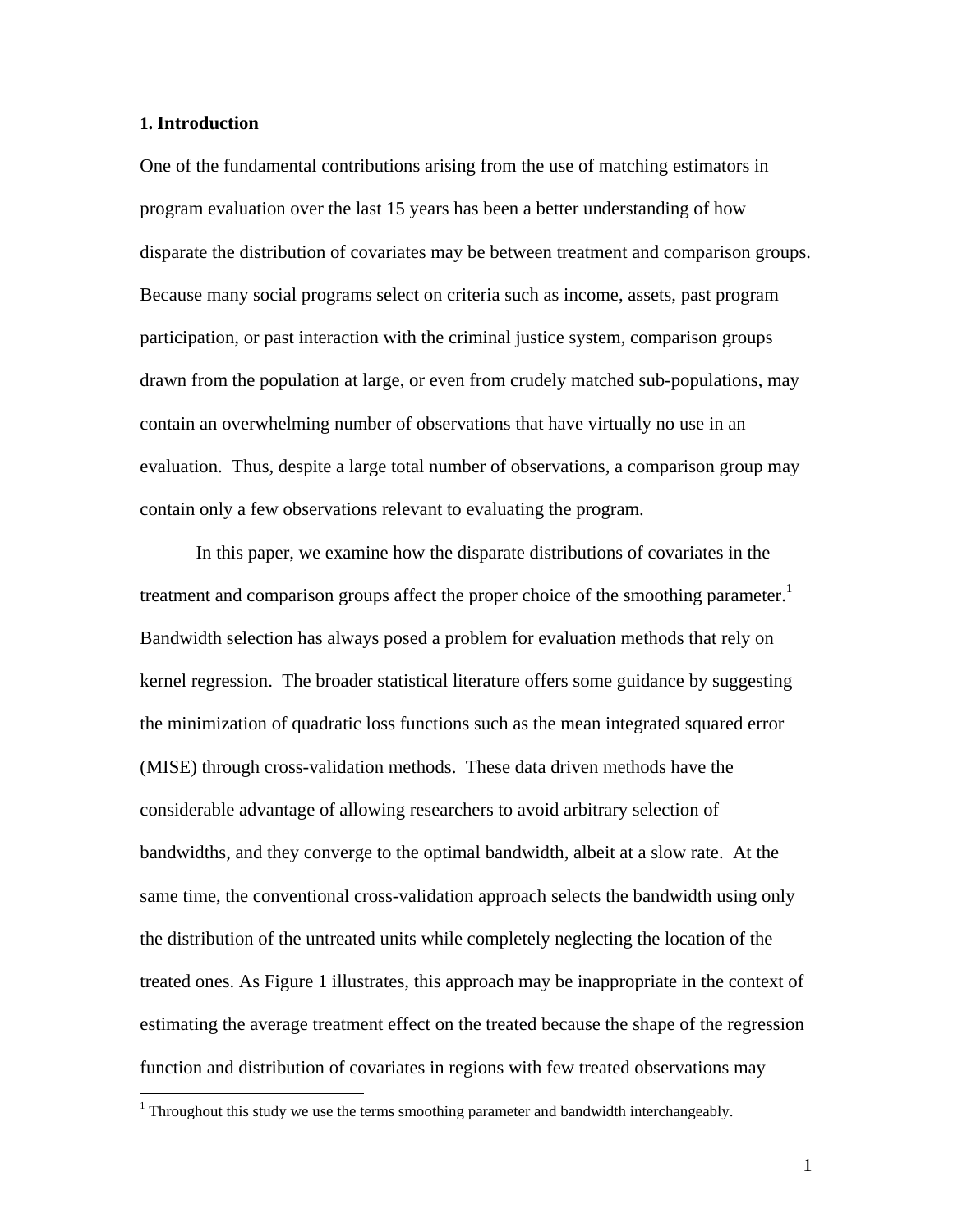substantially affect the chosen bandwidth. Although this general insight applies to a variety of different econometric estimators applied to the evaluation problem, we focus on propensity score matching estimators that rely on local constant and local linear regression to estimate the counterfactual outcome regression function because of their wide use in the applied literature.

To account for the location of the treated units, we define and implement two weighted versions of the usual cross-validation bandwidth selection method. In the first version, the weighting function gives to untreated units the same weight they receive in the estimation of the counterfactual outcomes. This implies a different set of weights for each bandwidth considered in the bandwidth search grid, which may impose a computational burden. In the second version, the weighting function consists of an estimated density function for the propensity scores of the treated units. Both versions reweight the data to reflect differences in the distributions of propensity scores between the treated and untreated observations.

We also evaluate two alternative procedures. The first one, inspired by Bergemann, Fitzenberger, and Speckesser (2005), we call the "nearest neighbor" method. This procedure accounts for the location of the treated units by using standard crossvalidation methods but counting the prediction errors only for the sub-sample of untreated units that are nearest neighbors of the treated units. In the second, we implement a locally varying bandwidth approach that selects a bandwidth for each treated unit according to the local density of the untreated units, with narrower bandwidths in regions dense in untreated units and wider bandwidths in regions with few untreated units.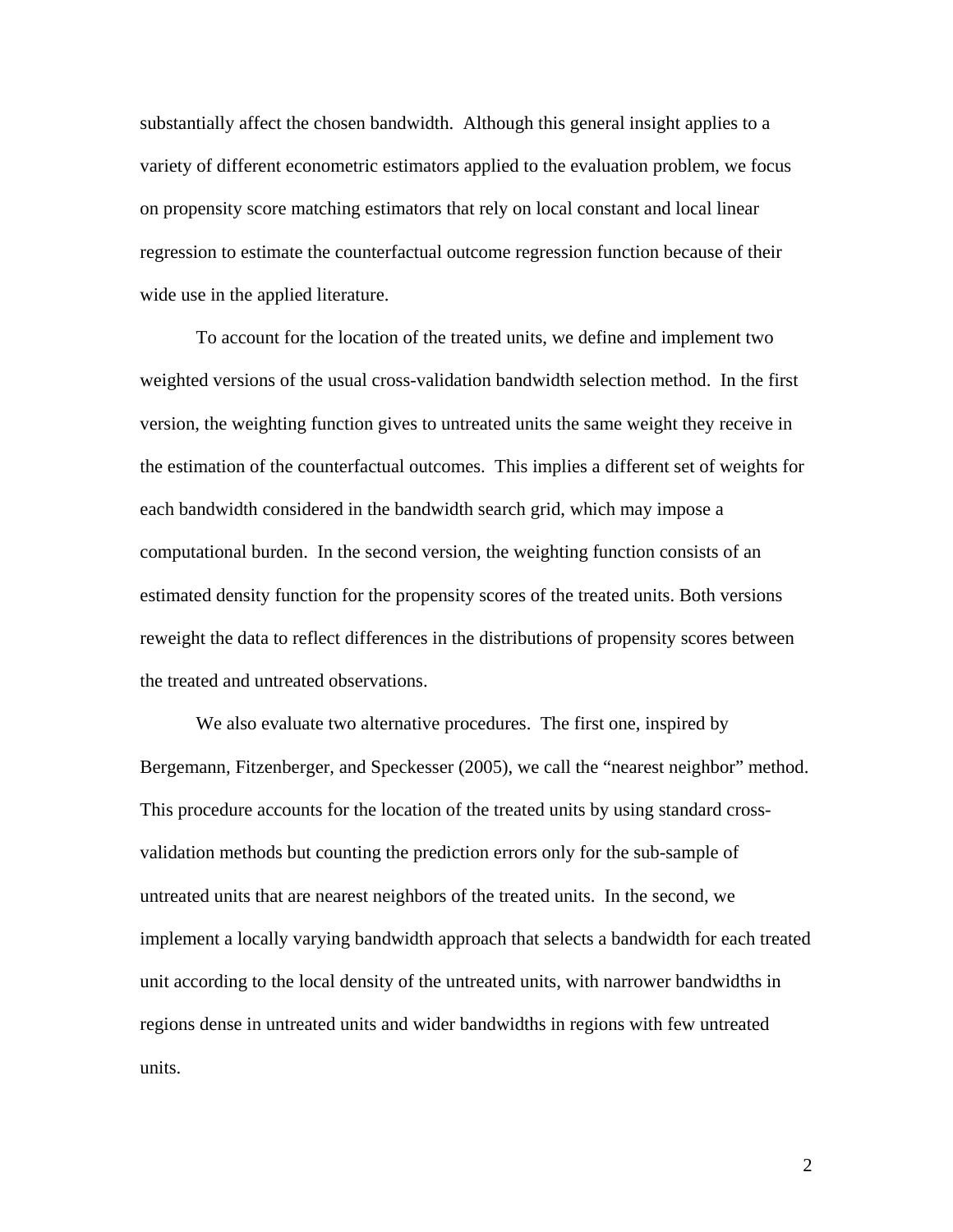To the best of our knowledge, Frölich's (2004) study represents the first to address the problem of bandwidth selection in the context of local polynomial matching estimators.<sup>2</sup> He finds that conventional cross-validation bandwidth choice, which does not account for the location of the treated units, performs well in small samples.

We study the finite-sample performance of the various bandwidth selection methods using a Monte Carlo analysis that combines three pairs of propensity score densities with four different regression functions for the untreated outcome. This analysis yields four main conclusions. First, conventional unweighted cross-validation consistently yields larger MSE than any of the four methods that take account of the location of the treated units. Second, of the two weighted cross-validation methods we propose here, the variable weight method does better for local linear rather than local constant kernel matching. Third, the locally varying bandwidth method and the nearestneighbor approach generally perform better than the other methods, particularly in the most difficult density designs and when using the Epanechnikov kernel. Fourth, the shape of the regression function does not consistently determine the performance of the alternative bandwidth selection procedures.

We also apply the various bandwidth selection methods to the data from LaLonde's (1986) analysis that compares experimental and non-experimental estimates of the impact of the U.S. National Supported Work (NSW) Demonstration program. These data, also analyzed by Dehejia and Wahba (1999, 2002), and Smith and Todd (2005a,b) (and many others) include two different comparison group samples in addition to the experimental treatment and control groups. Three main results emerge from this

 $\overline{a}$ 

 $2^{2}$  Ichimura and Linton (2001) also study the problem of selecting optimal smoothing parameters when estimating average treatment effects. However, they focus on the non-parametric series estimator proposed by Hirano, Imbens, and Ridder (2003).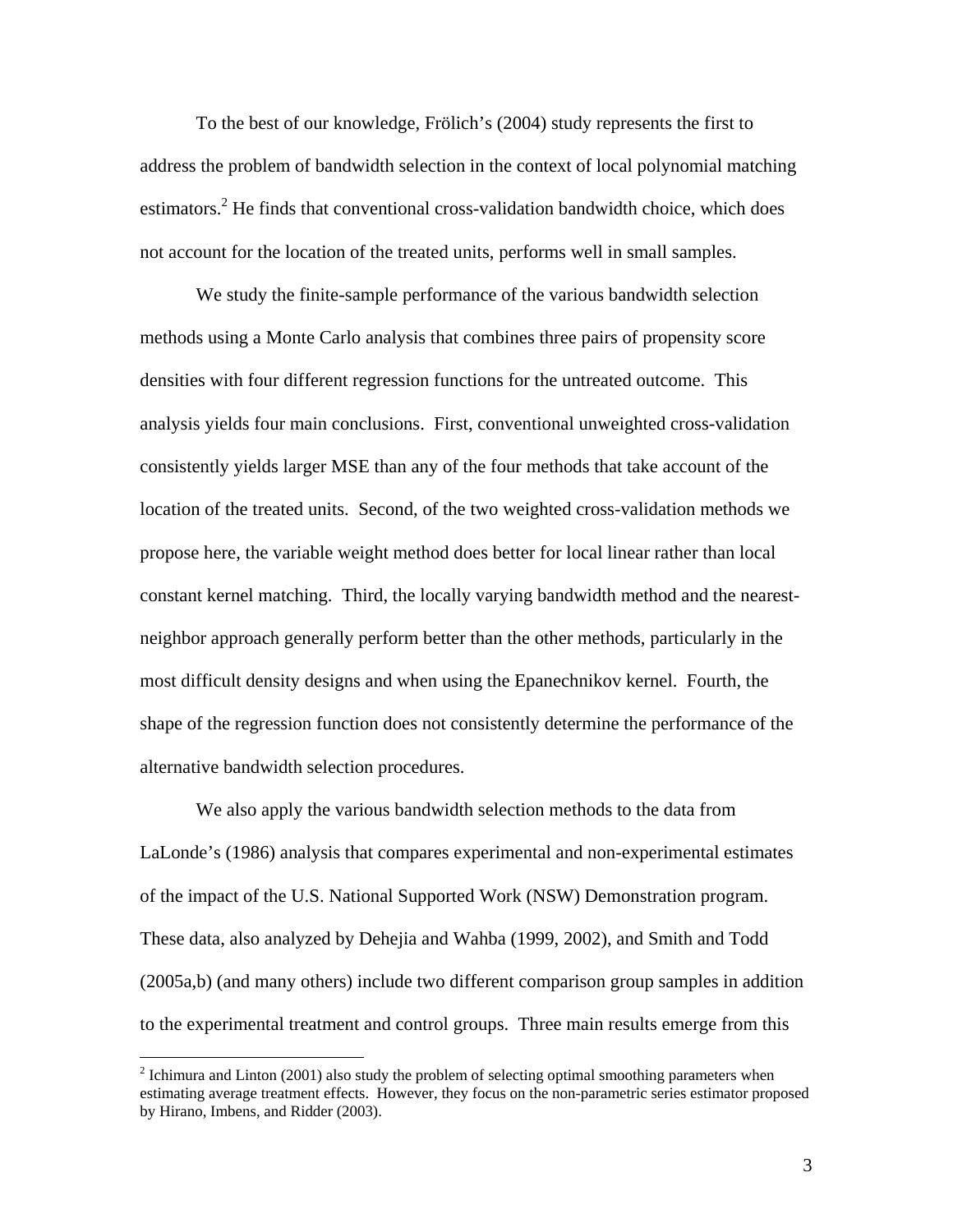analysis. First, the variable weight approach and the fixed weights approach based on the density of the treated units both yield non-trivial efficiency gains relative to conventional cross-validation. Second, the nearest neighbor approach generates a lot of variability in the estimated impacts and displays a lot of sensitivity to the choice of kernel function. Third, the locally varying bandwidths do not do as well as in the Monte Carlo analysis.

 The remainder of the paper proceeds as follows. Section 2 discusses identification and estimation while Section 3 lays out the general problem of optimal bandwidth selection as well as the conventional solution. Section 4 lays out the various bandwidth selection schemes we examine. Section 5 describes the Monte Carlo analysis and its findings while Section 6 describes our application of the various bandwidth selection methods to the National Supported Work data. Section 7 concludes.

#### **2. Identification and Estimation**

#### *2.1 Identification*

In recent years, matching estimators have received a lot of attention in economics as a flexible alternative to traditional parametric regression methods when the data contain a sufficiently rich set of observable determinants of treatment and outcomes to justify a "selection on observables" assumption. See, for instance, Heckman, Ichimura and Todd (1997, 1998), Heckman, Ichimura, Smith and Todd (1998), Hirano, Imbens and Ridder (2003), Imbens (2004), and Smith and Todd (2005a, b). This section discusses identification and estimation in the context of the potential outcomes framework commonly used in this literature, with a special focus on matching estimators that rely on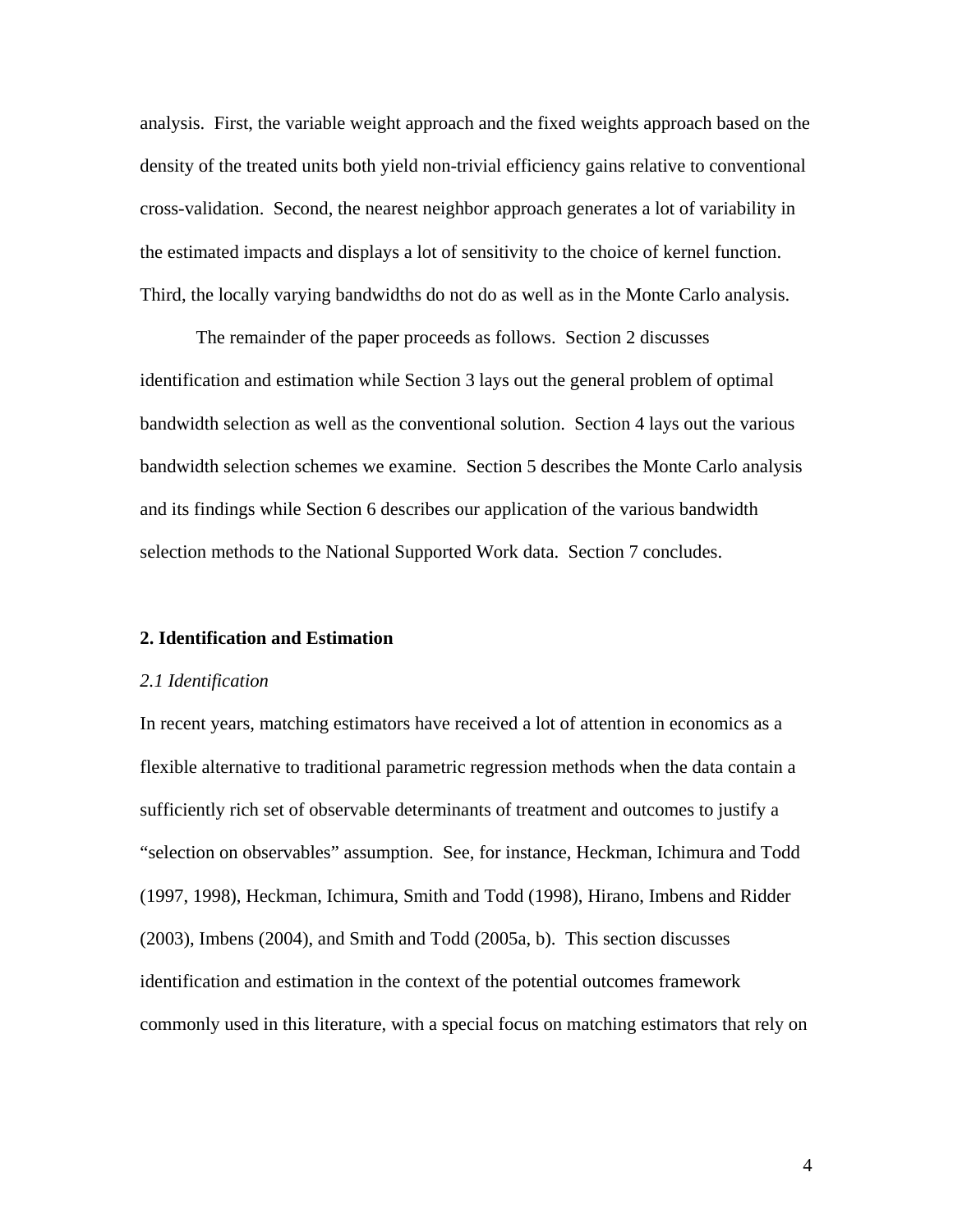local polynomial regression to estimate the expected counterfactual outcome for each treated unit.

Let  $Y_1$  and  $Y_0$  denote the potential outcomes conditional on participation and nonparticipation, respectively. Let  $T_i \in \{0,1\}$  indicate participation. In many (if not most) evaluation contexts, interest centers on the mean impact of treatment on the treated, given by  $\Delta_{TT} = E(Y_1 | T = 1) - E(Y_0 | T = 1)$ ; we focus our analysis on this parameter.

Data on program participants identify  $E(Y_1 | T = 1)$ . The mean counterfactual outcome  $E(Y_0 | T = 1)$ , however, is missing and cannot be directly identified from the data. Matching proceeds by invoking the Conditional Independence Assumption (CIA),

$$
Y_0 \perp T \mid X. \tag{1}
$$

Under (1),  $E(Y_0 | T = 1) = E_{X|T=1}(E(Y | X, T = 1)) = E_{X|T=1}(E(Y | X, T = 0))$  for all values of *X* that satisfy the common support condition  $Pr(T = 1 | X) < 1$ . This latter condition guarantees the existence (at least in the population) of non-participants with the same values of *X* as all of the participants.<sup>3</sup>

We can think of matching as using predicted values from a regression of  $Y_0$  on  $\overline{X}$ to form the expected counterfactual outcome for each treated unit. More formally,  $E(Y_0 | T = 1) = \int m(x) f_x(x | T = 1) dx$ , where  $m(x) = E(Y_0 | X)$  denotes the conditional mean function given *non-participation* and  $f(x | T = 1)$  denotes the density of X conditional on *participation*.

<sup>&</sup>lt;sup>3</sup> As noted in Heckman, Ichimura and Todd (1997), Assumption (1) can be weakened to conditional mean independence.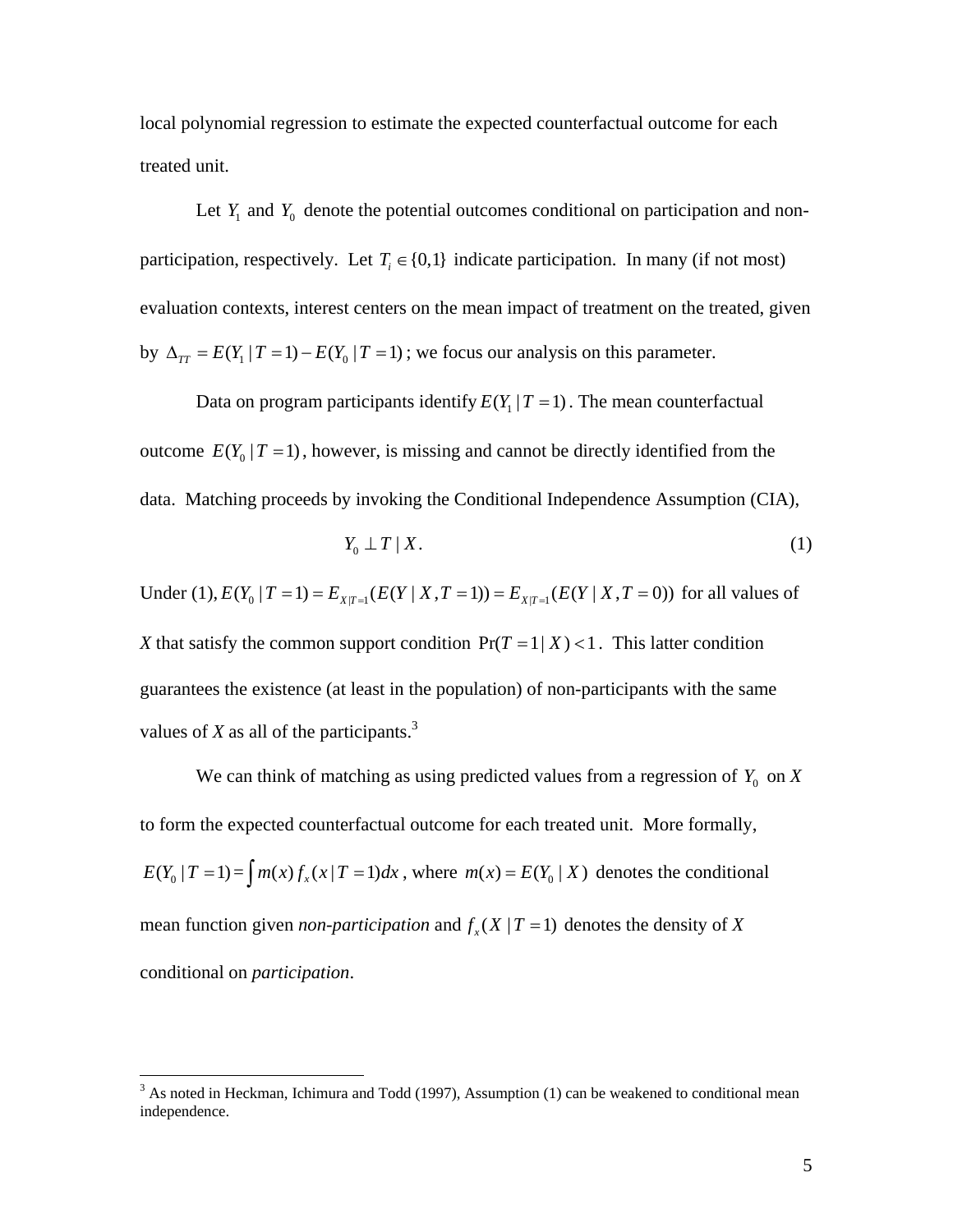As discussed in, e.g., Pagan and Ullah (1999), the number of covariates included in *X* generally determines the rate of convergence for nonparametric estimators of the regression function. Thus, including a rich covariate set *X* in the hope of satisfying the CIA can lead to extremely slow convergence rates. Rosenbaum and Rubin (1983) show that if the CIA holds for *X* then it also holds for the conditional probability of participation  $P(X) = Pr(T = 1 | X)$  or propensity score. Replacing *X* with  $P(X)$ , the CIA becomes  $Y_0 \perp T \mid P(X)$ . Matching on the scalar propensity score reduces the dimensionality of the problem of estimating the conditional mean function for the untreated outcome from dimension of *X* to one. Of course, this does not really solve the problem, but instead pushes it back to the level of estimating the probability of participation.<sup>4</sup>

#### *2.1 Estimation*

<u>.</u>

The sample analog to the integral above constitutes the estimator for the counterfactual mean given matching on the propensity score,

$$
\hat{E}(Y_0 | T = 1) = (1/n_1) \sum_{i=1}^{n_1} \hat{m}(\rho_i),
$$

where  $\hat{P}(x_i) = \rho_i$ ,  $\hat{m}(\rho_i)$  indicates a regression estimator of  $m(\rho)$  evaluated at the covariate values of participant  $i$ , and  $n_1$  denotes the size of the participant sample. The literature suggests a wide variety of ways to estimate the conditional mean function nonparametrically. We focus our attention on local constant and local linear matching

<sup>&</sup>lt;sup>4</sup> In the matching context, researchers typically adopt a flexible parametric specification for the propensity score, thus changing the overall procedure from a non-parametric to a semi-parametric one. Balancing tests, as described in, e.g., Smith and Todd (2005b) and Lee (2006), then guide the selection of the flexible parametric specification for a given set of conditioning variables thought to satisfy the CIA. Todd (2002) and Kordas and Lehrer (2004) examine semi-parametric estimation of the propensity score. Hirano, Imbens and Ridder (2003) propose a non-parametric series estimator for the propensity score.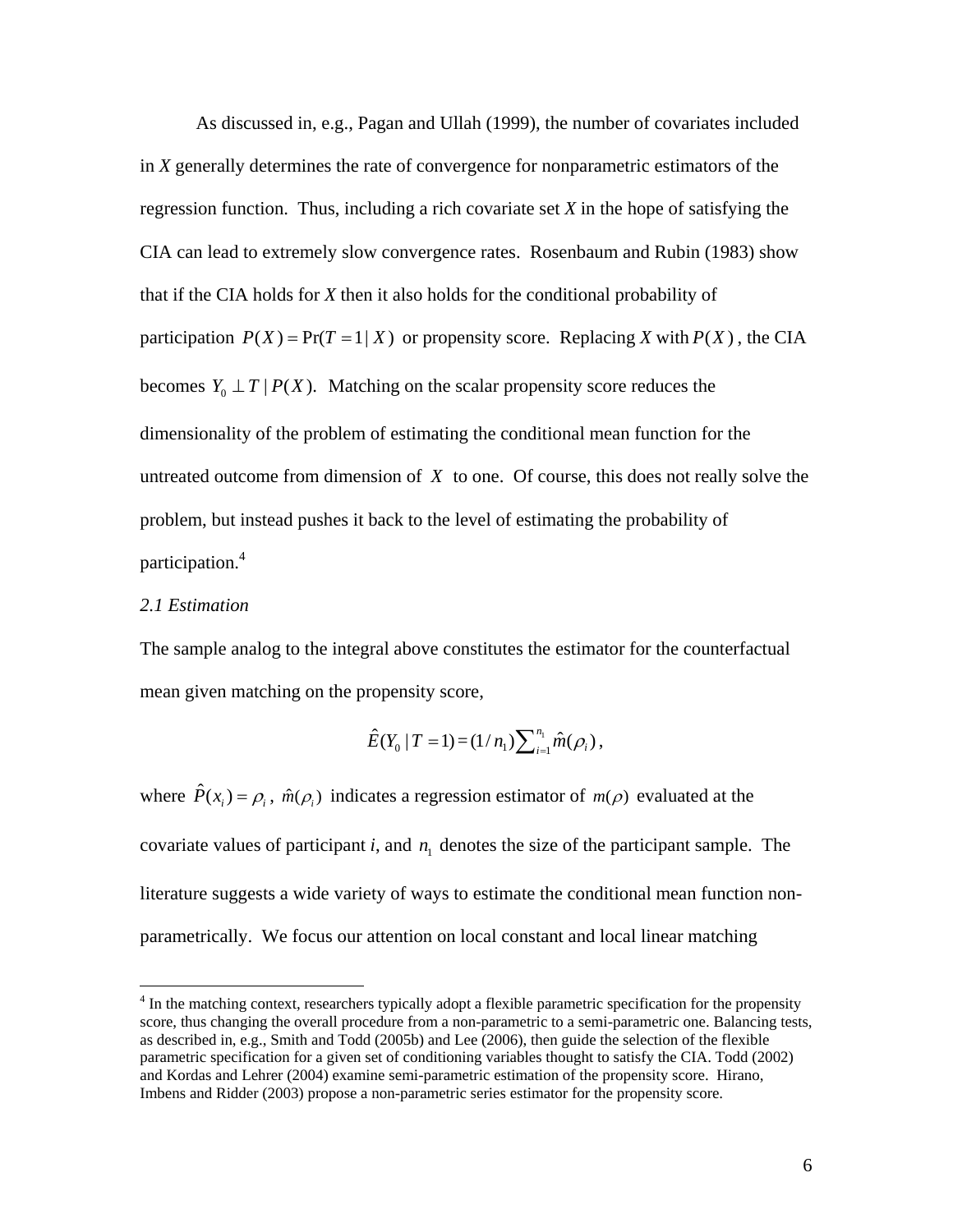estimators of the conditional mean function (Heckman et al. 1997) but, as noted in the introduction, our general point applies to all non-parametric and semi-parametric estimators that require a bandwidth choice or its equivalent, as with the number of terms in an expansion, the number of strata or the number of nearest neighbors.

The general form of the matching estimator for the impact of treatment on the treated is given by

$$
\Delta_{TT}^M = \frac{1}{n_1} \sum_{i \in C} \{ Y_{1i} - \hat{m}(\rho_i) \} = \frac{1}{n_1} \sum_{i \in C} \left\{ Y_{1i} - \left\{ \sum_{j \in C} W_h(\rho_i, \rho_j) Y_{0j} \right\} \right\},
$$
(2)

where  $Y_{1i}$  and  $Y_{0j}$  indicate the outcome for treated unit "*i*" and untreated unit "*j*", *C* denotes the region of common support,  $n_1$  and  $n_0$  denote the number of treated and untreated units, respectively, and  $W_h(\rho_i, \rho_j)$  indicates the weight that untreated observation "*j*" receives in the construction of the estimated expected counterfactual outcome for treated unit "*i*".<sup>5</sup> The weights depend on the particular kernel function employed, the smoothing parameter *h*, and the choice of local constant or local linear regression.

 The local polynomial regression estimator of the conditional mean function equals  $\hat{\beta}_0$  from the solution to the optimization problem

$$
\min_{\beta_{0,\dots,\beta_p}} \sum_{j=1}^{n_0} (Y_{0j} - \sum_{m=0}^p \hat{\beta}_m (\rho_j - \rho_i)^m)^2 K(\frac{\rho_j - \rho_i}{h}),
$$

where  $(\hat{\beta}_0, \hat{\beta}_1, ..., \hat{\beta}_p)$  denotes a vector of regression coefficients, *p* denotes the order of the

 $\overline{a}$ 

 $<sup>5</sup>$  The literature typically distinguishes only casually between the region of common support in the</sup> population and that in the sample at hand. We assume full common support in the population and then impose a more restrictive common support condition in the sample as described below.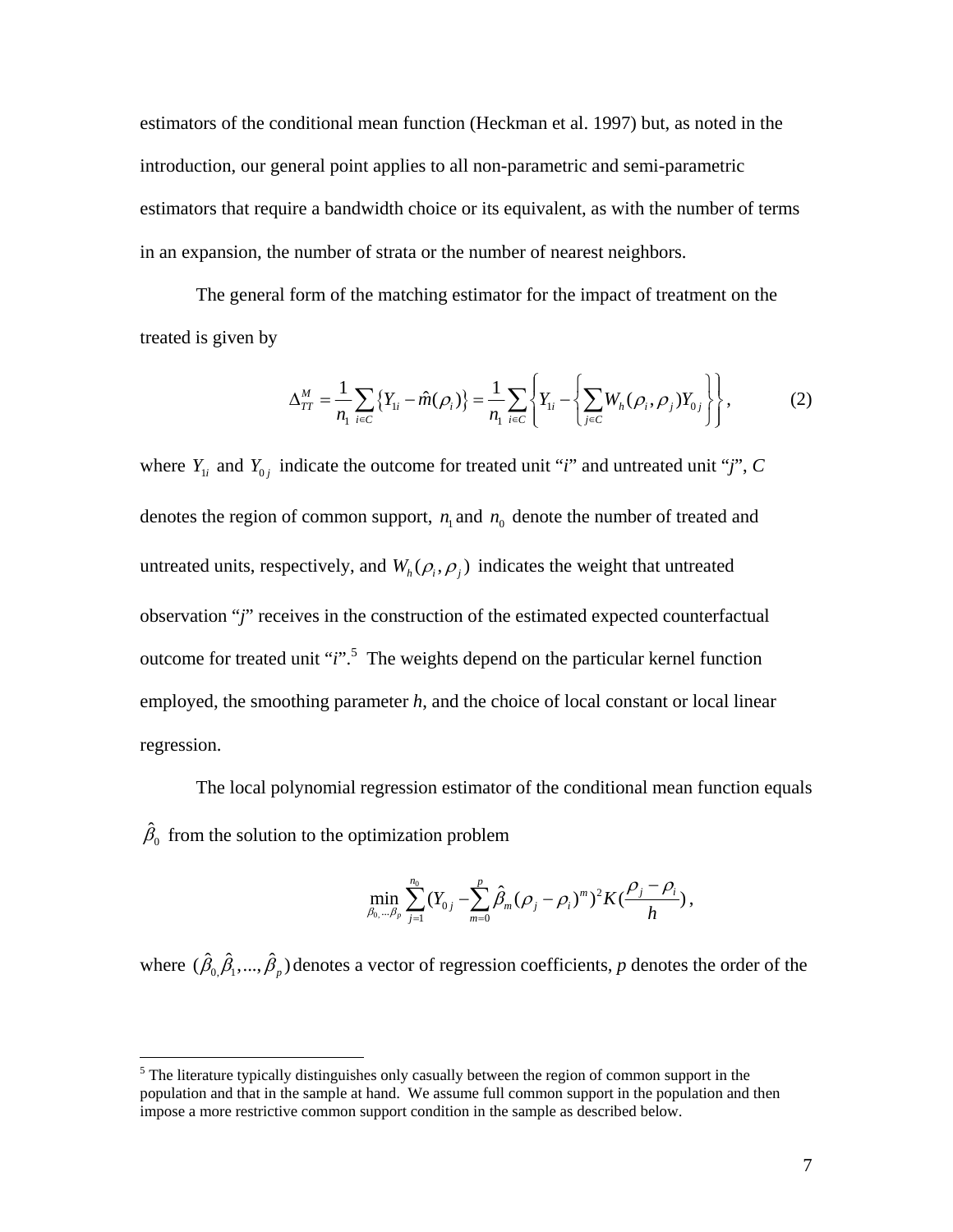local polynomial, and  $K(\cdot)$  denotes a symmetric kernel function satisfying some assumptions. Fan, Gasser, Gijbels, Brockmann, and Engel (1997), present the general solution to this problem. When  $p = 0$ , the resulting estimator corresponds to local constant kernel regression (called the Nadaraya-Watson estimator in statistics), with the implied weights,

$$
W_h(\rho_i, \rho_j) = \frac{K_{ij}}{\sum_{g \in T=0} K_{ig}}\,,\tag{3}
$$

where  $K_{ij} = K((\rho_i - \rho_i)/h)$ . The corresponding weights for the local linear regression are given in equations  $(2.2)-(2.4)$  of Fan  $(1992)$ .

 As discussed in Fan (1992), several issues arise in choosing between the local linear and local constant kernel regression estimators. The local linear estimator converges faster near boundary points (a potentially important property in contexts with many estimated propensity scores near zero or one) and appears more robust to different data designs. Intuitively, the local linear estimator should perform better in contexts with the untreated units distributed asymmetrically around the treated units and a relatively steep conditional mean function. At the same time, the local linear estimator demands more of the data because it estimates one additional parameter in every local regression. This suggests the possibility that the local constant estimator might have lower mean squared error in finite samples. Given the lack of a clear choice between the two in many applied contexts, we consider both estimators in our Monte Carlo and empirical analyses later on.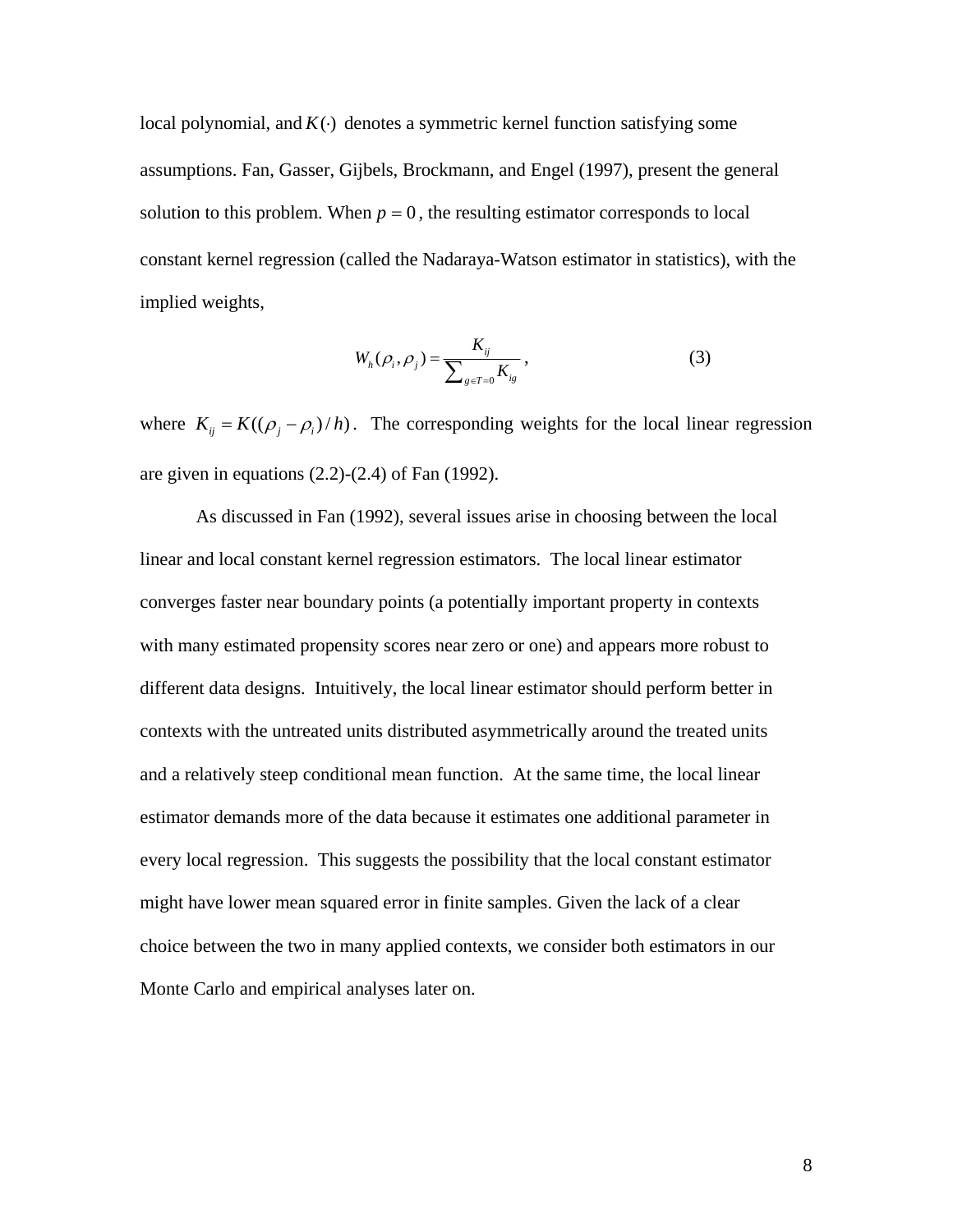#### **3. Optimal Bandwidths for Average Treatment Effects**

#### *3.1 The standard approach*

The greater flexibility associated with non-parametric estimation of the conditional mean function comes with a price: bandwidth selection. Choosing too narrow a bandwidth leads to under-smoothing. This means an unstable estimated function that confuses noise in the data for features of the population regression function. In contrast, choosing too wide a bandwidth leads to over-smoothing. This means that potentially interesting and important features of the population regression function get smoothed away in the estimation. In the particular case of matching, the bandwidth affects the number of untreated units used to estimate the expected counterfactual outcome for each treated unit. Too large a bandwidth means including untreated units quite different from each treated unit in the estimation while too small a bandwidth means using only one or two untreated units for each treated unit, with noisy estimates the result.

 To avoid the excesses of bias or variance associated with a poor bandwidth choice, the standard approach chooses the bandwidth based on some measure of fit, typically the Mean Integrated Squared Error (MISE), given by

$$
\text{MISE} = E\big(\big[(m(\rho) - \hat{m}(\rho, h))^2 d\rho\big) = \big[\big[\text{bias}^2(\hat{m}(\rho)) + \text{var}(\hat{m}(\rho))\big]d\rho\ .
$$

The *MISE* criterion embodies a particular trade-off between bias and variance; Pagan and Ullah (1999) discuss alternative fit criteria. Calculation of the MISE requires the pointwise bias and variance of the regression function. The derivation of analytical formulae for these quantities builds on the following standard assumptions,

(A-1) Sampling of  $\{X_i, Y_i\}$  is i.i.d., with  $\text{Var}(Y_i) < \infty$ ;

 $(A-2)$   $h = h_n \rightarrow 0$  and  $nh \rightarrow \infty$  as  $n \rightarrow \infty$ ;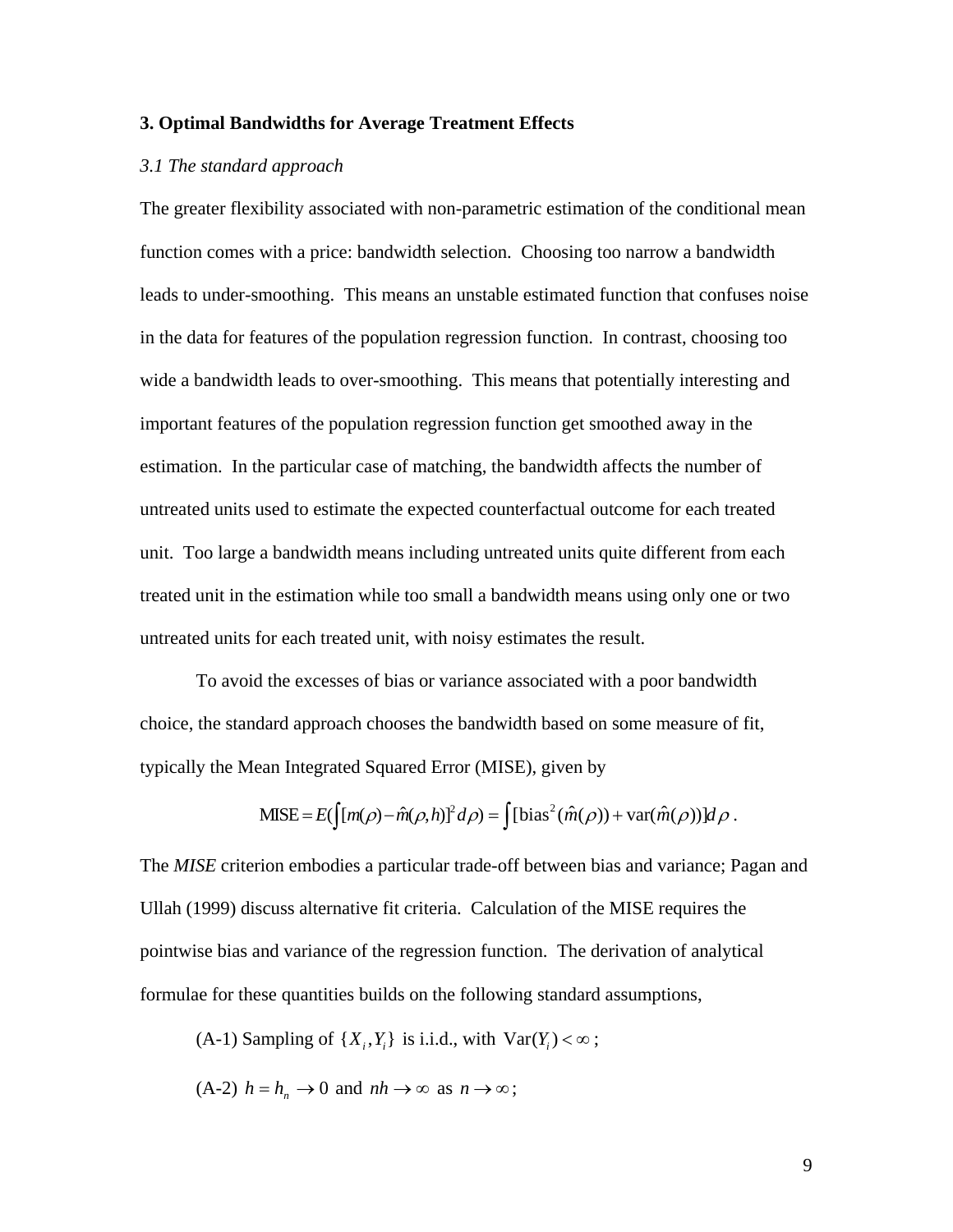(A-3)  $m(\rho)$  has a bounded and continuous second derivative and  $f_{\rho|T=0}(\rho)$  is continuous and bounded away from zero in the neighborhood of  $\rho$  where  $\rho$  is a point in the interior of the support;

(A-4)  $K(\cdot)$  is symmetric density function satisfying the following properties:

(i) 
$$
\int K(z)dz = 1
$$
, (ii)  $\int zK(z)dz = 0$ , (iii)  $\int z^2 K(z)dz = \kappa_2 < \infty$ , (iv)  $\int K^2(z_i)dz_i = \kappa^2$ ,

where  $\kappa_2$  refers to the second-order kernel and  $\kappa^2$  refers to the square of the kernel function.

Assumptions (A-1) through (A-2) guarantee consistency of the MISE for both the local constant and local linear estimators. Assumption (A-3) allows us to evaluate the formulae for the bias and variance given below. Assumption (A-4) assumes a second order kernel with bounded and nonzero first and second moments. We can easily generalize this assumption to the multivariate case through higher order kernels, with the order determined by the largest nonzero moment. Assumption (A-4) also implies symmetry around zero for the kernel functions; a large class of kernel functions, including the normal and Epanechnikov kernels, satisfies (A-4).

 Fan (1992) proves that under assumptions (A-1) to (A-4) the (asymptotic) pointwise bias and variance of the local constant and local linear regressions estimators are approximated by

bias<sub>LCR</sub> 
$$
(\hat{m}(\rho)) \approx \frac{h^2}{2f_{\rho|T=0}(\rho)} \int \{ (m''(\rho)f_{\rho|T=0}(\rho)\kappa_2 + 2m'(\rho)f_{\rho|T=0}(\rho)\kappa_2) d\rho
$$
,  
\nbias<sub>LLR</sub>  $(\hat{m}(\rho)) \approx \frac{h^2}{2} \int \{ (m''(\rho)\kappa_2) d\rho$ ,  
\nvar<sub>LCR</sub>  $(\hat{m}(\rho)) \approx \text{var}_{LLR} (\hat{m}(\rho)) = \frac{1}{n_0 h} \int \frac{\kappa^2 \sigma_0^2(\rho)}{f_{\rho|T=0}(\rho)} d\rho$ ,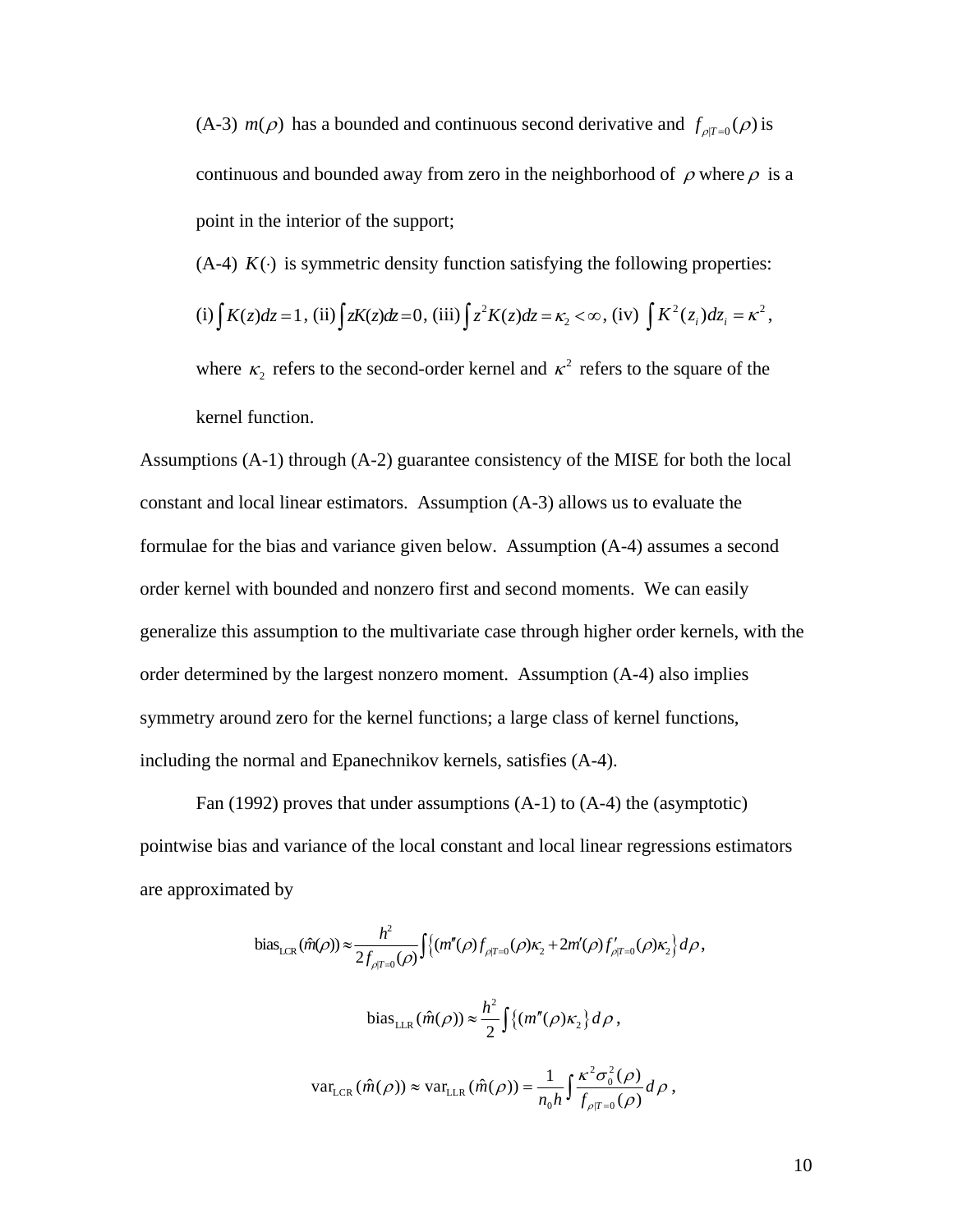where  $\sigma_0^2(\rho)$  denotes the conditional variance of the untreated outcome.<sup>6</sup> In conventional nonparametric regression, cross-validation methods are often used to minimize the MISE criterion. Hall (1983) and Stone (1984), among others, have shown that bandwidths selected by cross-validation converge to the MISE-minimizing bandwidth.<sup>7</sup>

#### *3.2 Problems with the standard approach*

 $\overline{a}$ 

The standard approach has problems in the context of matching estimators. First, and most obviously, the object of interest in the matching case consists of the estimated average treatment effect rather than the regression function for the untreated outcome. Therefore, we are interested in minimizing the mean squared error (MSE) of the matching estimator rather than the MISE of the regression function.<sup>8</sup> Given the additional averaging involved in constructing the matching estimate, we should not expect that a bandwidth that minimizes the MISE for the regression function also minimize the MSE of the matching estimator.

Second, the chosen bandwidth does not depend on the location of the treated units. As illustrated in Figure 1 and discussed in the introduction, when using observational data, imbalance in the distributions of conditioning variables between the treated and untreated samples may lead to poor bandwidth choice. Intuitively, things will go wrong if the optimal bandwidth in the region of low propensity scores, where most untreated units lie, differs from the optimal bandwidth in the region of high propensity

 $6$  Fan's (1992) proofs also require a known propensity score. Given a parametric propensity score model, the variance component from the propensity score estimation converges faster than the variance component from the non-parametric regression, and so does not matter for the (asymptotic) results.

<sup>&</sup>lt;sup>7</sup> The rate of convergence of cross-validation is glacial, of the order of  $n^{-1/10}$  (Pagan and Ullah 1999). See the related discussion, references and simulation results in Loader (1999).

 $8$  As discussed in detail in, e.g., Li and Racine (2007), MSE and MISE represent different, but closely related, concepts. MSE applies to a specific point (as in our variable bandwidth scheme) or estimator (as when minimizing the MSE of the matching estimator of the treatment effect. MISE constitutes a global criterion defined over an entire regression function; the standard approach uses cross-validation in an attempt to minimize the MISE of the estimated regression function for the untreated outcome.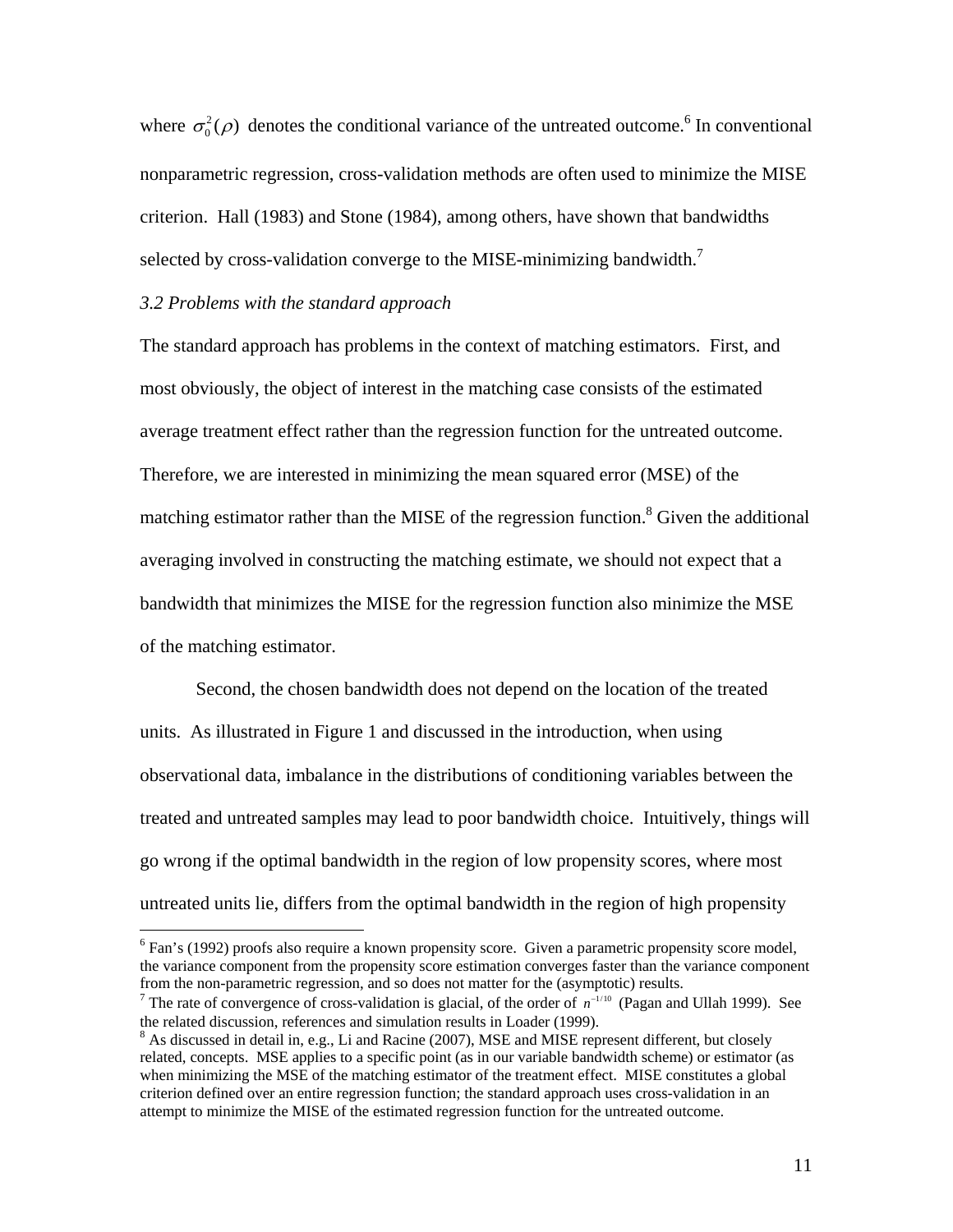scores where most of the treated units lie. The more numerous untreated units with low propensity scores will dominate the bandwidth choice under the standard approach, which may lead to substantively important pointwise biases where it matters – in the region of high propensity scores.

To address both problems in the context of matching estimators, Frölich (2005) derives an asymptotic linear approximation to the MSE of the expected counterfactual outcome (the part of the matching estimator that relies on the non-parametric estimate of the conditional mean function) and then uses the approximation to guide bandwidth selection. Frölich (2005) demonstrates that under assumptions (A-1) to (A-4) above the second-order linear approximations to the bias and variance of the expected counterfactual outcome for the local constant and local linear estimators depends on the location of the treated units.

 Though potentially promising, this approach has (at least) three problems. First, Frölich's (2005) own Monte Carlo analysis suggests a lack of sensitivity of the approximate MSE, which turns out to be quite flat, to the bandwidth choice. In particular, he finds that his approach tends to pick bandwidths that substantially undersmooth the conditional mean function. Second, from a practical standpoint, the approximate bias and variance depend on several unknowns, such as the population regression and density functions. Estimating these unknowns notably increases both required research time and the computational burden of the overall estimation. Third, estimation of these unknowns involves the selection of additional smoothing parameters.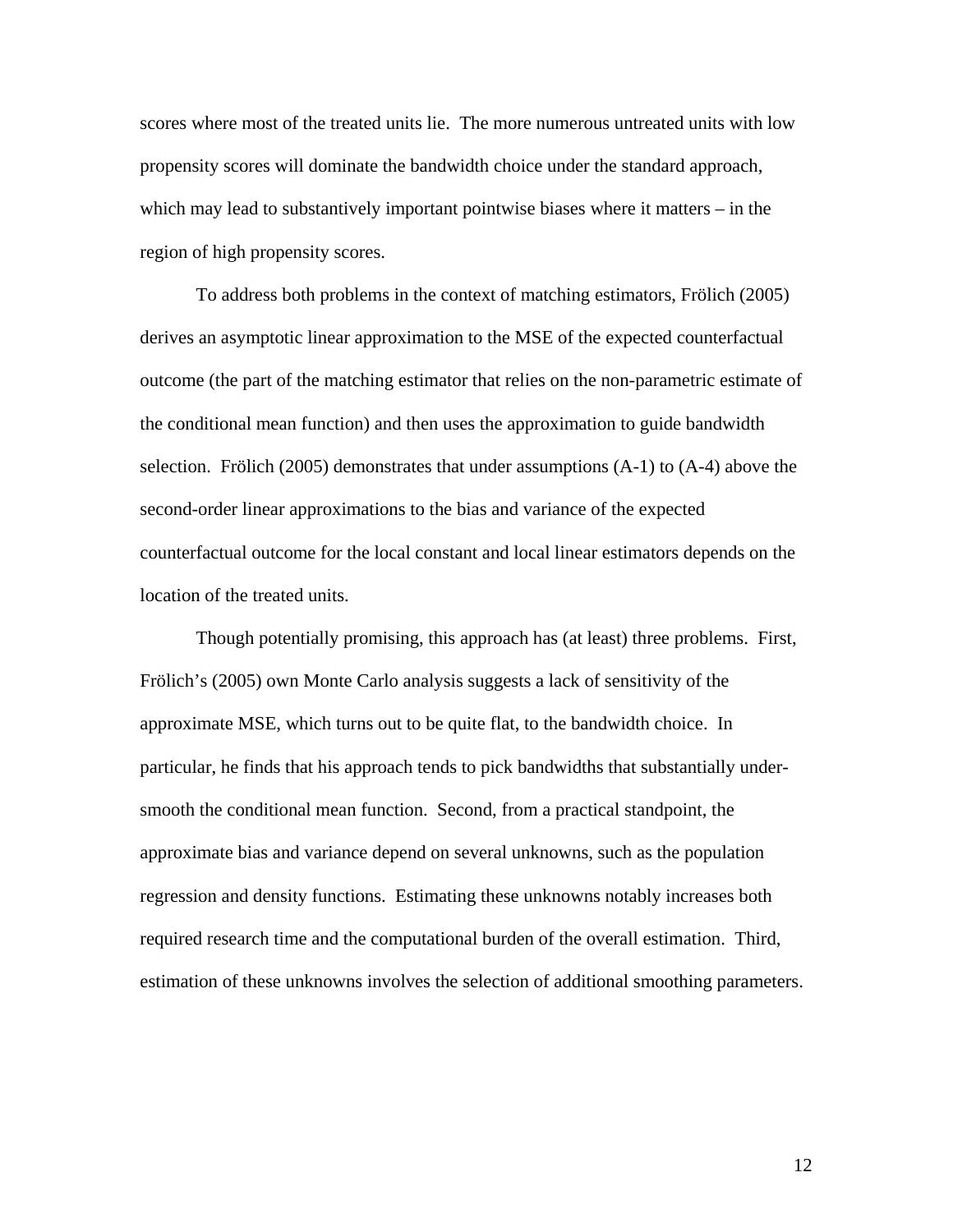#### **4. Weighted Cross-Validation**

#### *4.1 Basic idea*

We propose a weighted leave-one-out cross-validation bandwidth selection approach that accounts for the location of the treated units, and thus may improve over the conventional cross-validation algorithm. As outlined in Stone (1974), the conventional approach estimates the MISE associated with any given candidate bandwidth using leave-one-out cross-validation. See, e.g. Black and Smith (2004) for an application.

 Formally, the standard approach chooses the bandwidth *h* to minimize the approximation to the MISE (of the estimated counterfactual mean regression function) associated with a particular bandwidth given by

$$
MISE_{C}(h) = \arg\min_{h} \left( \frac{1}{n_0} \sum_{j=1}^{n_0} (Y_{0j} - \hat{m}_{-j}(\rho_j), h))^2 \right),
$$
 (4)

where  $\hat{m}_{-i}(\rho_i, h)$  denotes the estimated conditional mean function for the untreated outcome evaluated at  $\rho_i$  using all of the untreated units except unit "*j*". The omission of unit "*j*" avoids a minimum of zero at a bandwidth small enough that only observation "*j*" receives positive weight in estimating the conditional mean function at  $\rho_i$ . The cost of omitting unit "*j*" is that the cross-validation proceeds with a sample size one smaller than the sample actually used in the estimation of the treatment effect. The benefit comes from using out-of-sample forecasts rather than in-sample fit to guide the bandwidth choice. This approach implicitly weights the MISE calculation by the distribution of estimated propensity scores in the untreated sample. Operationally, the traditional approach proceeds via a grid search.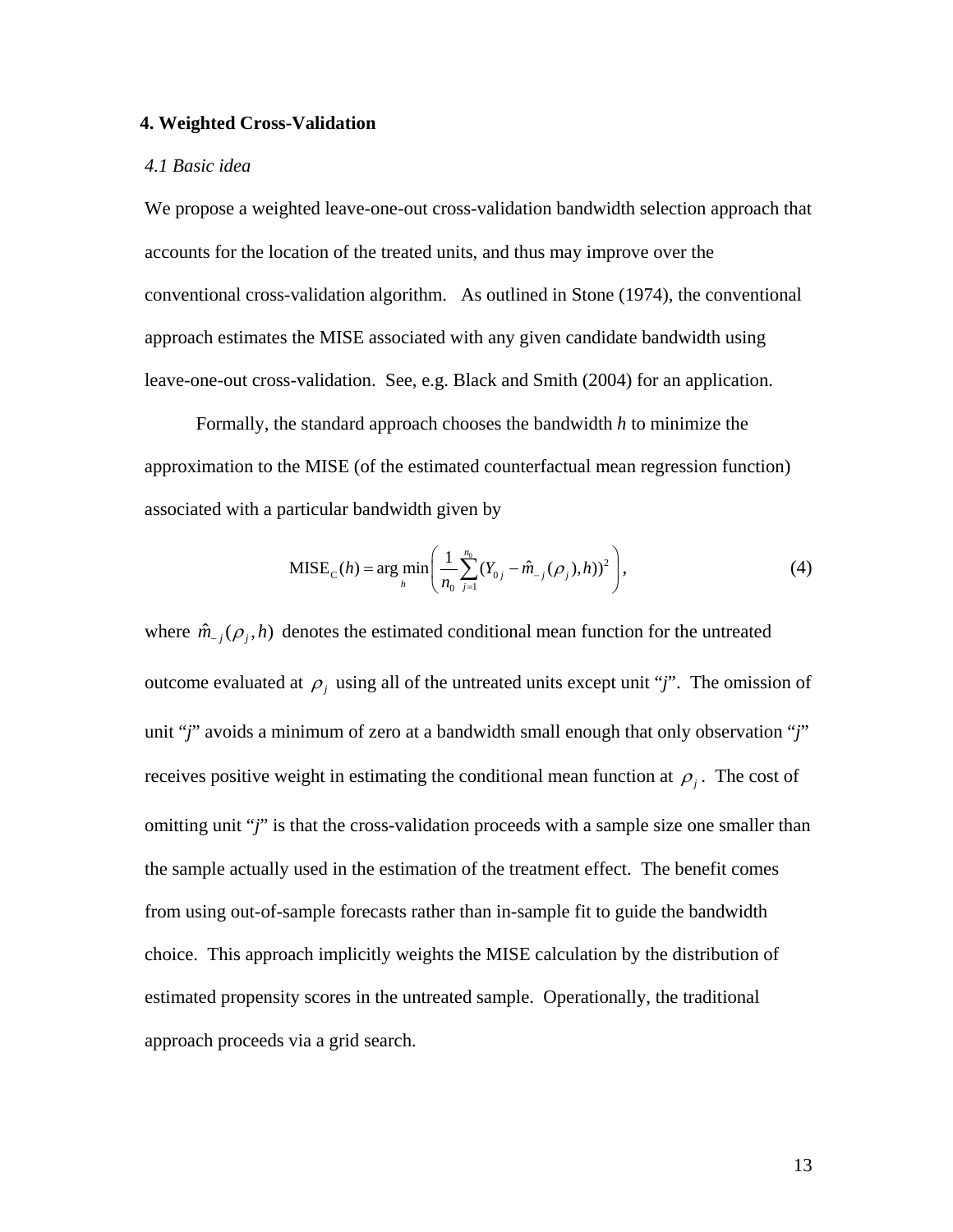Our method proceeds along the same path as the conventional method just described, but instead weights the MISE criterion using the distribution of estimated propensity scores in the treated sample rather than the distribution in the untreated sample. In this way, the selected bandwidth should provide a lower local mean squared error for the regression function in the regions dense with treated units, typically regions of relatively high propensity scores, rather than in regions dense with untreated units. While our scheme is not fully efficient (relative to selecting the bandwidth by minimizing the MSE at each point) at the usual task of minimizing the MISE of the regression function, it should lead to a lower MSE for the matching estimator than naïve cross-validation.9

 In notation, we replace the MISE criterion given in equation (4) above with the alternative MISE criterion

$$
MISE_w = \arg\min_{h} \left( \frac{1}{n_0} \sum_{j=1}^{n_0} (Y_{0j} - \hat{m}_{-j}(\rho_j, h))^2 W_j(\rho_j, h) \right),
$$
(5)

where  $W_i(\cdot)$  denotes a weighting function that depends on the relative density of treated units in the vicinity of  $\rho_i$ . In this paper, we implement three alternative definitions of  $W_i(\cdot)$ , which we define in the next two sub-sections.

#### *4.2 Variable Weights*

 $\overline{a}$ 

Under the first definition of the weighting function, each untreated unit receives the same weight (i.e. that given in equation (2) for the local constant case and that given in Fan (1992) for the local linear case) that it receives in the estimation of the expected

 $9$  Intuitively, choosing a single bandwidth by minimizing the MISE via conventional cross-validation will be less efficient than pointwise bandwidth selection. We expect the conventional approach to pick a bandwidth that oversmooths in the region of low propensity scores and undersmooths in the region of high propensity scores. Our method works against this tendency in the region of high propensity scores and so, while not fully efficient, should yield a lower MSE for the matching estimand.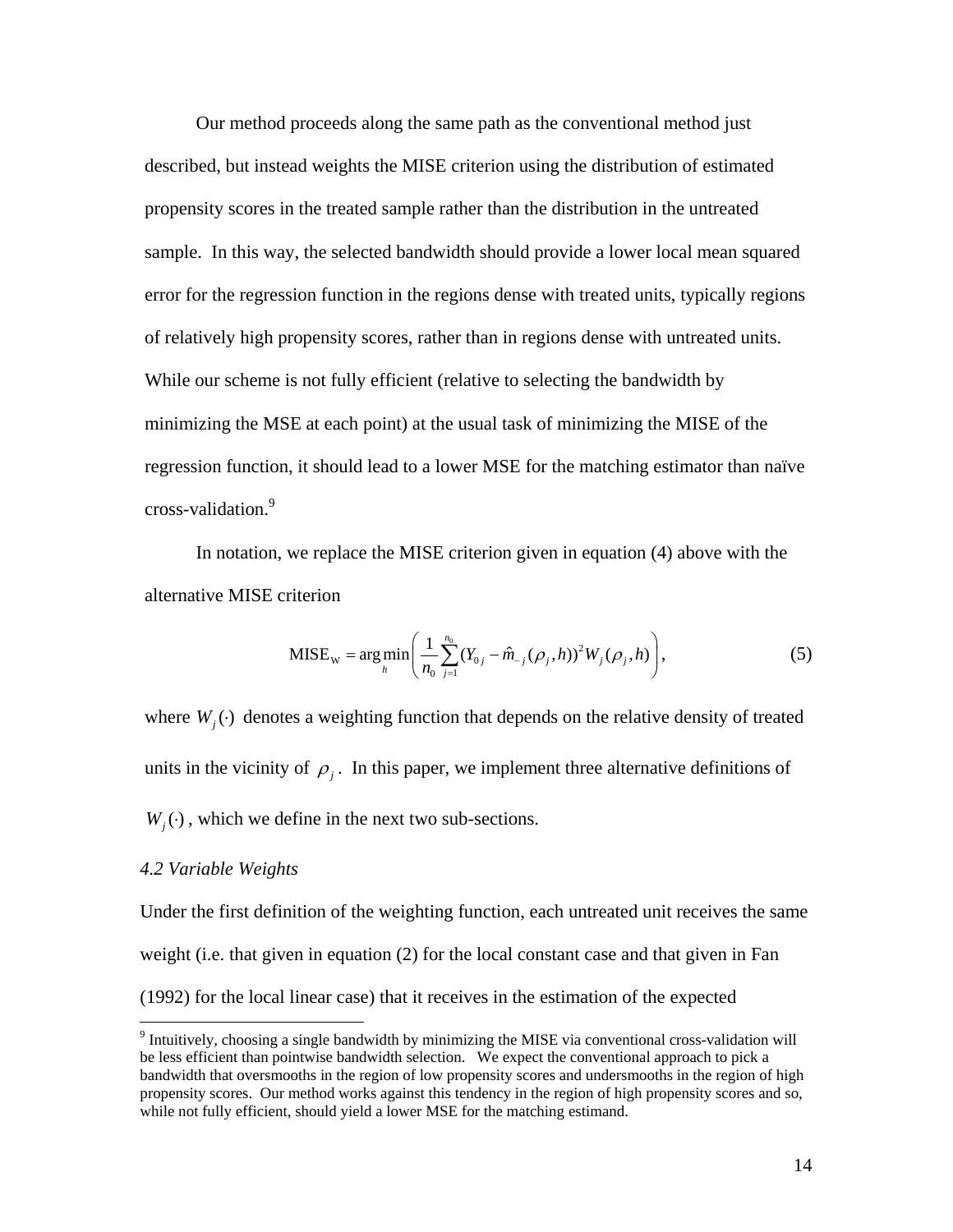counterfactual outcome, a quantity that clearly varies with *h*. For instance, in the local constant case with bandwidth *h*, observation "*j*" receives the following total weight in constructing the counterfactual mean from the  $n_1$  treated observations:

$$
W_j(\cdot) = \sum_{i=1}^{n_1} \frac{K((\rho_j - \rho_i)/h)}{\sum_{l=1}^{n_0} K((\rho_j - \rho_l)/h)}.
$$

Each term in the sum represents the weight on untreated observation "*j*" in constructing the estimated expected counterfactual for treated observation "*i*". For kernel functions like the Epanechnikov, which has compact support, if any treated unit falls outside the support region spanned by *h*, the corresponding term equals zero. This feature of the weights can lead to odd behavior in finite samples; in particular, it can lead to discontinuous jumps in the estimated MISE of the regression function (and MSE of the matching estimator) as treated units move in and out of the support region as the bandwidth changes.

A quick inspection of the equation reveals that untreated units located near the mass of the treated units (typically those with higher scores) receive on average higher weights in the construction of the estimated MISE than untreated units located at a distance from the mass of the treated units.

#### *4.3 Fixed Weights*

The second definition of the weighting function defines the weights as proportional to the estimated density of the propensity scores among the treated units. Under this definition, the weights do not vary with the bandwidth. We propose estimating this density using standard non-parametric estimators as in Silverman (1986). Doing so requires an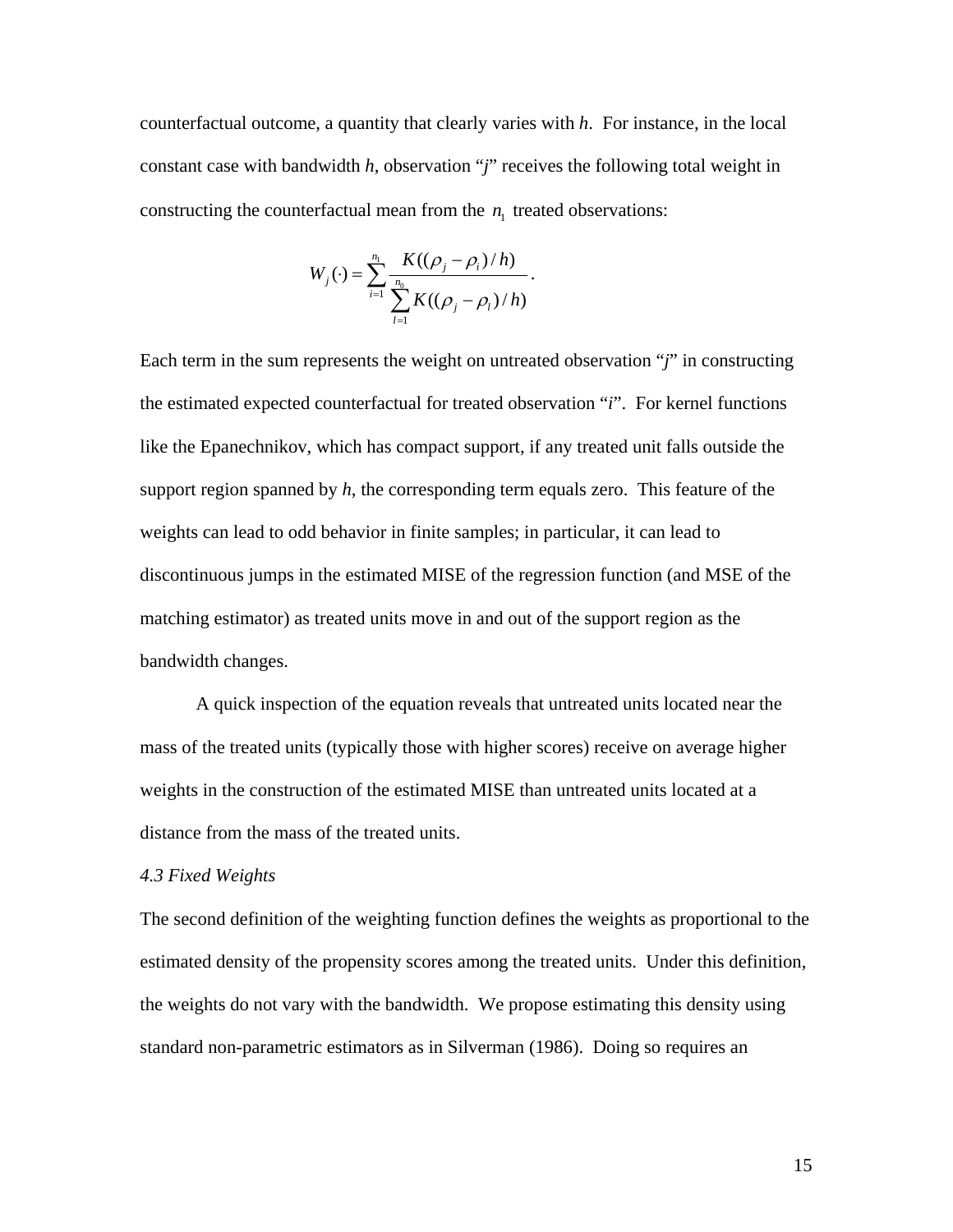additional bandwidth choice (which, of course, the first definition of the weights does not). We use least squares cross-validation as in Hall, Racine and Li (2004).

More formally, we estimate the density as

$$
\hat{f}_{T=1}(\rho | T=1, \rho_j) = \frac{1}{n_1} \sum_{i \in [T=1]} K((\rho_i - \rho_j) / h_d)
$$

for each value of  $\rho_i$  present in the untreated sample, where  $h_d$  denotes the bandwidth (different, in general, from *h*) used in the density estimation. We then define the weights by dividing each density estimate by the sum of the density estimates so that the weights sum to one. Like the first definition of the weighting function, this one implies a larger weight on the mean squared error associated with untreated units near the mass of the treated units when constructing the MISE of the regression function than does the conventional approach.

 The third definition avoids the estimation of the density function by weighting comparison group observation "*i*" by the re-scaled odds ratio, given by

$$
W_j(\bullet) = \frac{\rho_j}{(1-\rho_j)} \left[ \sum_{l \in \{T=0\}} \frac{\rho_l}{(1-\rho_l)} \right]^{-1}.
$$

This weighting scheme causes the comparison group have the same distribution of profiling scores as the treatment group. Those familiar with propensity score weighting methods will recognize this as the same weights used to estimate the impact of treatment on the treated in Hirano, Imbens, and Ridder (2003); see also Horvitz and Thompson (1952), DiNardo, Fortin and Lemiexu (1996) and Imbens (2004). Under this weighting scheme, small deviations in the estimates of  $Y_0$  for values of  $\rho$  near one get penalized much more heavily than those for values of  $\rho$  near zero.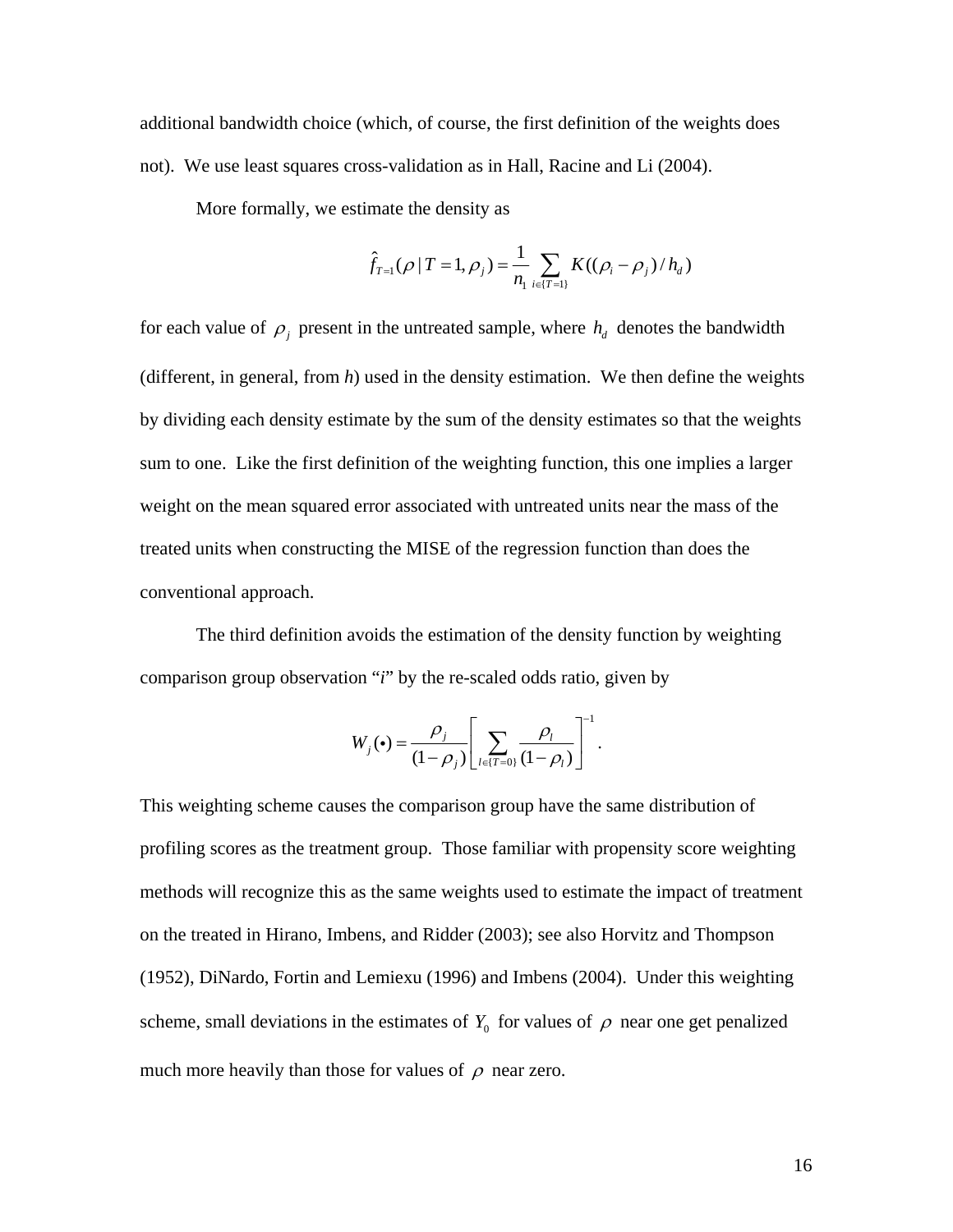#### *4.4 A nearest-neighbor approach*

 $\overline{a}$ 

Bergemann et al. (2005) propose an alternative weighted bandwidth selection scheme similar in spirit to our own.<sup>10</sup> Their approach minimizes the MSE of the matching estimator by selecting the smoothing parameter by cross-validation on the sample of nearest-neighbor untreated units. More specifically, their scheme minimizes

$$
\left(\frac{1}{n_1}\sum_{i=1}^{n_1} \left[Y_{nn(i)}^0 - \hat{m}_{-nn(i)}(\rho_{nn(i)}), h)\right]\right)^2,
$$

where  $nn(i)$  denotes the index of the untreated nearest neighbor of treated unit "*i*". We do not adopt their method as they define it because their version allows positive and negative prediction errors to cancel out – a very unattractive feature in our view.<sup>11</sup> Instead, we square the prediction errors but retain the idea of counting the prediction errors only for the sub-sample of untreated nearest neighbors to the treated observations.

 Our variant of their method starts by finding the nearest neighbor untreated unit for each treated unit based on absolute distances in propensity scores. A given untreated unit may get selected more than once if it represents the nearest neighbor to multiple treated units. It then chooses the bandwidth by minimizing the MISE based on the sum of squared prediction errors from leave-one-out cross-validation for the set of nearest neighbor untreated units. Formally, the selected bandwidth minimizes

$$
\frac{1}{n_1}\sum_{i=1}^{n_1}\Bigl[Y^0_{nn(i)}-\hat{m}_{-nn(i)}(\rho_{nn(i)}),h)\Bigr]^2\ ,
$$

 $10$  Flossmann (2006) suggests a bandwidth choice algorithm that builds on Ruppert's (1997) Empirical Bias Bandwidth Selection (EBBS) method. His ongoing work show efficiency gains and increased stability relative to conventional cross-validation approaches. We do not study his method here as it remains in development.

 $11$  A limited Monte Carlo analysis using the Bergemann, et al. (2005) method as defined in their paper confirms that it yields larger MSE for the matching estimator than our variant of it.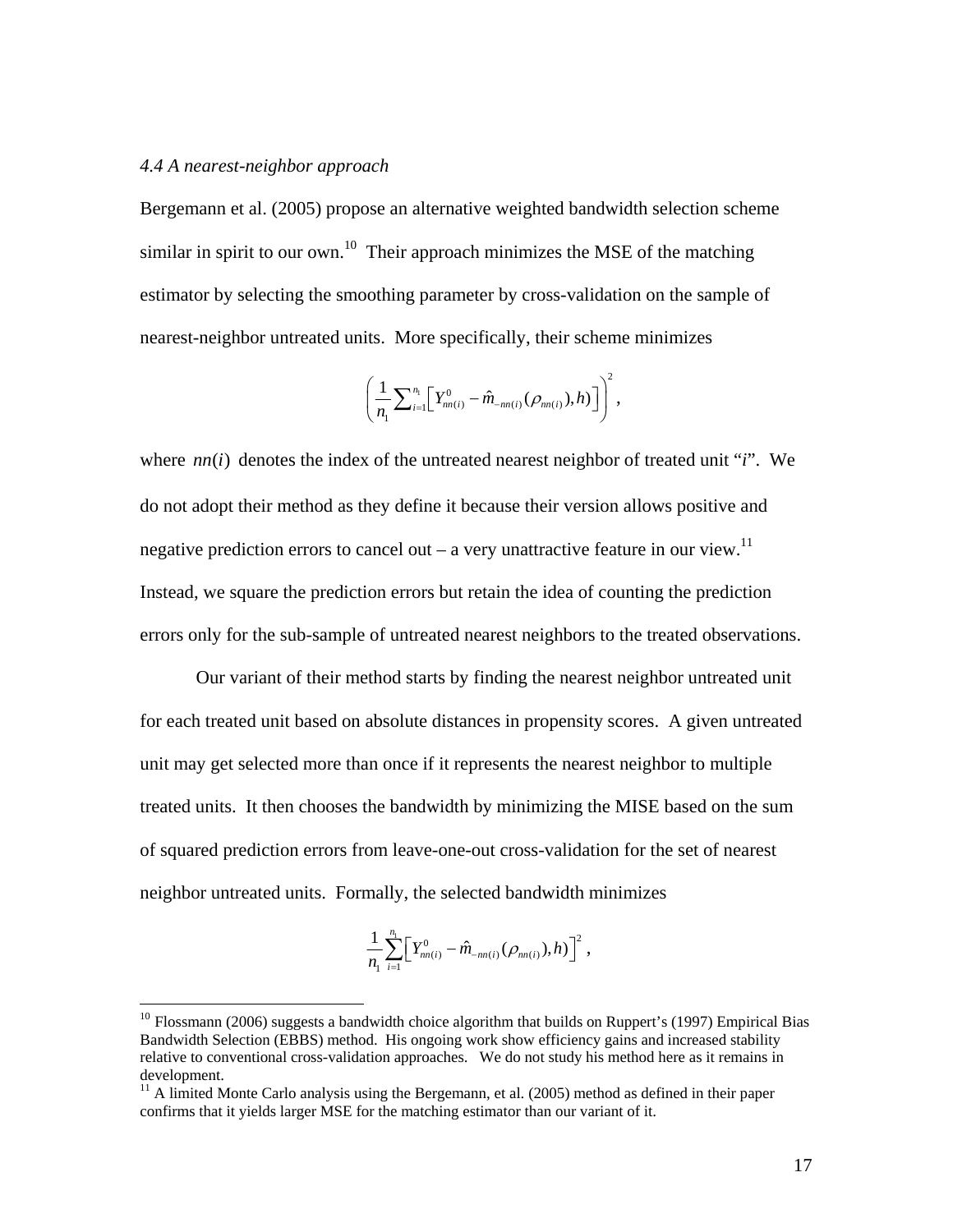The main difference between this selection method and the other three proposed directly above lies in how they respond to increases in the size of the comparison group, holding the size of the treatment group fixed. The nearest neighbor method continues to evaluate the prediction errors only for the nearest neighbor observations, though these will get closer, on average, to the treated observations as the size of the comparison sample increases. In contrast, the three methods we propose evaluate the prediction error at all of the comparison observations (with some, of course, receiving more weight than others). As a result, we expect the relative performance of our methods to improve as the number of comparison observations increases.

#### *4.5 Locally varying bandwidths*

 $\overline{a}$ 

It is well known – see, e.g., Herrmann (1997) – that nonparametric kernel regression estimators exhibit increased bias around peaks in the regression curve and increased variance in regions with a low density of the explanatory variable. Bandwidth selection schemes that select a separate bandwidth for each point attempt to overcome these problems with the standard fixed bandwidth estimator. Employing such locally varying bandwidths in the context of sparse and/or rough data has generated a large literature in statistics; see e.g. Müller and Stadtmüller (1987), Fan and Gijbels (1995), and Fan, Hall, Martin, Patil  $(1996)$ <sup>12</sup>

In this paper, we implement locally varying bandwidths using a method inspired by the standard "plug-in" approach in the literature. As described in, e.g., Song et al. (1995) and Loader (1999) the "plug-in" arises by solving for the bandwidth that

 $12$  Nearest-neighbor matching can be thought of as a kernel smoother with the uniform kernel and a datadependent bandwidth.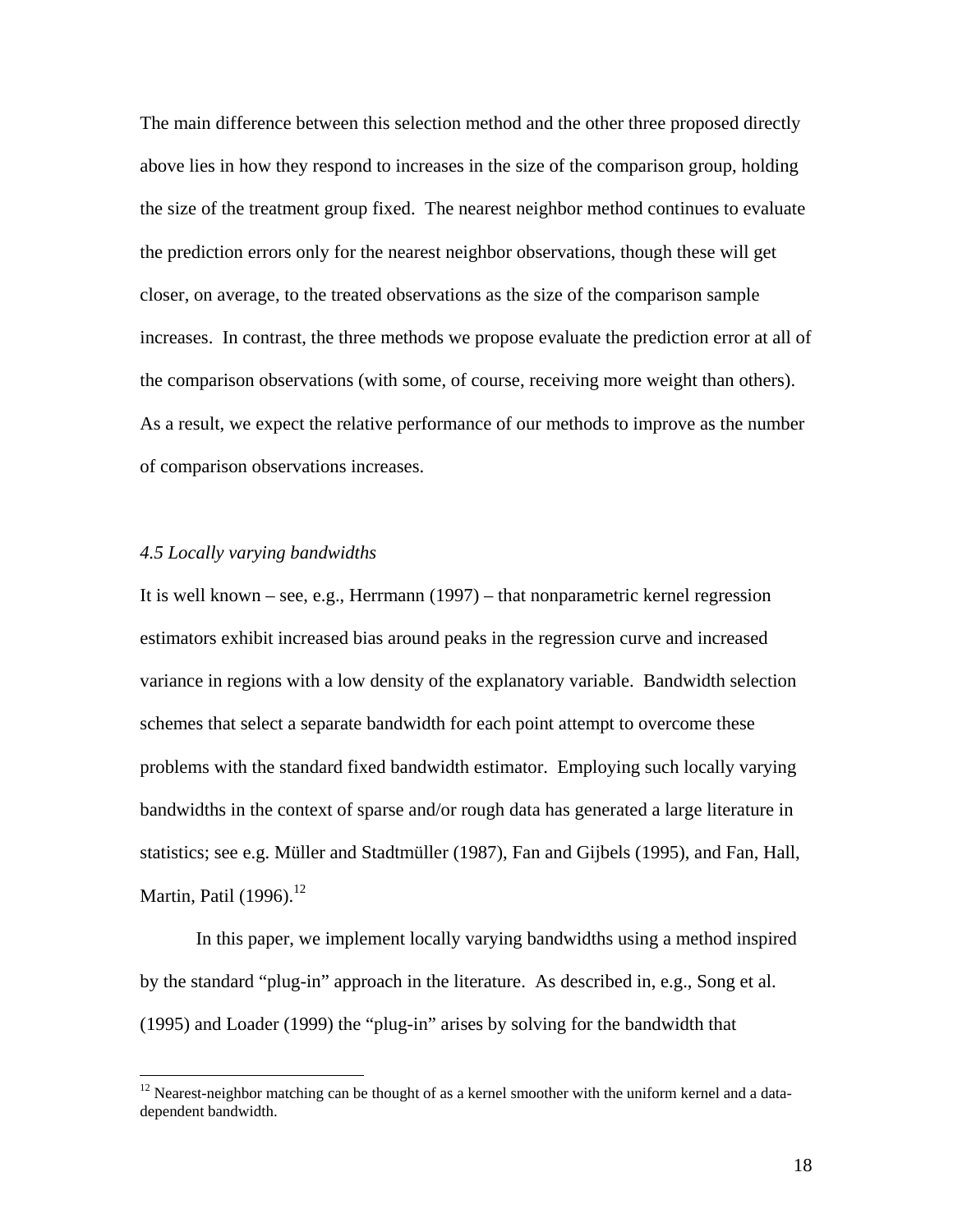minimizes a second-order Taylor series expansion of the asymptotic MSE of a regression function for a generic data generating process at a given point as a function of the sample size and some parameters. In particular, the bandwidth that solves this problem is given by

$$
h(\rho) = \left[ \frac{\sigma_0^2(\rho)}{n_0 \left[ m^k(\rho) \right] f_{T=0}(\rho)} c(K) \right]^{\frac{1}{5}},
$$

where

$$
c(K) = \frac{(k!)\int [K(\rho)]^2 d\rho}{2k\int \rho^2 K(\rho) d\rho},
$$

and  $K(\cdot)$  is a  $k^{\text{th}}$  order kernel,  $\sigma_0^2(\rho)$  is the conditional variance,  $n_0$  is the size of the comparison sample,  $m^k(\rho)$  is the  $k^{\text{th}}$  derivative of  $m(\rho)$ , and  $f_{T=0}(\rho)$  is the density of the propensity scores for the untreated units.

 We avoid the computational burden of calculating the densities and the derivatives by using the (admittedly somewhat atheoretic) approximation

$$
\hat{h}(\rho_i) = h_{CV} \left\{ \frac{\rho_i}{1 - \rho_i} \right\}^{1/5},
$$

where  $h_{CV}$  denotes the bandwidth from conventional cross-validation. Our approximation draws inspiration from the (very) similar approximation in equation (2.7) of Song et al. (1995). We add in reweighting based on the distribution of the propensity scores of the treated units, where the reweighting relies on the fact that, as noted in Heckman and Todd (1995),

$$
\frac{f_{\rho|T=0}(\rho)}{f_{\rho|T=1}(\rho)} \propto \frac{1-\rho}{\rho}.
$$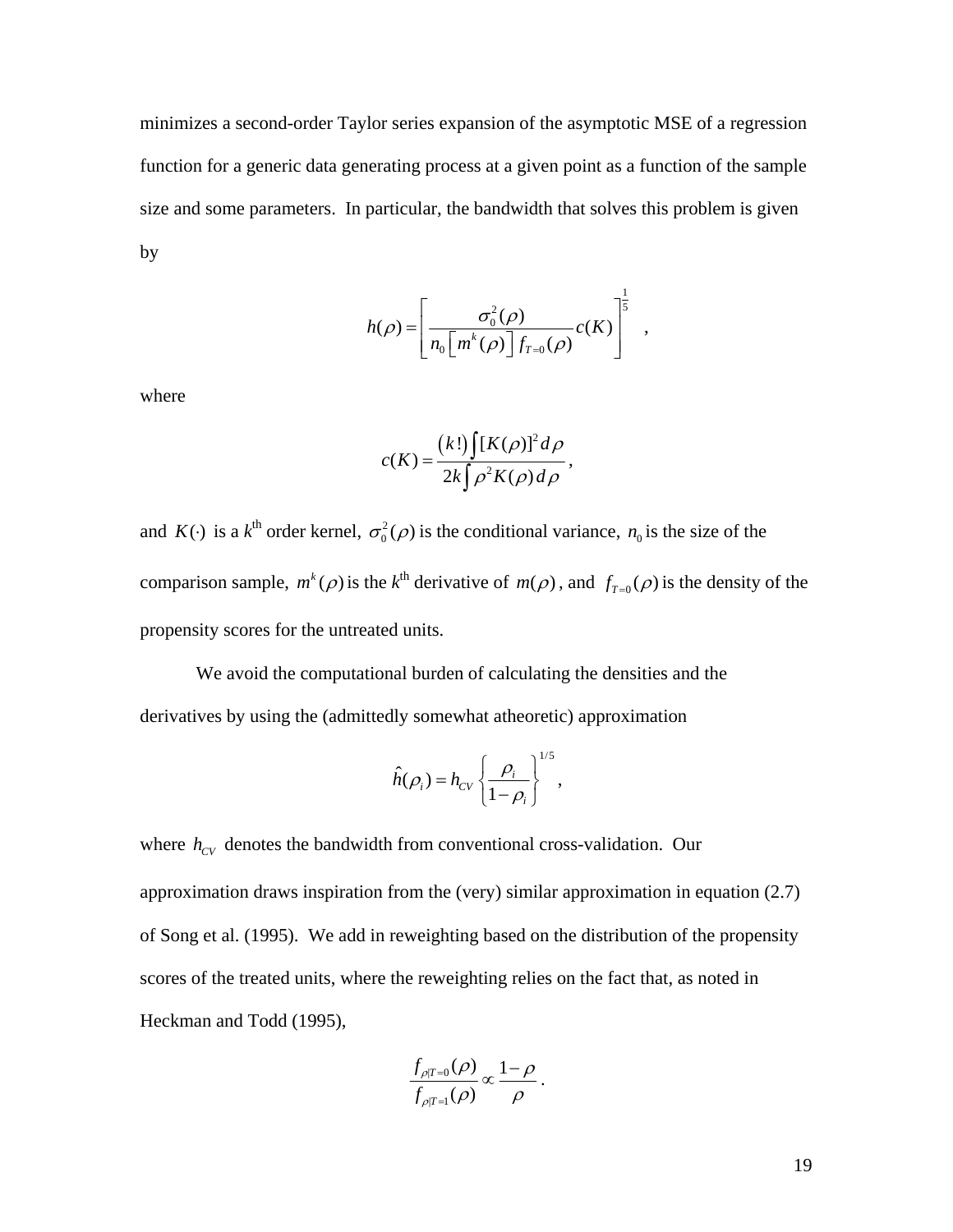Using this method, we proceed to estimate the same parameter but with

 $W_h(\rho_i, \rho_i)$  in equation (2) replaced with  $W_{h(\rho_i)}(\rho_i, \rho_i)$ . In regions rich in comparison units (i.e. the low propensity score regions), the estimation of the expected counterfactual outcome in the matching estimator relies on relatively narrow bandwidths, whereas in regions with few comparison units (i.e. the high propensity score regions) the estimation relies on wider bandwidths.

#### **5. Monte Carlo Analysis**

#### *5.1 Design of the Monte Carlo analysis*

In this section we examine the finite sample properties of local constant and local linear matching estimators when choosing bandwidths using the conventional method, our three proposed fixed bandwidth selection methods that weight the criterion function based on the distribution of treated units, the nearest neighbor method inspired by Bergemann et al. (2005), and our locally varying bandwidth approach.

 Our Monte Carlo design consists of twelve different settings, where each setting corresponds to a combination of two propensity score densities,  $f_{T=1}(\rho)$  for the treated units and  $f_{T=0}(\rho)$  for the untreated units, and a conditional mean function  $E(Y_0 | \rho) = m(\rho)$ . We follow Frölich's (2004) specification of the propensity score and use  $\hat{P}(X) = \rho = \alpha + \beta X$ , where  $\alpha$  is the parameter that controls the number of treated units relative to the number of untreated units,  $\beta$  is the parameters that controls the spread of the propensity score values, and *X* the univariate covariate drawn from the Johnson  $S_B$  distribution (Johnson, Kotz, and Balakrishnan, 1994). Because the support of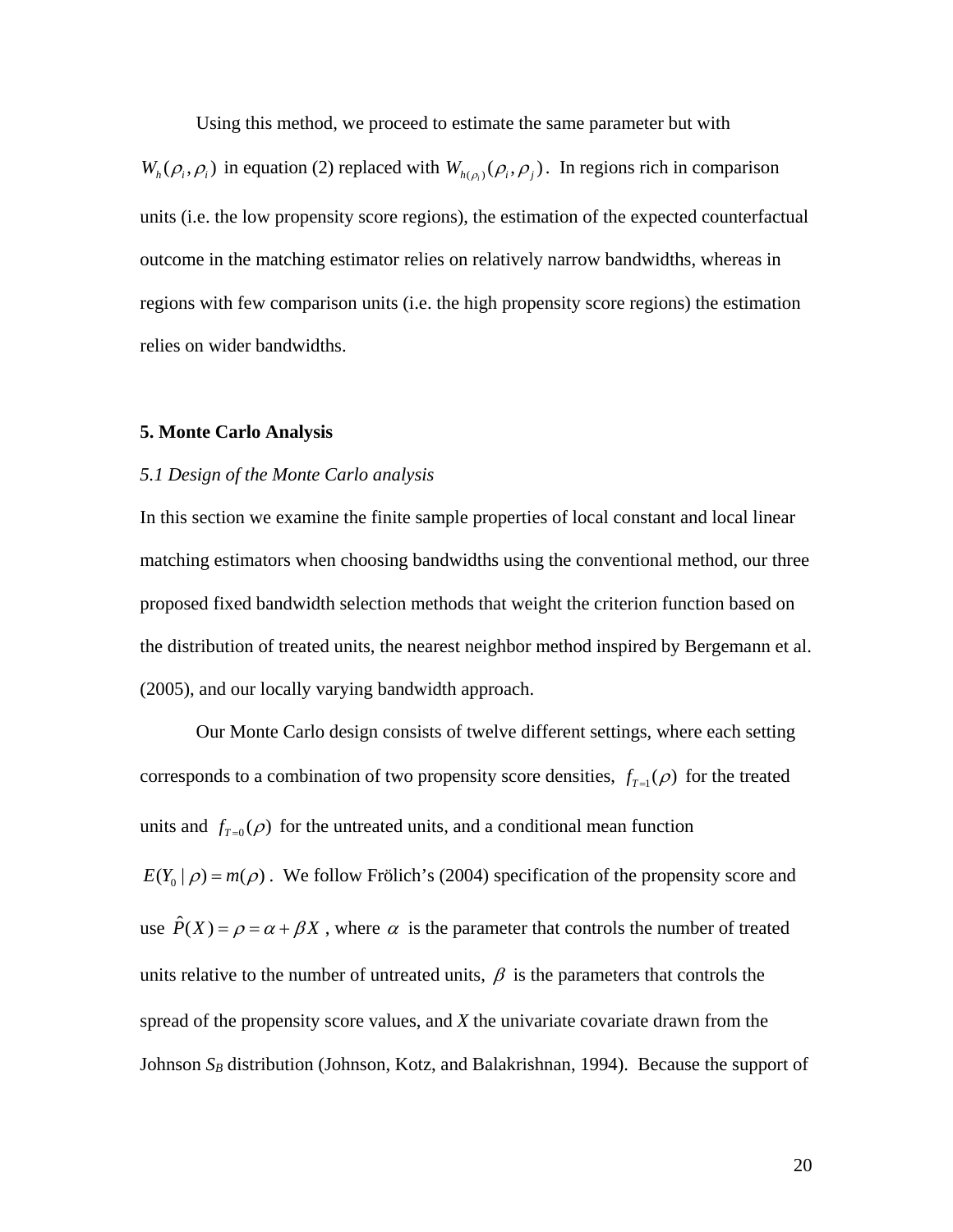the propensity scores is  $(\alpha, \alpha + \beta)$ , we re-scaled the scores by  $(\rho - \alpha) / \beta$  to ensure that its support lies always in (0,1) in all simulation designs. As in Frölich (2004), we use known rather than estimated propensity scores.

 Figure 2A displays three different density designs corresponding to three different combinations for ( $\alpha$ ,  $\beta$ ): {(0,1), (0.25, 0.5), (0.1, 0.3)}. These parameter values generate combinations of density functions that differ in both the amount of separation between the treated and untreated distributions and the ratio of control to treated observations. The appendix provides the formulae for the densities. The first design, D1, has the strongest separation among the three, design D2 somewhat less separation and design D3 the least separation. Both designs D1 and D2 have a ratio of treated to control units equal to approximately 1:1; in contrast, design D3 has a ratio of treated to control units of approximately 1:3. The exact sample sizes equal 202 treated and 198 untreated for D1 and D2, and 108 treated and 292 untreated for D3. The represent small sample sizes indeed to what one would want when applying non-parametric methods; we use small sample sizes here to accentuate the performance differences between the different methods. Regardless of the bandwidth selection method and estimator employed, we expect the third design to have the smallest MSE for the matching estimator.

Figure 2B illustrates the four different conditional mean functions for the untreated outcome that we consider. These differ in their monotonicity and their degree of non-linearity. In particular, the first regression curve (M1) is linear, the second (M2) is concave and free of any local roughness, the third (M3) is highly nonlinear and the fourth (M4) has a bimodal shape with the largest "bump" placed in a region with relatively high propensity scores and thus dense in treated units. The appendix provides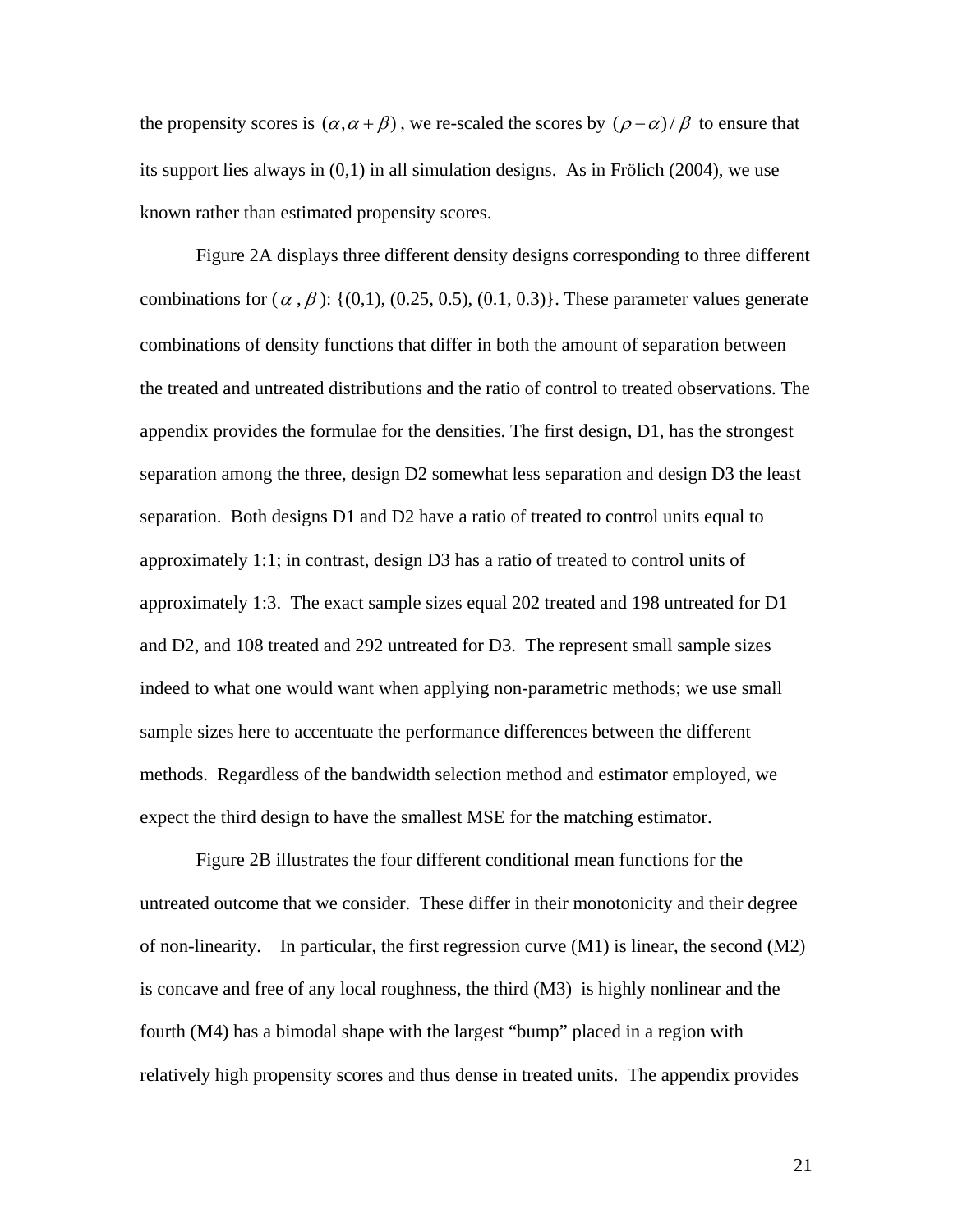the exact formulae for the regression functions. The first and second conditional mean functions represent the most realistic cases in most contexts; the others serve to test the bandwidth selection methods under relatively extreme circumstances.

 We sample observations from each one of the four regression curves and then add a lognormal error, which when transformed to a normal random variable has mean zero and standard deviation of 3. This error distribution implies a large variance for the outcome variables, consistent with the usual situation when using earnings as a dependent variable in program evaluations. $^{13}$ 

 The estimation of the MSE proceeds as follows: First, we compute the population value of the counterfactual outcome for the given propensity score densities and conditional mean function. Next, we simulate the bias and variance of the matching estimator using Monte Carlo samples of size  $k = n_0 + n_1$ . Within the simulation, the process for each Monte Carlo sample proceeds as follows. First, we draw  $\{\rho_i, Y_{i0}\}_{i=1}^{n_1}$  for the treated units, using the conditional mean impact function given in the appendix to obtain the corresponding values of  $Y_{i1}$ .<sup>14</sup> Then we draw  $\{p_j, Y_{j0}\}_{j=1}^{n_0}$  for the untreated units. Next we determine the bandwidth choice implied by each selection method for the current sample.<sup>15</sup> Finally, we compute the matching estimates corresponding to each of the selected bandwidths and save them. Once we have completed this process for all of the Monte Carlo samples, we compute the estimated bias and variance associated with

 $\overline{a}$ 

<sup>&</sup>lt;sup>13</sup> The non-zero mean of the error term, which equals about 90, has no effect on the results; in the parametric analogue to our non-parametric regressions it would get absorbed in the intercept.<br><sup>14</sup> Given our focus on the mean effect of treatment on the treated parameter, the choice of fixed versus

heterogeneous treatment effects and of the particular form of the treatment effects within these classes, has no effect on the relative performance of the alternative bandwidth selection methods, which depend only on the distributions of the untreated units used to estimate the expected counterfactual mean outcome of the treated units.

<sup>&</sup>lt;sup>15</sup> The grid for the bandwidth search in the local constant case equals [0.01, 0.03,..., 0.51] while in the local linear case it equals [0.03,0.05,…,0.61].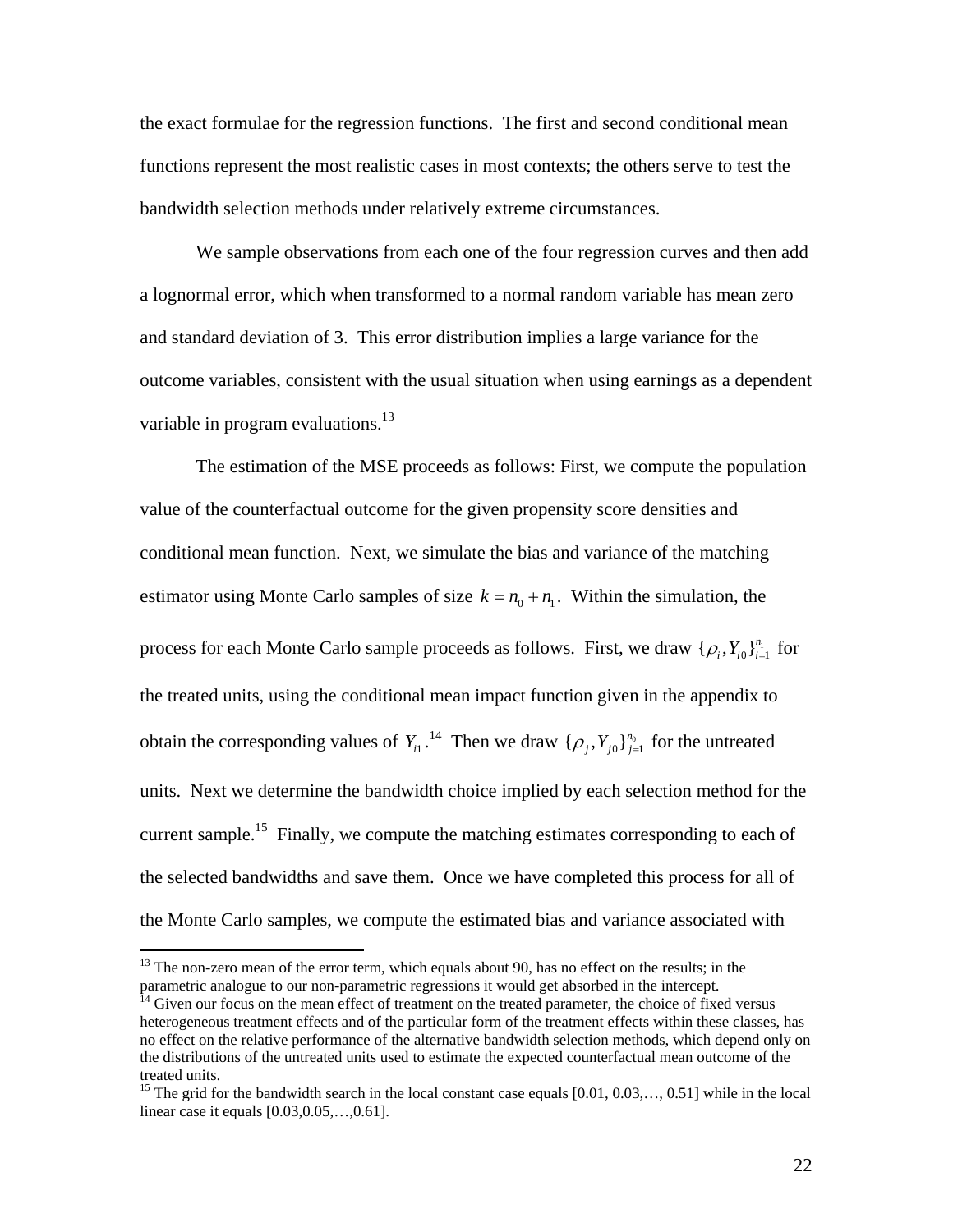each bandwidth selection algorithm by comparing the estimated expected counterfactual outcomes they produce to the true values (which we calculate using the known population regression function). In the case of the locally varying bandwidth algorithm we use the mean (over the Monte Carlo simulation samples) of the bandwidths from conventional cross-validation as our value of  $h_{CV}$  in the formula for  $\hat{h}(\rho)$  when computing the matching estimates. We repeat the entire exercise for both the local constant and local linear matching estimators using both the Epanechnikov and Gaussian kernel functions.<sup>16</sup>

#### *5.2 Results from the Monte Carlo analysis*

 $\overline{a}$ 

Tables 1 and 2 present the estimated MSEs and the means of the selected bandwidths for Epanechnikov and Gaussian kernels, respectively. Panel A of each table presents results using local constant kernel while Panel B of each table presents results using the local linear kernel. Within each panel, the first five rows correspond to the design D1, the second five rows correspond to the design D2, and the last five rows correspond to the design D3. Because we want to compare the relative performance of alternative bandwidth selection methods rather than examining their performance relative to an ideal standard, we do not present MSE estimates based on the optimal bandwidth in the population.

Four general patterns appear in the Monte Carlo results whether or not we take account of the location of the treated units in bandwidth selection. First, the MSE of the matching estimators increases when the extent of the overlap between the treated and

<sup>&</sup>lt;sup>16</sup> As Silverman (1986) notes, both kernel functions are nonnegative everywhere and almost equally efficient on the basis of MISE.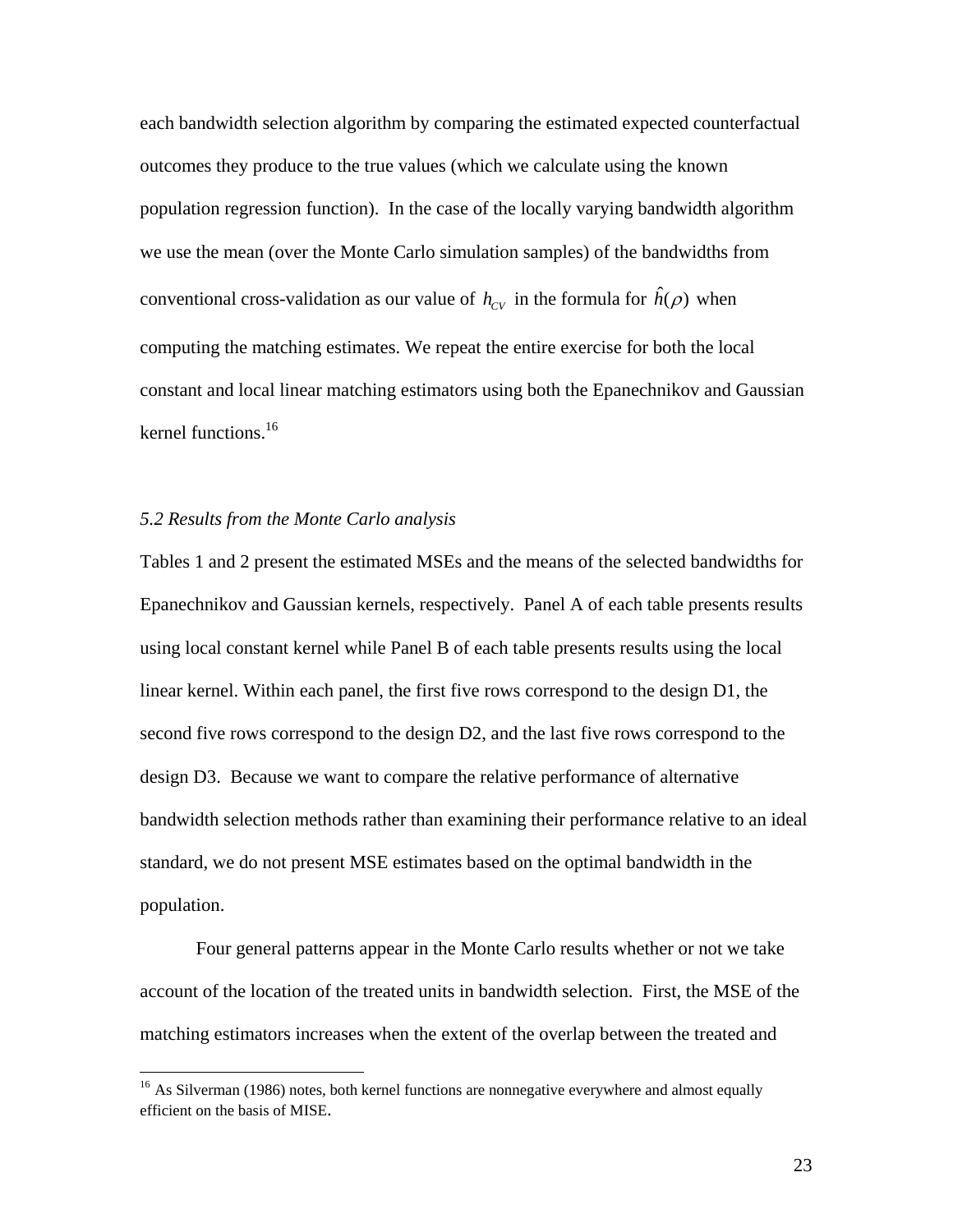untreated propensity score densities decreases. To see this, compare the most difficult density design, D1, in which most of the mass of the treated units lies in the region with little mass for the comparison group, with the design with the greatest overlap, D3.

Second, the Gaussian kernel performs better than the Epanechnikov kernel, particularly in the most difficult designs, D1 and D2. This result holds for local constant and local linear matching and all five bandwidth selection approaches. Taking distant observations into account in the estimation helps with the small sample sizes. On the other hand, when the distribution of propensity scores between the treated and untreated units is not so disparate and the number of untreated units is much higher than the treated ones, as in D3, the difference between the Gaussian and the Epanechnikov kernel disappears.

Third, local constant matching consistently performs better than local linear matching, particularly in the most difficult density designs with many treated and untreated observations near the boundary at zero. As discussed in Seifert and Gasser (1996), in regions of sparse data, the denominator of the weights implicit in the local linear estimator can end up quite small, leading to very large values of the ratio and thereby very large values of the MSE for particular observations. As the simulations make clear, the Gaussian kernel partially ameliorates this problem by drawing on distant observations ruled out by the compact support implicit in the Epanechnikov kernel.<sup>17</sup> As a result, the MSEs for the local linear estimator end up smaller with the Gaussian kernel than the Epanechnikov kernel, often substantially so.

<u>.</u>

 $17$  Alternatively, one can modify the local linear estimator by adding a ridging term to its denominator. The resulting ridge regression estimator represents a weighted average of the local constant and the local linear regression estimators. See Seifert and Gasser (1996) for the statistical details and Frölich (2004) for an application in a matching context.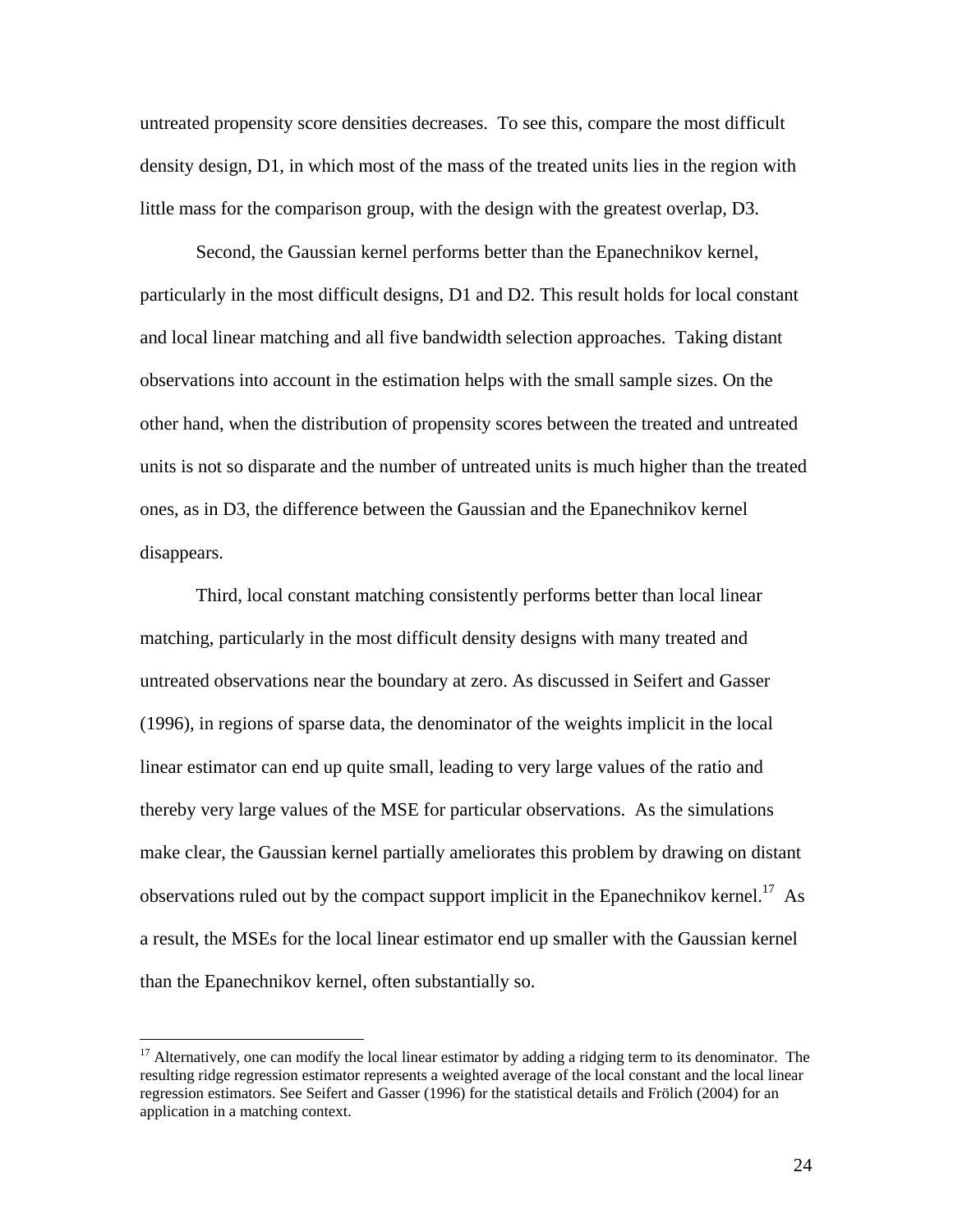Fourth, the mean bandwidths selected by all of the methods behave in expected ways. The algorithms select, on average, larger bandwidths for the Epanechnikov kernel (due to its compactness) than for the Gaussian kernel. They also select larger bandwidths for local linear regression than for local constant regression because the former requires the estimation of more local parameters. Particularly in designs D1 and D2, we find that all of the methods generally select narrower bandwidths for the regression functions with the non-linearities located in regions with many treated units, such as M3 and M4. In contrast, we tend to observe the largest bandwidths for the linear and convex regression functions, M1 and M2.

 Now consider the relative performance of the various bandwidth selection methods. In general, the methods that take account of the location of the treated units select larger bandwidths than conventional cross-validation. This comes as no surprise; by focusing on regions with more treated units, these methods also focus on regions with fewer untreated units, and so select larger bandwidths.

 In addition to this general pattern, we observe important differences in the mean bandwidths selected by the different methods. The variable-weights method yields larger bandwidths than those emerging from the fixed-weight methods, where the latter typically differ only modestly from those selected by conventional cross-validation. On the other hand, the nearest-neighbor approach yields the largest bandwidth values for most combinations of regression functions and density designs. This tendency appears most strongly for local linear with the Epanechnikov kernel, where this method sometimes chooses a bandwidth almost twice as large as those selected by the fixed weight and variable weight methods.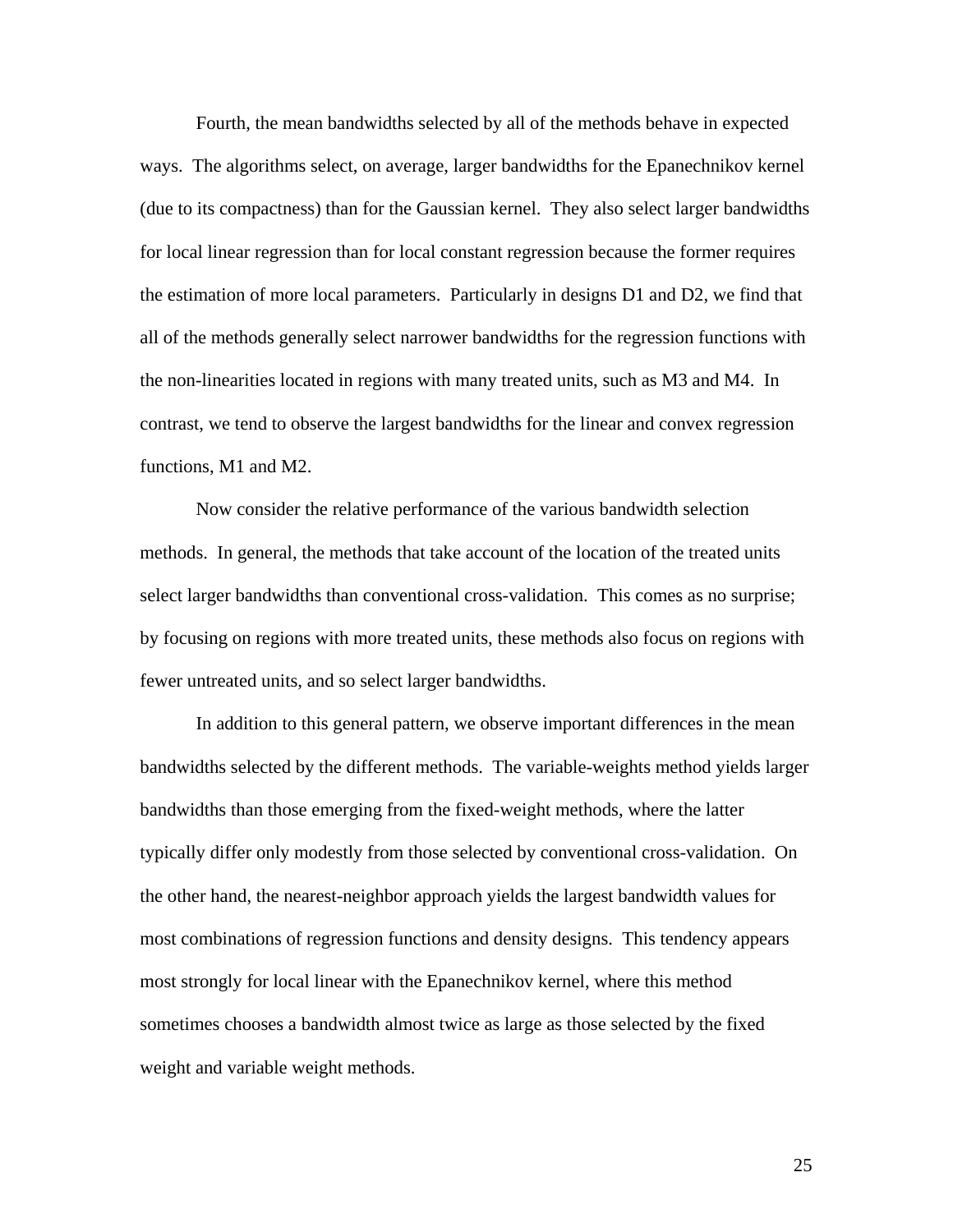Do these differences in selected bandwidths imply substantial efficiency differences among the alternative bandwidth selection models? Four key patterns emerge from Tables 1 and 2. First, in general we observe rather modest efficiency gains when accounting for the location of the treated units in the selection of the bandwidths. This pattern appears most often for the most difficult density design, D1, where conventional cross-validation almost never has the lowest average MSE over our 500 simulations and when using the Epanechnikov kernel.

Second, of the five methods that we implemented, the locally varying bandwidth selection method nearly always shows the lowest MSE. This result holds for local constant and local linear kernel matching, for all three density combinations and for both kernels. Using larger bandwidths in areas where the distribution of the untreated units has low density and smaller bandwidths in high-density areas show significant reductions in the MSE of the matching estimators.

Third, the relative efficiency of the alternative bandwidth selection models depends strongly on the choice of kernel functions. In both Table 1 and Table 2 the locally varying and nearest neighbor approaches almost always produces the lowest average MSE when using the Epanechnikov kernel but less frequently when using the Gaussian kernel. The larger bandwidths selected (on average) by the nearest neighbor approach appear to provide a real benefit in the case of the Epanechnikov kernel, as it helps the matching estimator to avoid small denominators even when the kernel assigns zero weight to all relatively distant observations. The Gaussian kernel avoids this problem by assigning a non-zero weight to distant observations; as a result, for this kernel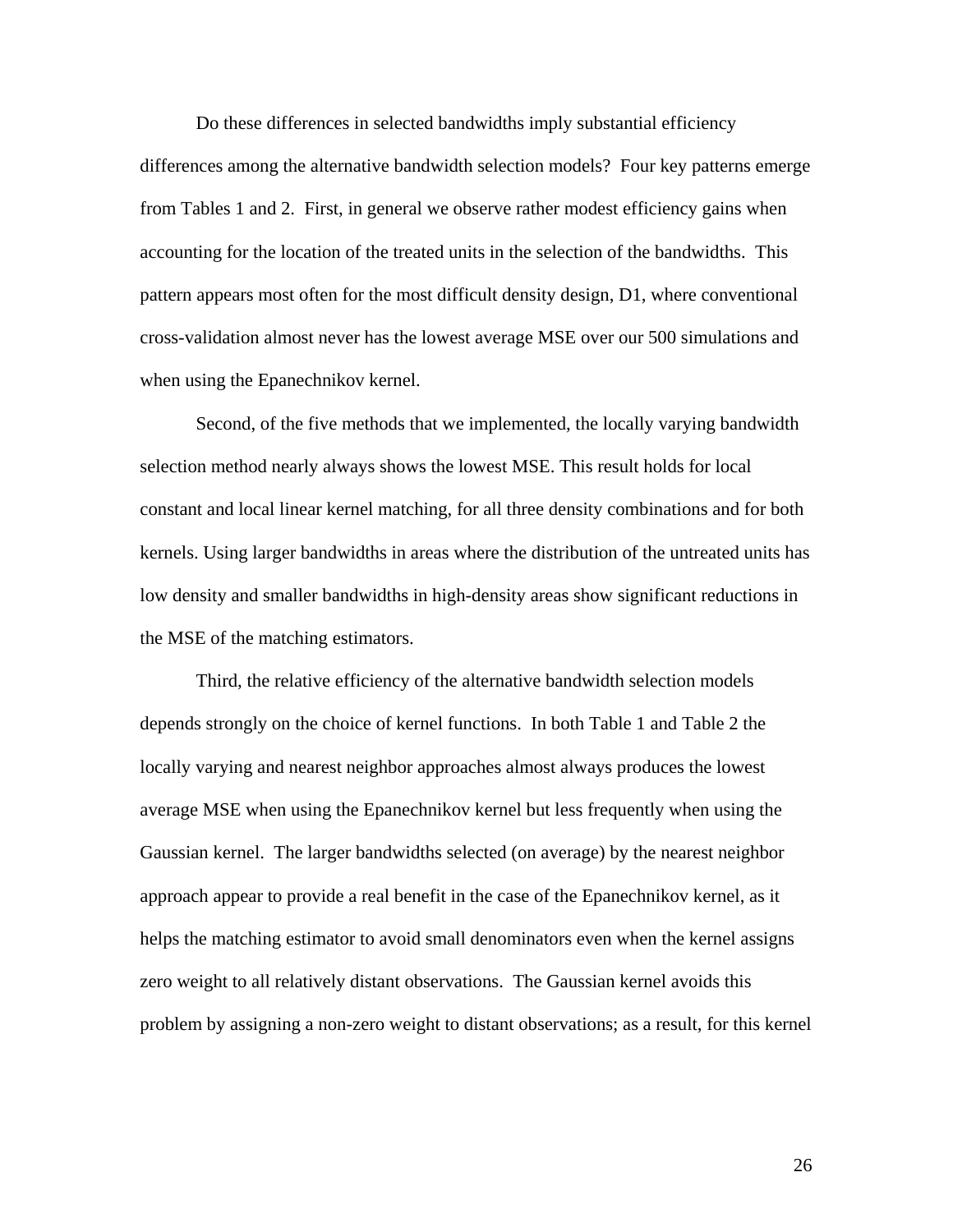the large bandwidths the nearest neighbor method selects make its performance relatively worse.

 Fourth, perhaps surprisingly, the relative performance of the various bandwidth selection estimators does not vary in any systematic way with the shape of the regression function, with the exception of the locally varying bandwidths, which have trouble with highly non-linear regression function M3. This finding stands in sharp contrast to the result for the kernel functions just described.

 Overall, the Monte Carlo evidence suggests value, in many contexts, of taking account of the location of the treated units when choosing a bandwidth for a local constant or local linear kernel matching estimator. In general, the largest benefits accrues when the data feature disparate propensity score (and thus covariate) distributions in the treatment and comparison samples. In contrast, in contexts with little separation between the treated and untreated units, accounting for the location of the treated units in the selection of the bandwidth becomes less relevant.

#### **6. Empirical Application**

No paper on matching methods would be complete without an analysis of the data from LaLonde's (1986) famous paper. He combines experimental data from the U.S. National Supported Work Demonstration (hereafter NSW) with non-experimental comparison groups drawn from two major survey data sets – the Current Population Survey (CPS) and the Panel Study of Income Dynamics (PSID) – in order to examine the performance of alternative non-experimental evaluation estimators. LaLonde shows that simply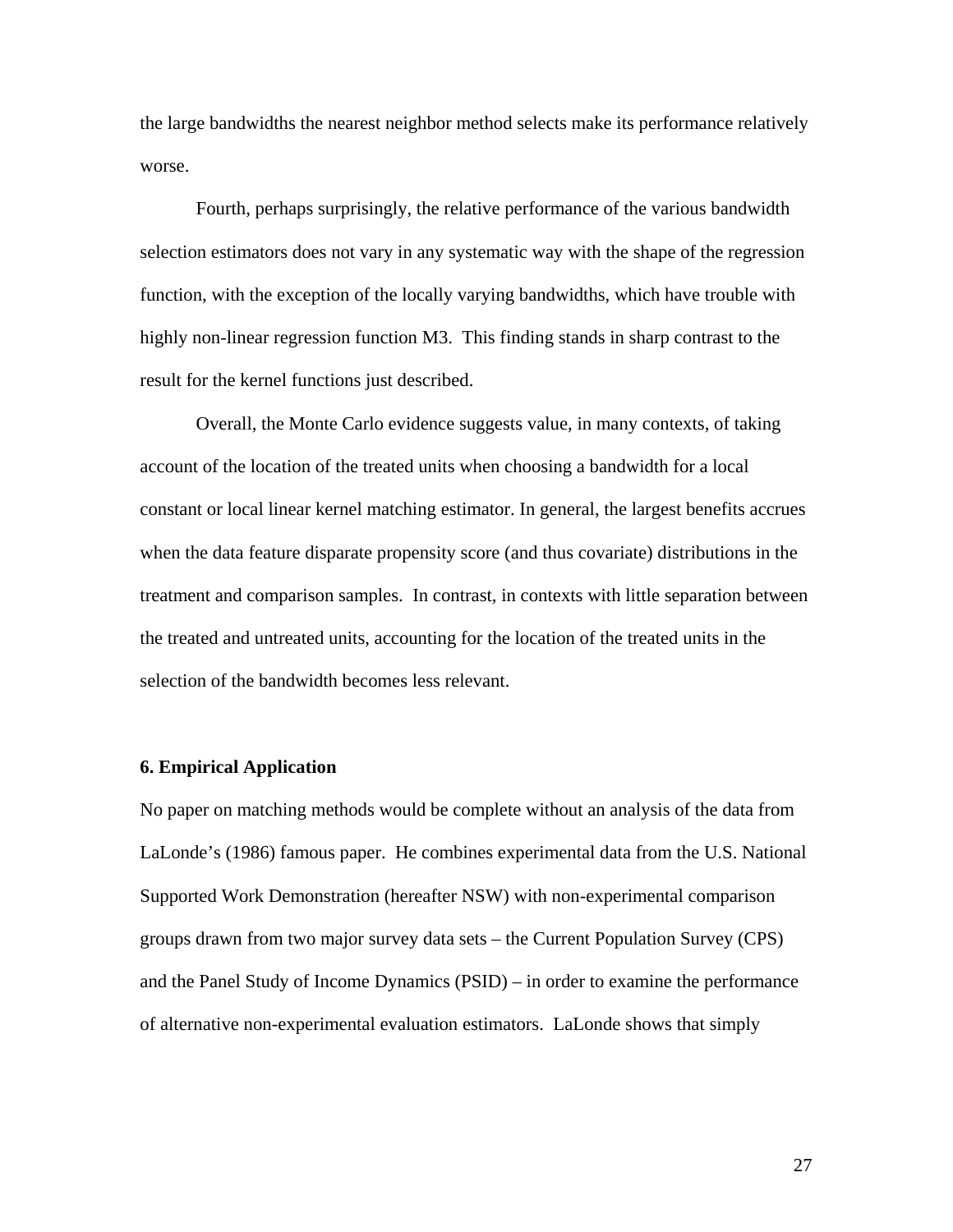conditioning on a handful of variables in a linear regression context, or doing differencesin-differences, does not suffice to solve the selection problem in these data.<sup>18</sup>

 Dehejia and Wahba (1999, 2002) apply propensity score matching methods to a subset of the data on one of the two demographic groups examined by LaLonde (1986) and find low biases (with large standard errors). Smith and Todd (2005a,b) revisit the Dehejia and Wahba (1999, 2002) analyses and demonstrate a high level of sensitivity to the estimates obtained from matching in these data along many dimensions. They find this sensitivity unsurprising given the application of semi-parametric methods to very small samples. They also conclude that the CIA does not hold in this context; this conclusion also seems unsurprising when one realizes that the NSW program served exconvicts, ex-addicts, long-term welfare recipients and high school dropouts while the data at hand contain no measures of crime or punishment, no measures of welfare receipt, no measures of current or past drug use and no measure of ability.

Despite the small number of treated units and the likely failure of the CIA, the ease of use of these data and the general familiarity with them among applied researchers has led to their wide use in papers, like this one, that examine methodological innovations in matching. Thus, for comparability with the existing literature and because we want to consider a real data environment in addition to our Monte Carlo analysis, in this section we examine the performance of all bandwidth selection methods proposed here, using the data from Dehejia and Wahba (1999, 2002).

 $\overline{a}$ 

<sup>&</sup>lt;sup>18</sup> As noted in Smith and Todd (2005a) LaLonde (1986) also applies Heckman's (1979) two-step estimator of the bivariate normal selection model. Due to multiple issues of implementation, his study provides no information about the performance of that estimator. See Heckman and Hotz (1986) for further analysis of the LaLonde data and Hollister et al. (1984) for an overview of the NSW experiment.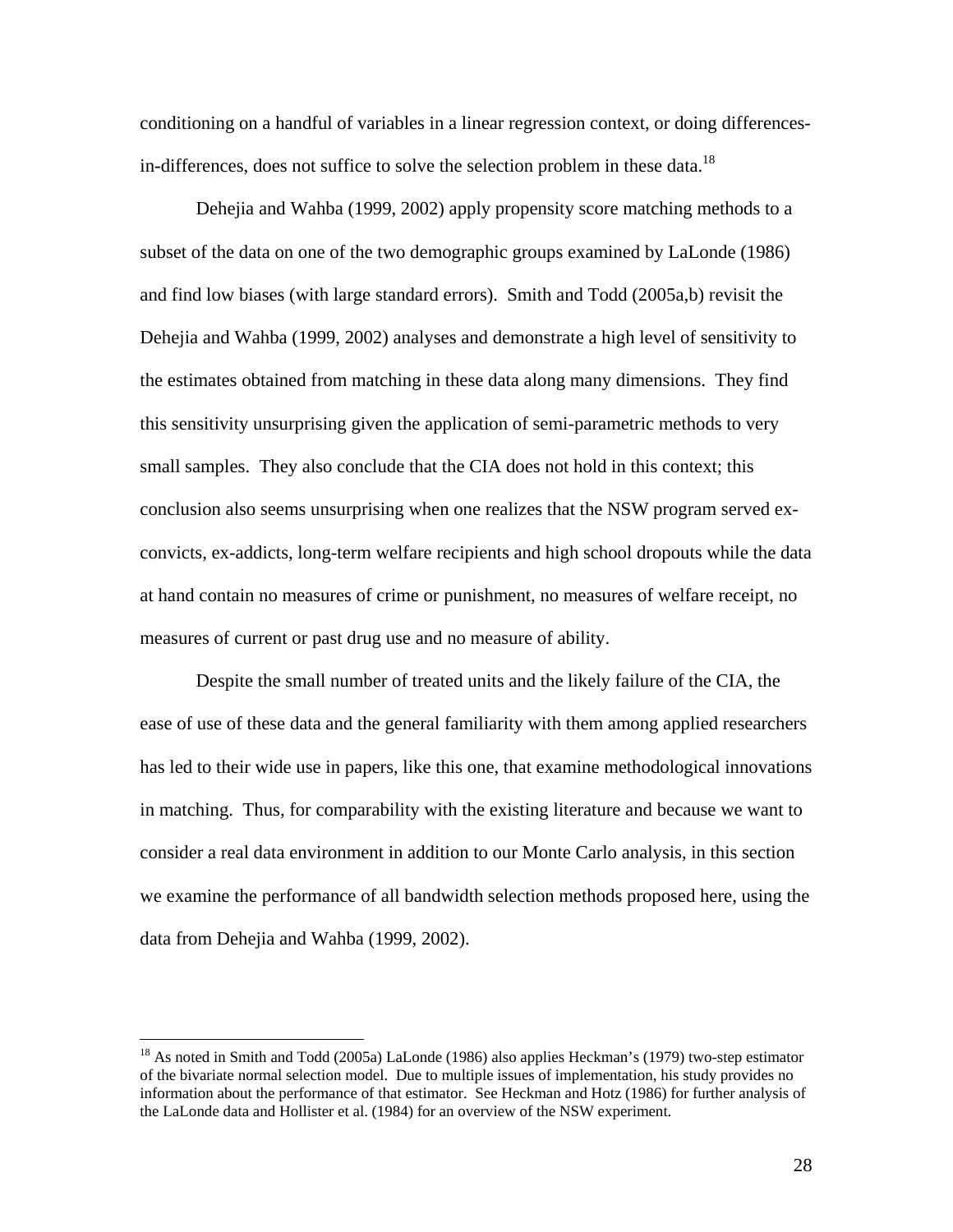Their sub-sample, which we denote by "DW", includes only individuals with a valid value for earnings in 1975 (just before the program) and only a zero value for earnings in "1974" (actually months 13-24 before random assignment). We focus on their sample as the CIA has the greatest plausibility for this group. For simplicity, we employ the same (logit) propensity score specifications as in Dehejia (2005); see the notes to Table 3 for details. After estimating the scores, we impose the common support condition using the trimming method developed in Heckman, Ichimura, Smith and Todd (1998), which estimates separate densities for the scores in the treated and untreated samples and then drops all observations whose score implies a zero estimated density in either distribution as well as the observations with the lowest five percent of the non-zero estimated density values. This procedure leads us to drop about 10 percent of the treated units, in addition to dropping a fraction of the comparison group sample similar to that dropped in Dehejia and Wahba (1999). We apply the various bandwidth selection algorithms to this reduced sample.<sup>19</sup>

Table 3 presents the MSE of the treatment effects over 100 bootstrap simulations of the DW data. We obtain untreated outcomes for the treated units for use in calculating our MSEs by subtracting off the experimental impact estimate from the empirical common support region. Panel A of Table 3 presents impact estimates obtained using local constant matching while Panel B presents estimates obtained using local linear matching. The first column indicates the combination of treatment group and comparison

<sup>&</sup>lt;sup>19</sup> The bandwidths for the grid search equal  $[0.05, 0.10, ..., 2.00]$  for the local constant kernel matching and  $[0.40, 0.45, \ldots, 4.00]$  for the local linear kernel matching.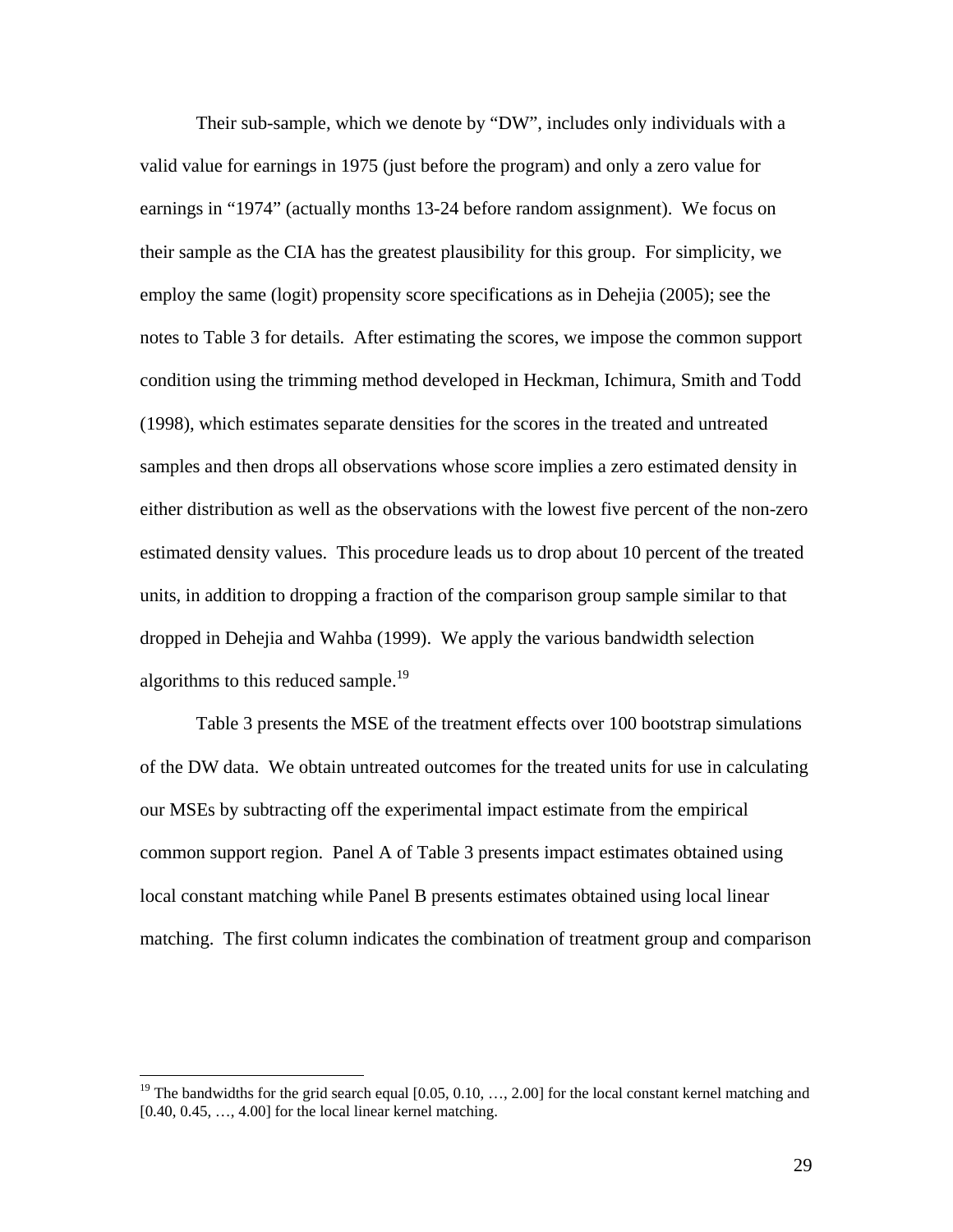group, while the second column indicates the kernel function. The corresponding experimental impact estimates appear in the notes to Table 3.<sup>20</sup>

Three main patterns emerge from Table 3. First, as in Smith and Todd (2005a,b) the details of the estimation procedure, in this case the bandwidth selection algorithm, matter for the obtained estimates in the NSW data because of the small sample size and the large variance of the earnings outcome variable. The estimated MSEs depict large variability across the bandwidth selection methods, matching estimators, and even kernel used. Indeed, the Epanechnikov kernel for the local linear regression estimates using the simulated DW-CPS and DW-PSID data yields such bizarre results for all bandwidth selection approaches that we do not report these results.

Second, the choice among the conventional, variable weights, fixed weights and locally varying bandwidth selection algorithms becomes much clearer in the simulated NSW data than it was in the simulations reported in Tables 1 and 2. In general, the variable weights approach and the fixed weights approach based on the density of the treated units yield the lowest MSEs for both the DW-CPS and DW-PSID datasets. In contrast, the conventional approach and the nearest neighbor approach imply the largest MSEs. Relative to the Monte Carlo simulations, the locally varying bandwidth does not do especially well compared to the other methods, as it falls in the middle of the five approaches.

Third, Table 3 reveals that in the NSW data, the nearest neighbor method performs much less well than the other four bandwidth choice schemes in MSE terms. In general, it substantially oversmooths relative to the other approaches, as a comparison of

 $\overline{a}$ 

 $20$  We do not employ the second of the two fixed weights methods with the NSW data given that we match on the log-odds ratio.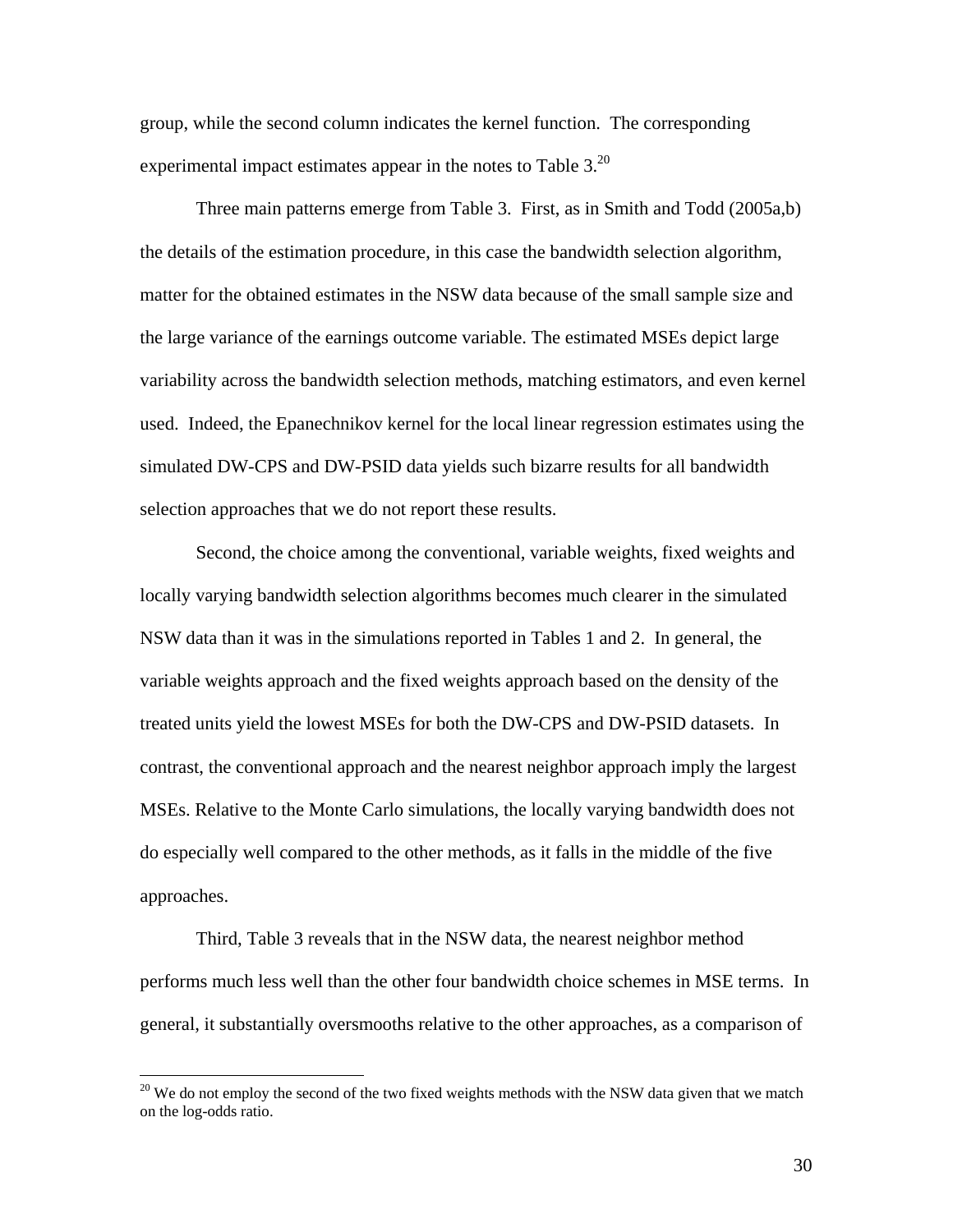the selected bandwidths clearly illustrates. Thus, despite its reasonable performance in the simulations in Tables 1 and 2, we suggest avoiding the nearest neighbor approach in small data sets with high variable outcome measures.

Overall, the lessons from our foray into the NSW data are similar to those of our Monte Carlo analysis. Both the varying-weighting cross-validation and the locally varying bandwidths perform relatively well when applied to the NSW data and, at the same time, the conventional cross-validation approach do relatively poor. The analysis of the nearest neighbor approach is, however, ambiguous given its poor performance in the context of the NSW data.

#### **7. Conclusions**

In estimating the counterfactual mean regression function in an evaluation context, the choice of smoothing parameter should reflect the density of the untreated observations that look like the treated observations as well as the smoothness of the regression function in regions of high treated unit density. Although this insight applies to a variety of estimators for the counterfactual mean, in this paper we focus on the use of local constant and local linear matching estimators, we propose three alternative methods for incorporating the location of the treated units into the bandwidth choice process. We then compare among our three methods, a related alternative method inspired by Bergemann et al. (2005), a version of locally varying bandwidths, and conventional cross-validation by conducting a Monte Carlo analysis and by applying them to the oftexamined NSW data.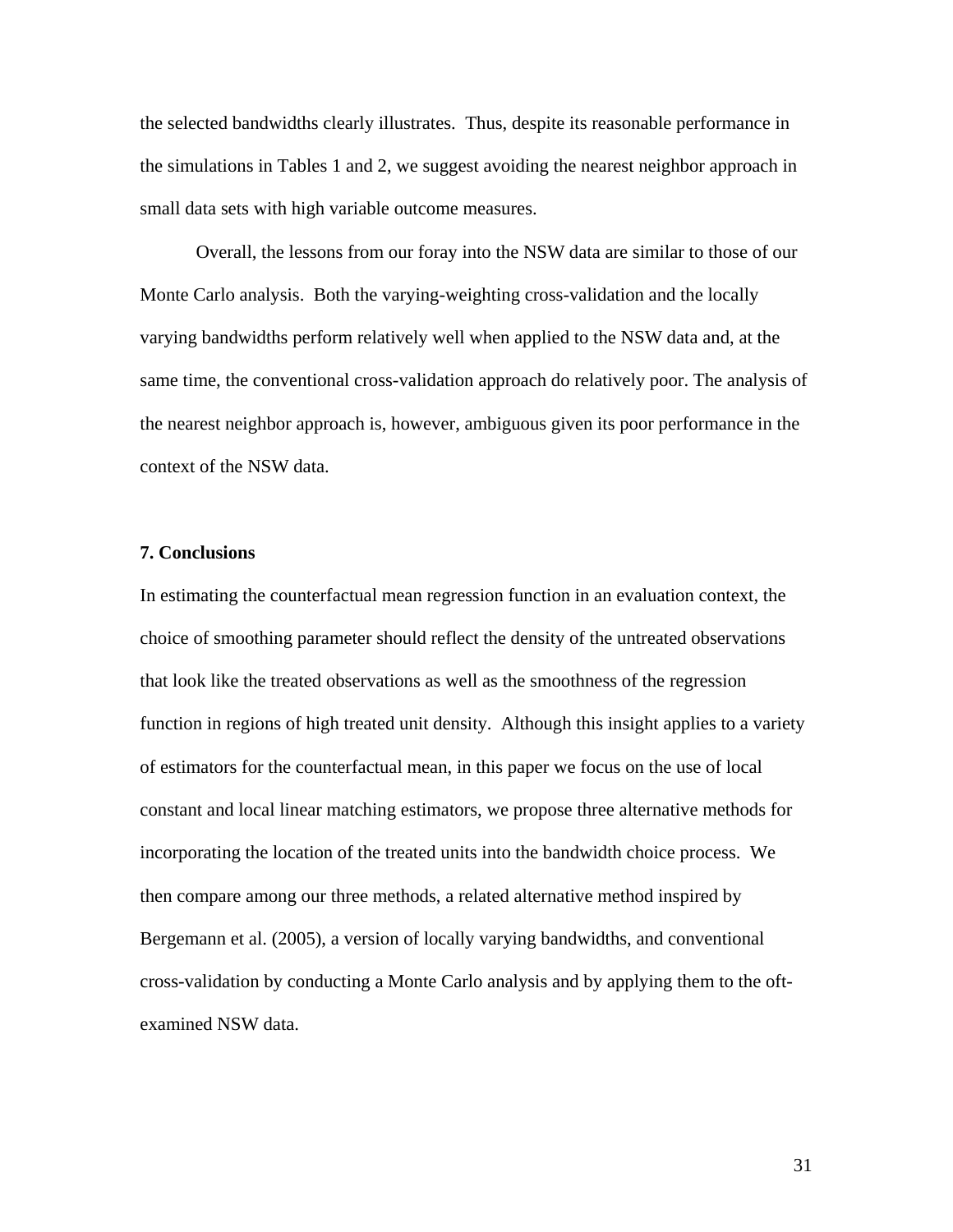The Monte Carlo analysis suggests that taking account of the location of the treated units has enough of a payoff in terms of the MSE to make it worth doing in applied work as a general rule, particularly in contexts with dissimilar covariate distributions in the treatment and comparison groups. The NSW data lead to largely similar conclusions, but cast doubt on the value of the nearest neighbor method and the locally varying bandwidths in small, highly variable samples. Overall, the variable weight bandwidth selection method and (subject to the caveat just noted) the locally varying bandwidths display the best performance. We thus recommend these methods along with the Gaussian kernel.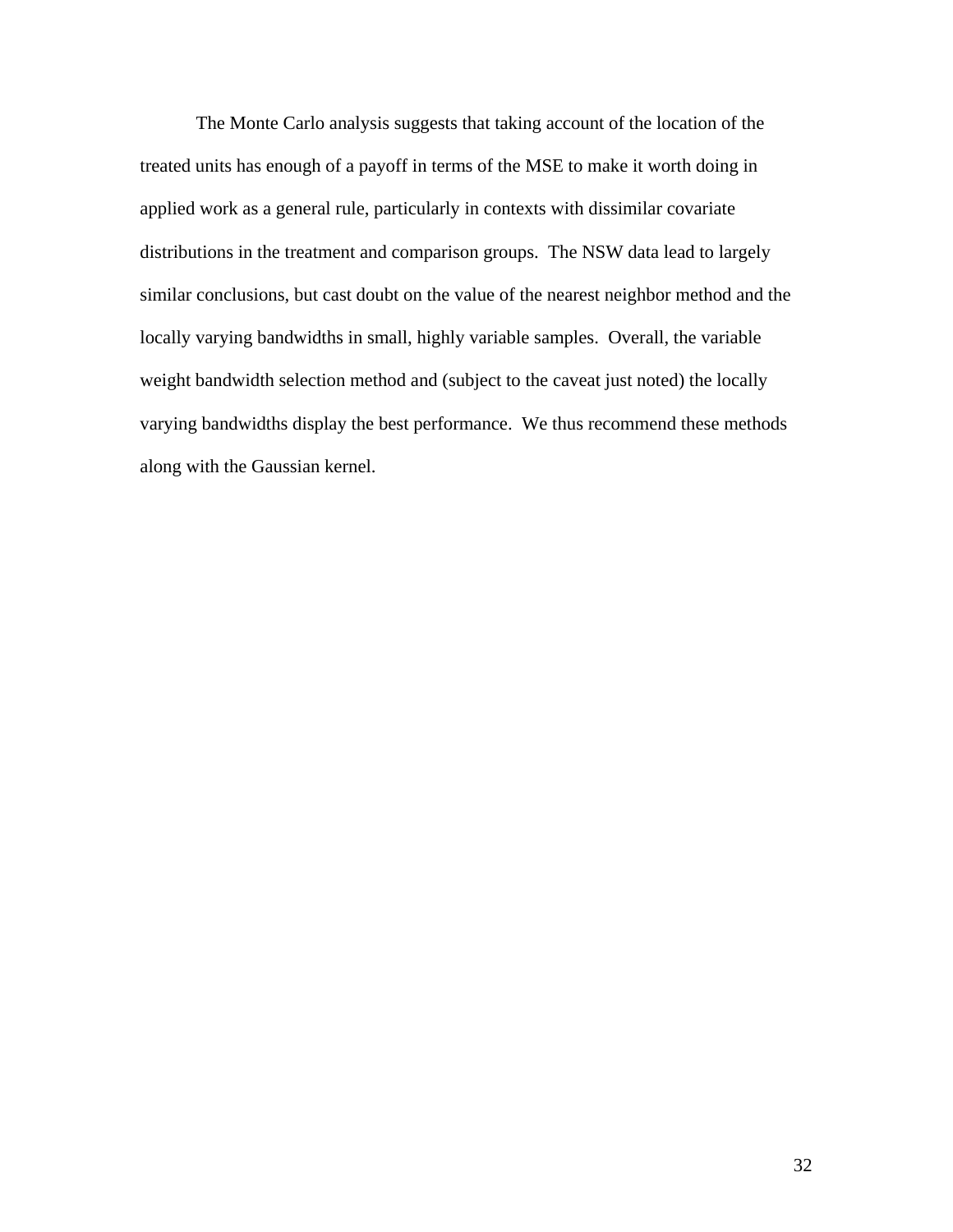#### **References**

Bergemann, Annette, Bernd Fitzenberger and Stefan Speckesser. 2005. "Evaluating the Dynamic Effects of Training Programs in East Germany Using Conditional Difference-in-Differences." IZA Discussion Paper No. 1848.

Black, Dan and Jeffrey Smith. 2004. "How Robust is the Evidence on the Effects of College Quality? Evidence from Matching?" *Journal of Econometrics* 121(1): 99-124.

Dehejia, Rajeev. 2005. "Practical Propensity Score Matching: A Reply to Smith and Todd", *Journal of Econometrics* 125(1-2): 355-364.

Dehejia, Rajeev and Sadek Wahba. 1999. "Causal effects in Non-Experimental Studies: Reevaluating the Evaluation of Training Programs." *Journal of the American Statistical Association* 94: 1053-1062.

Dehejia, Rajeev and Sadek Wahba. 2002. "Propensity Score Matching Methods for Nonexperimental Causal Studies." *Review of Economics and Statistics* 84(1): 151-161.

DiNardo, John, Nicole Fortin and Thomas Lemieux. 1996. "Labor Market Institutions and the Distribution of Wages, 1973-1992: A Semiparametric Approach." *Econometrica* 64(5): 1001- 1044.

Fan, Jianqing. 1992. "Design-Adaptive Nonparametric Regression." *Journal of the American Statistical Association* 87: 998-1004.

Fan, Jianqing, Theo Gasser, Irene Gijbels, Michael Brockmann, and Joachim Engel. 1997. "Local Polynomial Regression: Optimal Kernels and Asymptotic Minimax Efficiency" *Annals of the Institute of Mathematical Statistics* 49: 79-99.

Fan, Jianqing, P. Hall, M. Martin, and P. Patil. 1996. "On the Local Smoothing of Nonparametric Curve Estimation". *Journal of the American Statistical Association,* 91(433), pp. 258-266*.* 

Fan, Jianqing and Irene Gijbels. 1995. "Data-Driven Bandwidth Selection in Local Polynomial Fitting: Variable Bandwidth and Spatial Adaptation" *Journal of the Royal Statistical Society.* 57(2): 371-394

Flossman, Anton. 2006. "Empirical Bias Bandwidth Choice for Local Polynomial Matching Estimators." Unpublished manuscript, Universität Kontstanz.

Frölich, Markus. 2004. "Finite Sample Properties of Propensity-Score Matching and Weighting Estimators." *Review of Economics and Statistics* 86(1): 77-90.

Frölich, Markus. 2005. "Matching estimators and Optimal Bandwidth Choice." *Statistics and Computing* 15: 197-215.

Hall, Peter. 1983. "Large Sample Optimality of Least-Squares Cross-Validation in Density Estimation." *Annals of Statistics* 11: 1156-1174.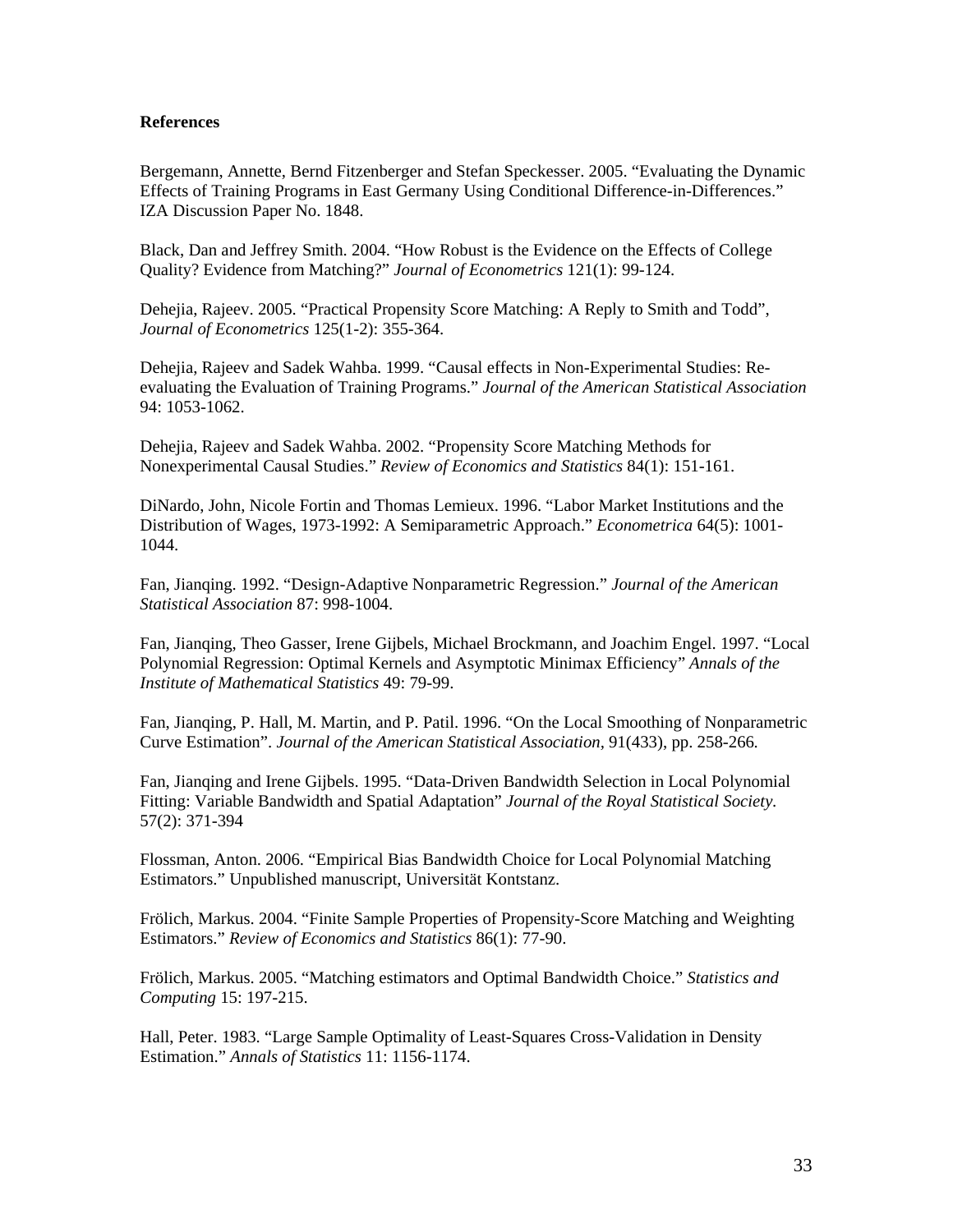Hall, Peter, Jeffrey Racine and Qi Li. 2004. "Cross-Validation and the Estimation of Conditional Probability Densities." *Journal of the American Statistical Association* 99(486): 1015-1026.

Heckman, James. 1979. "Sample Selection Bias as a Specification Error." *Econometrica* 47(1): 153-161.

Heckman, James and Joseph Hotz. 1989. "Choosing Among Alternative Nonexperimental Methods for Estimating the Impact of Social Programs: The Case of Manpower Training." *Journal of the American Statistical Association* 84(408): 862-880.

Heckman, James, Hidehiko Ichimura, Jeffrey Smith, and Petra Todd. 1998. "Characterizing Selection Bias Using Experimental Data." *Econometrica* 66(5): 1017-1098.

Heckman, James, Hidehiko Ichimura, and Petra Todd. 1997. "Matching as an Econometric Evaluation Estimator: Evidence from Evaluating a Job Training Programme." *Review of Economics Studies* 64(4): 605-654.

Heckman, James, Hidehiko Ichimura, and Petra Todd. 1998. "Matching as an Econometric Evaluation Estimator." *Review of Economic Studies* 65(2): 261-294.

Heckman, James and Petra Todd. 1995. "Adapting Propensity Score Matching and Selection Models to Choice-Based Samples." Unpublished manuscript, University of Chicago.

Herrmann, Eva. 1997. "Local Bandwidth Choice in Kernel Regression Estimation" *Journal of Computational and Graphical Statistics*. 6(1): 35-54.

Hirano, Keisuke, Guido Imbens, and Geert Ridder. 2003. "Efficient Estimation of Average Treatment Effects using the Estimated Propensity Score." *Econometrica* 71: 1161-1189.

Hollister, Robinson, Peter Kemper and Rebecca Maynard. 1984. *The National Supported Work Demonstration*. Madison: University of Wisconsin Press.

Horvitz, D. and D. Thompson. 1952. "A Generalization of Sampling Without Replacement from a Finite Universe." *Journal of the American Statistical Association*. 47(260): 663-685.

Ichimura, Hidehiko and Oliver Linton. 2001. "Asymptotic Expansions for some Semiparametric Program Evaluation Estimators." CEMMAP Working Paper CWP04/01.

Imbens, Guido. 2004. "Nonparametric Estimation of Average Treatment Effects Under Exogeneity: A Review." *Review of Economics and Statistics* 86:4-30.

Jones, Chris, James Marron and Simon Sheather. 1996. "A Brief Survey of Bandwidth Selection for Density Estimation", *Journal of the American Statistical Association*, 91(433): 401-407.

Johnson, Norman, Samuel Kotz, and N. Balakrishnan. 1994. *Continuous Univariate Distributions. Vol.1, 2nd Edition*. New York: Wiley.

Kordas, Gregory and Steven Lehrer. 2004. "Matching Using Semiparametric Propensity Scores." Unpublished manuscript, Queen's University.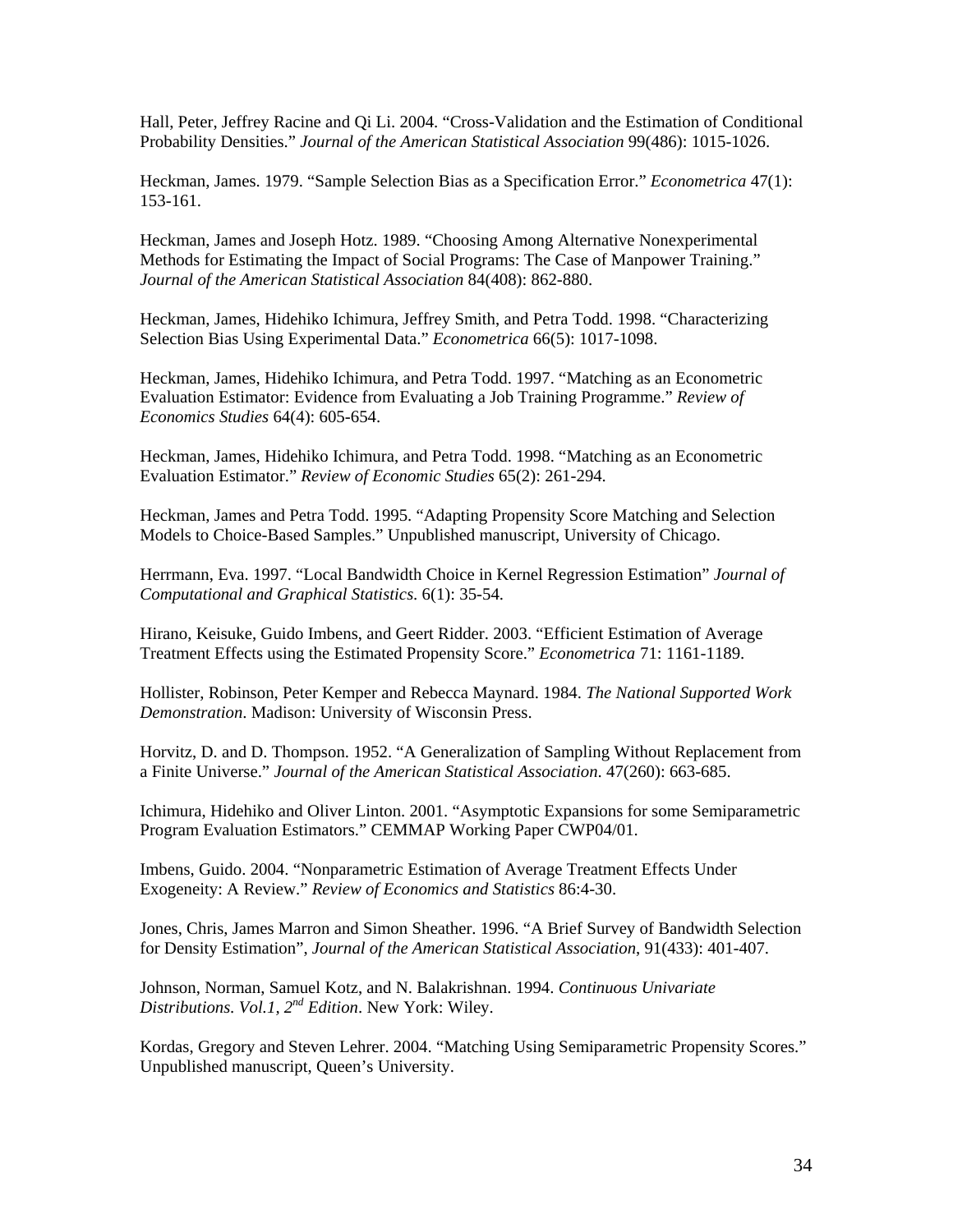LaLonde, Robert. 1986. "Evaluating the Econometric Evaluation of Training Programs with Experimental Data." *American Economics Review* 76(4): 604-620.

Lee, Wang-Sheng. 2006. "Propensity Score Matching and Variations on the Balancing Test." Unpublished manuscript, University of Melbourne.

Li, Qi and Jeffrey Racine. 2007. *Nonparametric Econometrics. Theory and Practice*. Princeton: Princeton University Press.

Loader, Clive. 1999. "Bandwidth Selection: Classical or Plug-in?" *Annals of Statistics* 70(2): 415-438.

Müller, Hans-Georg and Ulrich Stadtmüller. 1987. "Variable Bandwidth Kernel Estimators of Regression Curves" *Annals of Statistics*. 15(1):182-201

Pagan, Adrian and Aman Ullah. 1999. *Nonparametric Econometrics*. New York: Cambridge University Press.

Rosenbaum, Paul and Donald Rubin. 1983. "The Central Role of the Propensity Score In Observational Studies For Causal Effects." *Biometrika* 70(1): 41-55.

Ruppert, David. 1997. "Empirical-Bias Bandwidths for Local Polynomial Nonparametric Regression and Density Estimation." *Journal of the American Statistical Association* 92: 1049- 1062.

Seifert, Burkhardt and Theo Gasser. 1996. "Finite-Sample Variance of Local Polynomials: Analysis and Solutions." *Journal of the American Statistical Association* 91: 267-275.

Silverman, Bernard. 1986. *Density Estimation for Statistics and Data Analysis*. London and New York: Chapman and Hall.

Smith, Jeffrey and Petra Todd. 2005a. "Does Matching Overcome LaLonde's Critique of Non-Experimental Estimators?" *Journal of Econometrics* 125(1-2): 305-353.

Smith, Jeffrey and Petra Todd. 2005b. "Rejoinder" *Journal of Econometrics* 125(1-2): 365-375.

Stone, M. 1974. "Cross-Validatory Choice and Assessment of Statistical Predictions." *Journal of the Royal Statistic Society, Series B* 36(2): 111-147

Stone, C. 1984. "An Asymptotically Optimal Window Selection Rule for Kernel Density Estimates." *Annals of Statistics* 12: 1285-1297.

Song, K., H. Muller, A. Clifford, H. Furr and J. Olson. 1995. "Estimating Derivatives of Pharmacokinetic Response Curves with Varying Bandwidths." *Biometrics.* 51(1):12-20

Todd, Petra. 2002. "Local Linear Approaches to Program Evaluation Using a Semiparametric Propensity Score." Unpublished manuscript, University of Pennsylvania.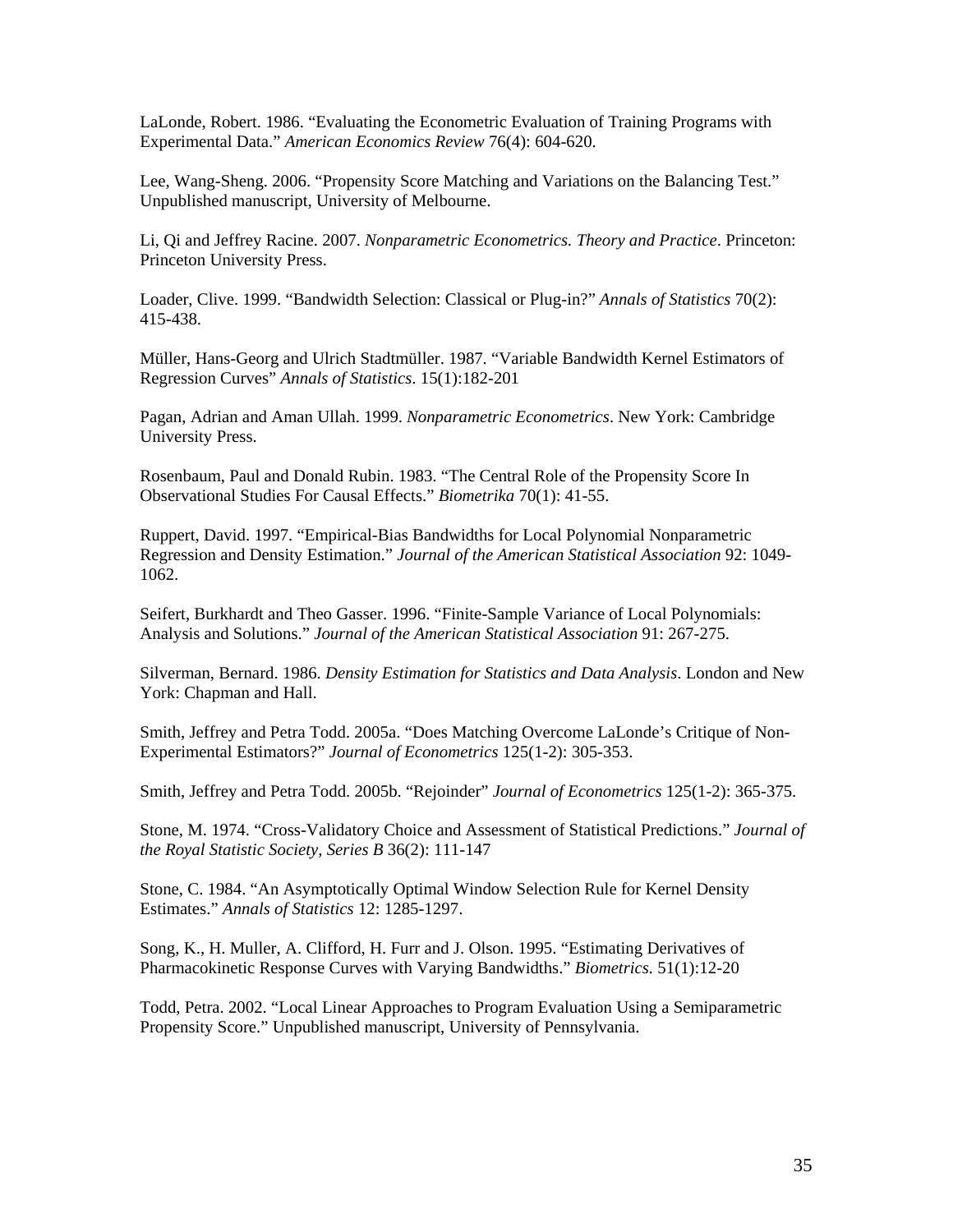

. **Figure 1: Treated and Untreated Density Distributions**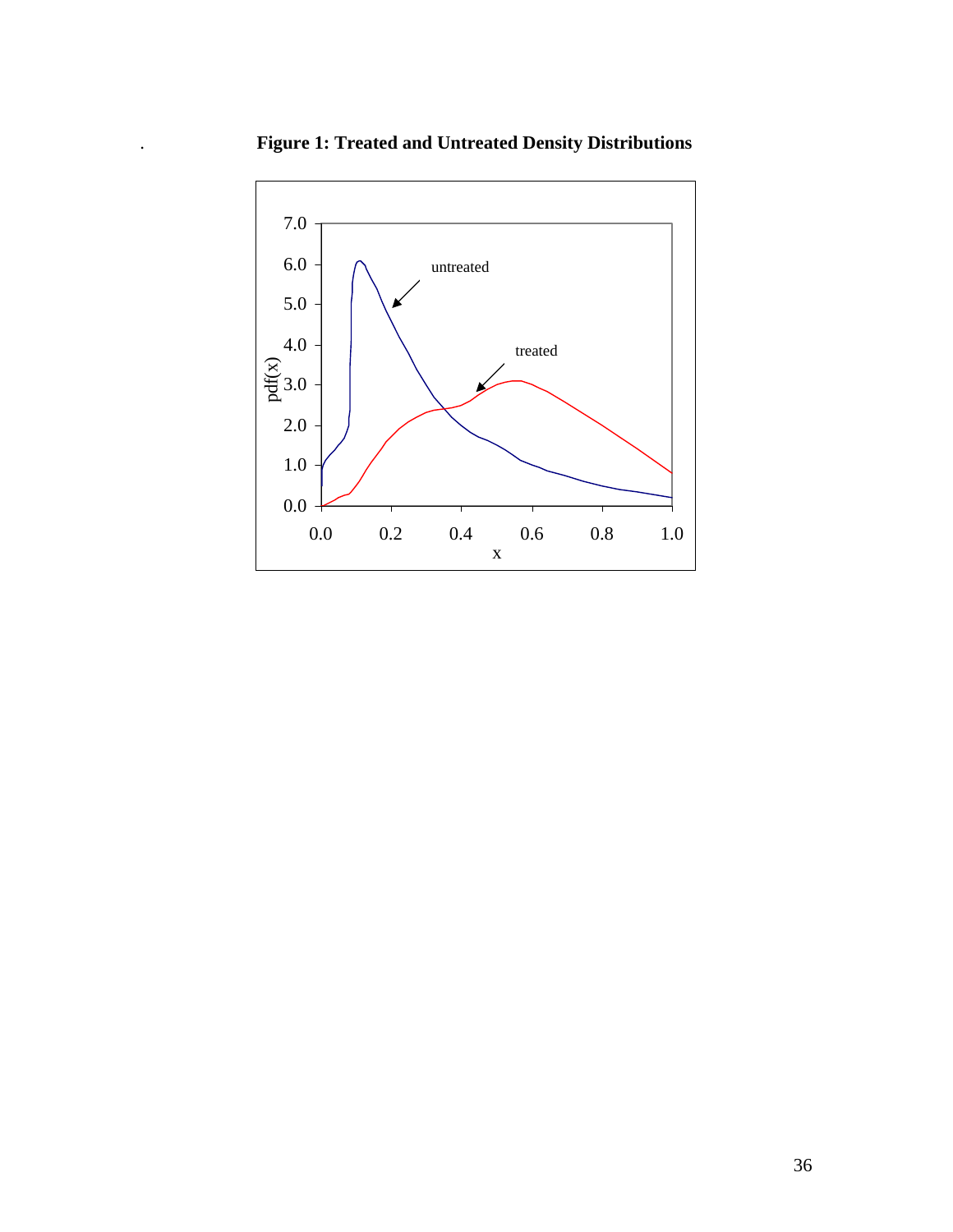







Note: The figures are based on the density design D1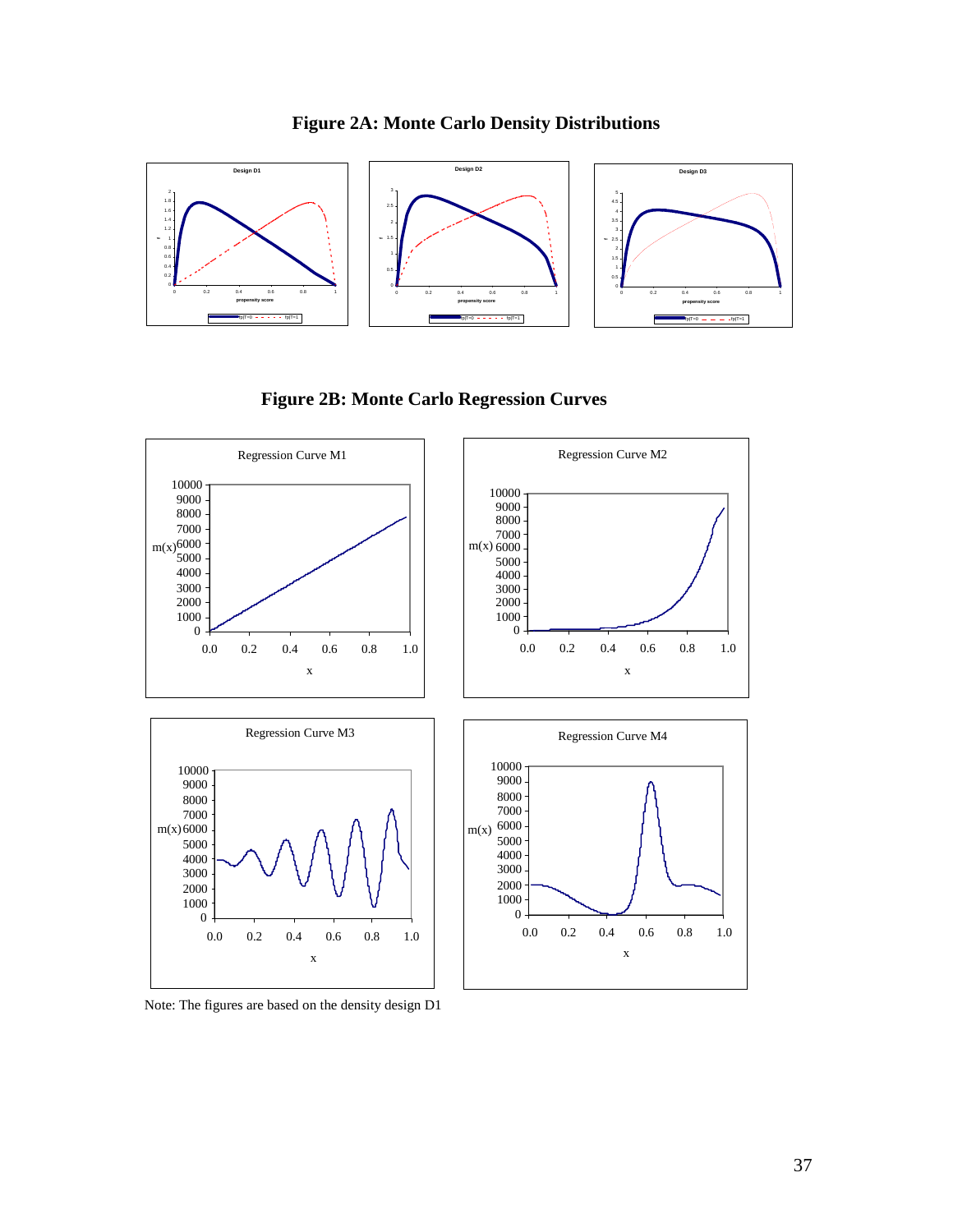|                |                | Conventional     |               | Variable Weights |               |                  | <b>Fixed Weights</b> |                  | <b>NN</b>     |                  | Locally varying |               |
|----------------|----------------|------------------|---------------|------------------|---------------|------------------|----------------------|------------------|---------------|------------------|-----------------|---------------|
|                |                |                  |               |                  |               |                  | $f_{T=1}(\rho)$      | $\rho$           | $(1-\rho)$    |                  |                 |               |
|                |                | $\boldsymbol{h}$ | <b>MSECTT</b> | $\boldsymbol{h}$ | <b>MSECTT</b> | $\boldsymbol{h}$ | <b>MSECTT</b>        | $\boldsymbol{h}$ | <b>MSECTT</b> | $\boldsymbol{h}$ | <b>MSECTT</b>   | <b>MSECTT</b> |
| Design         | M1             | 0.038            | 61            | 0.065            | 47            | 0.040            | 57                   | 0.040            | 57            | 0.069            | 35              | 35            |
| D <sub>1</sub> | M <sub>2</sub> | 0.035            | 241           | 0.041            | 236           | 0.036            | 241                  | 0.034            | 251           | 0.047            | 192             | 153           |
|                | M <sub>3</sub> | 0.030            | 30            | 0.032            | 33            | 0.030            | 30                   | 0.030            | 30            | 0.042            | 57              | 58            |
|                | M4             | 0.030            | 39            | 0.032            | 41            | 0.029            | 43                   | 0.031            | 37            | 0.039            | 35              | 30            |
|                | <b>Mean</b>    | 0.033            | 93            | 0.043            | 89            | 0.034            | 93                   | 0.034            | 94            | 0.049            | 80              | 69            |
| Design         | M1             | 0.044            | 25            | 0.041            | 24            | 0.052            | 24                   | 0.043            | 25            | 0.078            | 21              | 24            |
| D2             | M <sub>2</sub> | 0.035            | 52            | 0.038            | 50            | 0.035            | 52                   | 0.033            | 55            | 0.048            | 37              | 31            |
|                | M <sub>3</sub> | 0.029            | 32            | 0.032            | 35            | 0.029            | 32                   | 0.029            | 32            | 0.037            | 45              | 46            |
|                | M4             | 0.029            | 34            | 0.031            | 33            | 0.028            | 34                   | 0.031            | 33            | 0.041            | 24              | 31            |
|                | <b>Mean</b>    | 0.034            | 36            | 0.036            | 36            | 0.036            | 36                   | 0.034            | 36            | 0.051            | 32              | 33            |
| Design         | M1             | 0.028            | 39            | 0.041            | 36            | 0.034            | 39                   | 0.025            | 39            | 0.062            | 42              | 39            |
| D <sub>3</sub> | M2             | 0.017            | 43            | 0.034            | 41            | 0.018            | 43                   | 0.012            | 43            | 0.047            | 43              | 46            |
|                | M <sub>3</sub> | 0.027            | 24            | 0.026            | 24            | 0.024            | 25                   | 0.010            | 29            | 0.045            | 18              | 22            |
|                | M4             | 0.026            | 45            | 0.028            | 45            | 0.024            | 46                   | 0.017            | 47            | 0.048            | 45              | 44            |
|                | <b>Mean</b>    | 0.025            | 38            | 0.032            | 37            | 0.025            | 38                   | 0.016            | 40            | 0.051            | 37              | 38            |

# **Table 1: Mean Squared Error of Estimated Counterfactual Outcomes (MSECTT /1000)**

## **Panel A: Local Constant – Epanechnikov Kernel**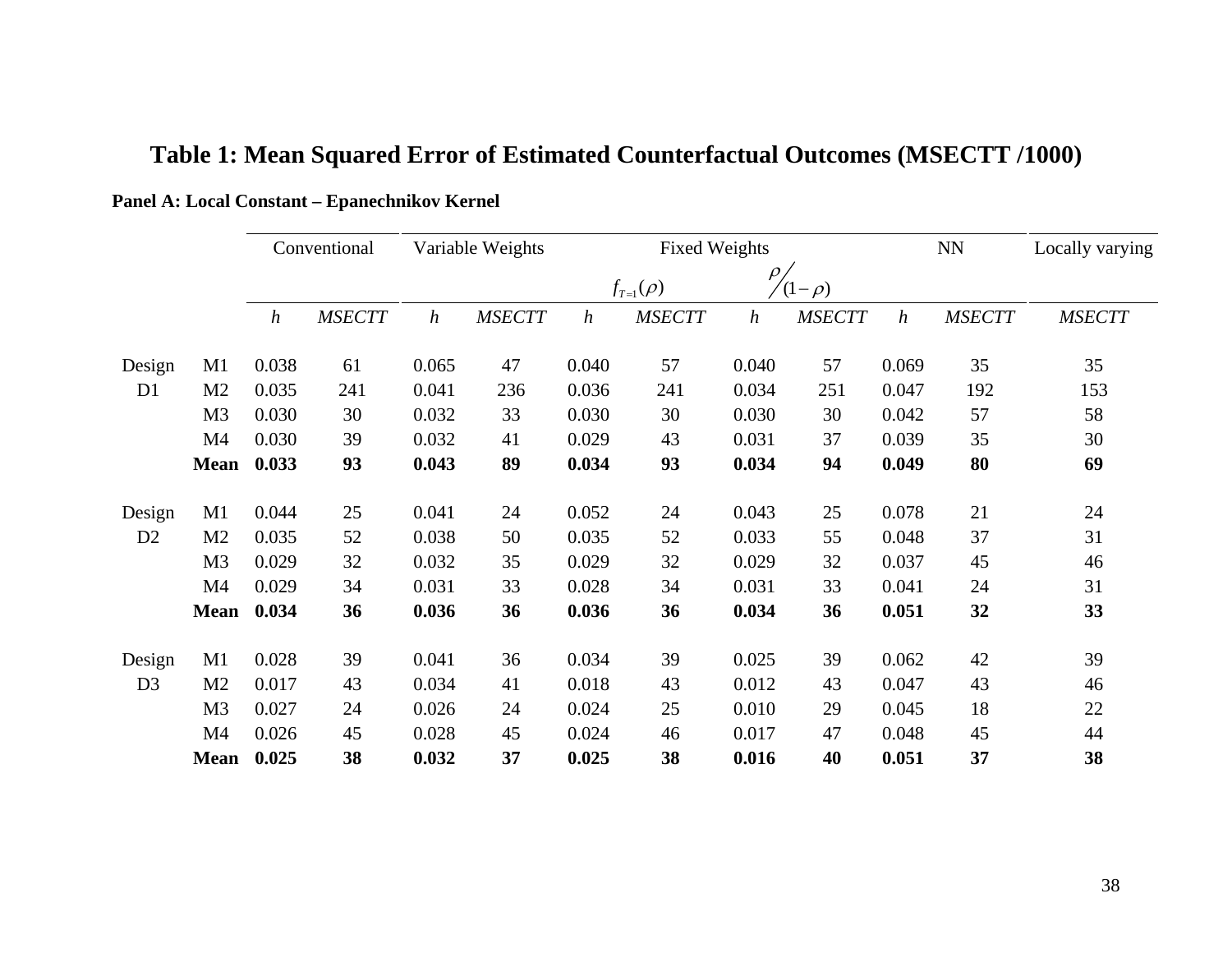|                |                | Conventional     |               | Variable Weights |               | <b>Fixed Weights</b>        |               |                  |               | ${\rm NN}$       |               | Locally Varying |
|----------------|----------------|------------------|---------------|------------------|---------------|-----------------------------|---------------|------------------|---------------|------------------|---------------|-----------------|
|                |                |                  |               |                  |               | $\rho_.$<br>$f_{T=1}(\rho)$ |               |                  | $(1-\rho)$    |                  |               |                 |
|                |                | $\boldsymbol{h}$ | <b>MSECTT</b> | $\boldsymbol{h}$ | <b>MSECTT</b> | $\boldsymbol{h}$            | <b>MSECTT</b> | $\boldsymbol{h}$ | <b>MSECTT</b> | $\boldsymbol{h}$ | <b>MSECTT</b> | <b>MSECTT</b>   |
| Design         | M1             | 0.065            | 156           | 0.106            | 90            | 0.069                       | 152           | 0.073            | 50            | 0.126            | 23            | 23              |
| D1             | M <sub>2</sub> | 0.075            | 396           | 0.089            | 204           | 0.074                       | 397           | 0.074            | 287           | 0.100            | 57            | 41              |
|                | M <sub>3</sub> | 0.085            | 515           | 0.091            | 840           | 0.084                       | 520           | 0.091            | 659           | 0.120            | 457           | 459             |
|                | M4             | 0.059            | 372           | 0.092            | 95            | 0.059                       | 160           | 0.063            | 159           | 0.111            | 40            | 45              |
|                | <b>Mean</b>    | 0.071            | 360           | 0.095            | 307           | 0.072                       | 307           | 0.075            | 289           | 0.114            | 144           | 142             |
| Design         | M1             | 0.087            | 280           | 0.081            | 25            | 0.092                       | 280           | 0.096            | 280           | 0.152            | 31            | 23              |
| D <sub>2</sub> | M <sub>2</sub> | 0.091            | 272           | 0.074            | 39            | 0.092                       | 272           | 0.085            | 272           | 0.130            | 30            | 30              |
|                | M <sub>3</sub> | 0.074            | 89            | 0.059            | 62            | 0.075                       | 92            | 0.064            | 74            | 0.101            | 144           | 126             |
|                | M <sub>4</sub> | 0.065            | 336           | 0.075            | 41            | 0.065                       | 336           | 0.071            | 336           | 0.102            | 40            | 42              |
|                | <b>Mean</b>    | 0.079            | 244           | 0.072            | 42            | 0.081                       | 245           | 0.079            | 241           | 0.121            | 61            | 55              |
| Design         | M1             | 0.072            | 39            | 0.094            | 38            | 0.080                       | 40            | 0.077            | 40            | 0.132            | 45            | 36              |
| D <sub>3</sub> | M <sub>2</sub> | 0.056            | 43            | 0.084            | 44            | 0.057                       | 43            | 0.050            | 43            | 0.148            | 52            | 39              |
|                | M <sub>3</sub> | 0.063            | 38            | 0.108            | 37            | 0.071                       | 36            | 0.055            | 38            | 0.101            | 44            | 41              |
|                | M4             | 0.050            | 53            | 0.066            | 52            | 0.049                       | 53            | 0.053            | 53            | 0.102            | 61            | 54              |
|                | <b>Mean</b>    | 0.060            | 43            | 0.088            | 43            | 0.064                       | 43            | 0.059            | 44            | 0.121            | 51            | 43              |

**Panel B: Local Linear – Epanechnikov Kernel** 

Notes: The first two columns indicate the density and the regression curve. In each column, the averages over the regression curves in each design appear in bold.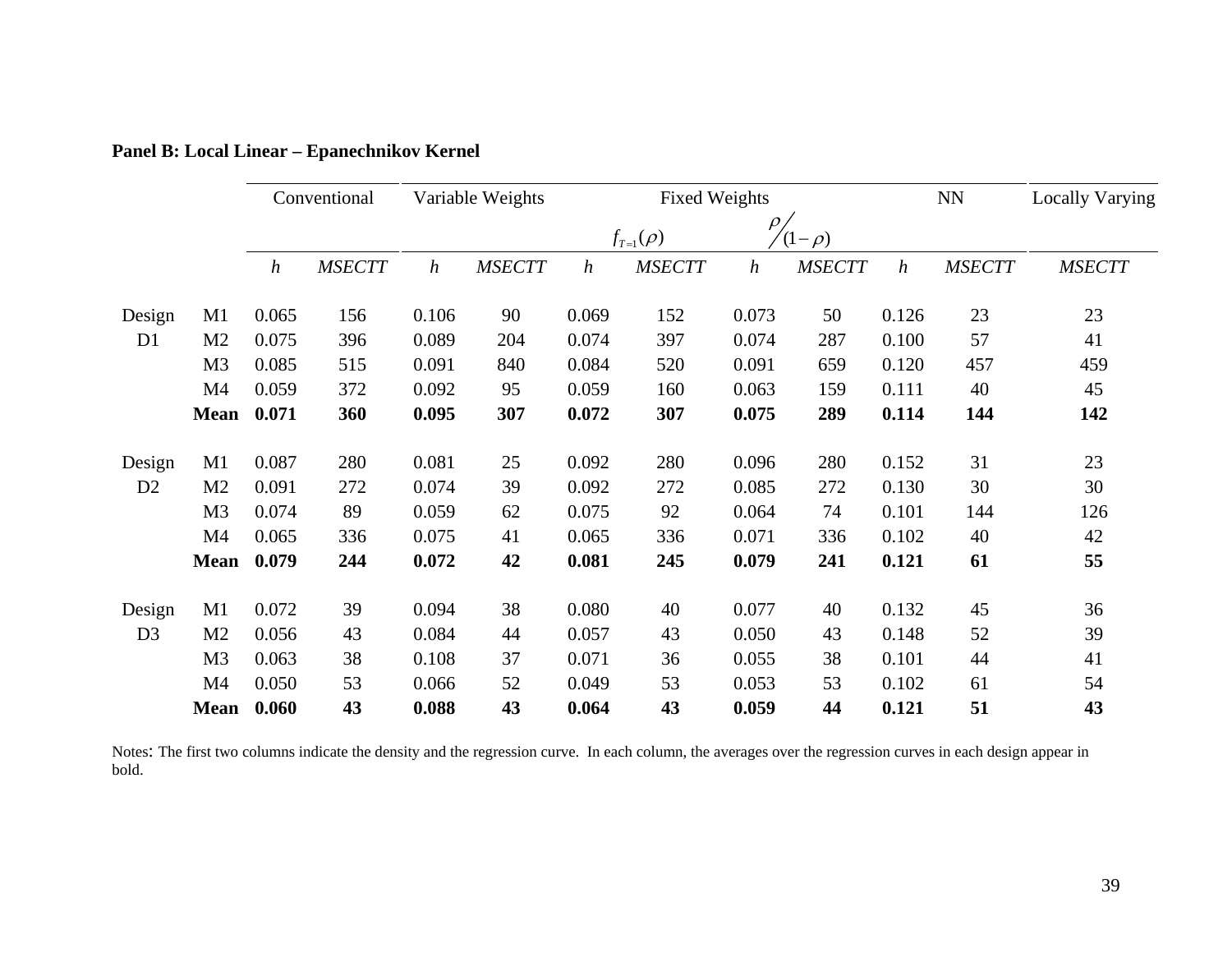|                |                   | Conventional     |               | Variable Weights |               | <b>Fixed Weights</b> |               |                      |               |                  | ${\rm NN}$    | Locally Varying |
|----------------|-------------------|------------------|---------------|------------------|---------------|----------------------|---------------|----------------------|---------------|------------------|---------------|-----------------|
|                |                   |                  |               |                  |               | $f_{T=1}(\rho)$      |               | $\rho$<br>$(1-\rho)$ |               |                  |               |                 |
|                |                   | $\boldsymbol{h}$ | <b>MSECTT</b> | $\boldsymbol{h}$ | <b>MSECTT</b> | $\boldsymbol{h}$     | <b>MSECTT</b> | $\boldsymbol{h}$     | <b>MSECTT</b> | $\boldsymbol{h}$ | <b>MSECTT</b> | <b>MSECTT</b>   |
| Design         | M1                | 0.013            | 21            | 0.026            | 24            | 0.015                | 21            | 0.015                | 21            | 0.029            | 23            | 20              |
| D <sub>1</sub> | M <sub>2</sub>    | 0.011            | 70            | 0.019            | 86            | 0.011                | 70            | 0.010                | 69            | 0.021            | 84            | 70              |
|                | M <sub>3</sub>    | 0.010            | 96            | 0.021            | 95            | 0.010                | 96            | 0.010                | 96            | 0.010            | 107           | 96              |
|                | M4                | 0.010            | 29            | 0.010            | 31            | 0.010                | 29            | 0.010                | 29            | 0.010            | 31            | 29              |
|                | <b>Mean</b>       | 0.011            | 54            | 0.019            | 59            | 0.012                | 54            | 0.011                | 54            | 0.018            | 61            | 54              |
| Design         | M1                | 0.017            | 23            | 0.015            | 23            | 0.021                | 23            | 0.017                | 23            | 0.033            | 21            | 23              |
| D <sub>2</sub> | M <sub>2</sub>    | 0.011            | 28            | 0.014            | 30            | 0.011                | 27            | 0.010                | 28            | 0.020            | 28            | 27              |
|                | M <sub>3</sub>    | 0.010            | 56            | 0.010            | 56            | 0.010                | 56            | 0.010                | 56            | 0.010            | 55            | 52              |
|                | M4                | 0.010            | 31            | 0.010            | 31            | 0.010                | 31            | 0.010                | 33            | 0.014            | 26            | 32              |
|                | <b>Mean</b>       | 0.012            | 35            | 0.012            | 35            | 0.013                | 34            | 0.012                | 35            | 0.019            | 33            | 34              |
| Design         | M1                | 0.028            | 39            | 0.041            | 36            | 0.034                | 39            | 0.014                | 38            | 0.025            | 42            | 39              |
| D <sub>3</sub> | M <sub>2</sub>    | 0.010            | 42            | 0.018            | 41            | 0.011                | 41            | 0.010                | 42            | 0.014            | 42            | 45              |
|                | M <sub>3</sub>    | 0.010            | 23            | 0.010            | 23            | 0.010                | 23            | 0.010                | 23            | 0.010            | 23            | 24              |
|                | M4                | 0.010            | 46            | 0.010            | 46            | 0.010                | 46            | 0.010                | 46            | 0.015            | 50            | 45              |
|                | <b>Mean</b> 0.015 |                  | 38            | 0.020            | 37            | 0.016                | 37            | 0.011                | 37            | 0.016            | 39            | 38              |

# **Table 2: Mean Squared Error of Estimated Counterfactual Outcomes (MSECTT /1000)**

**Panel A: Local Constant – Gaussian Kernel**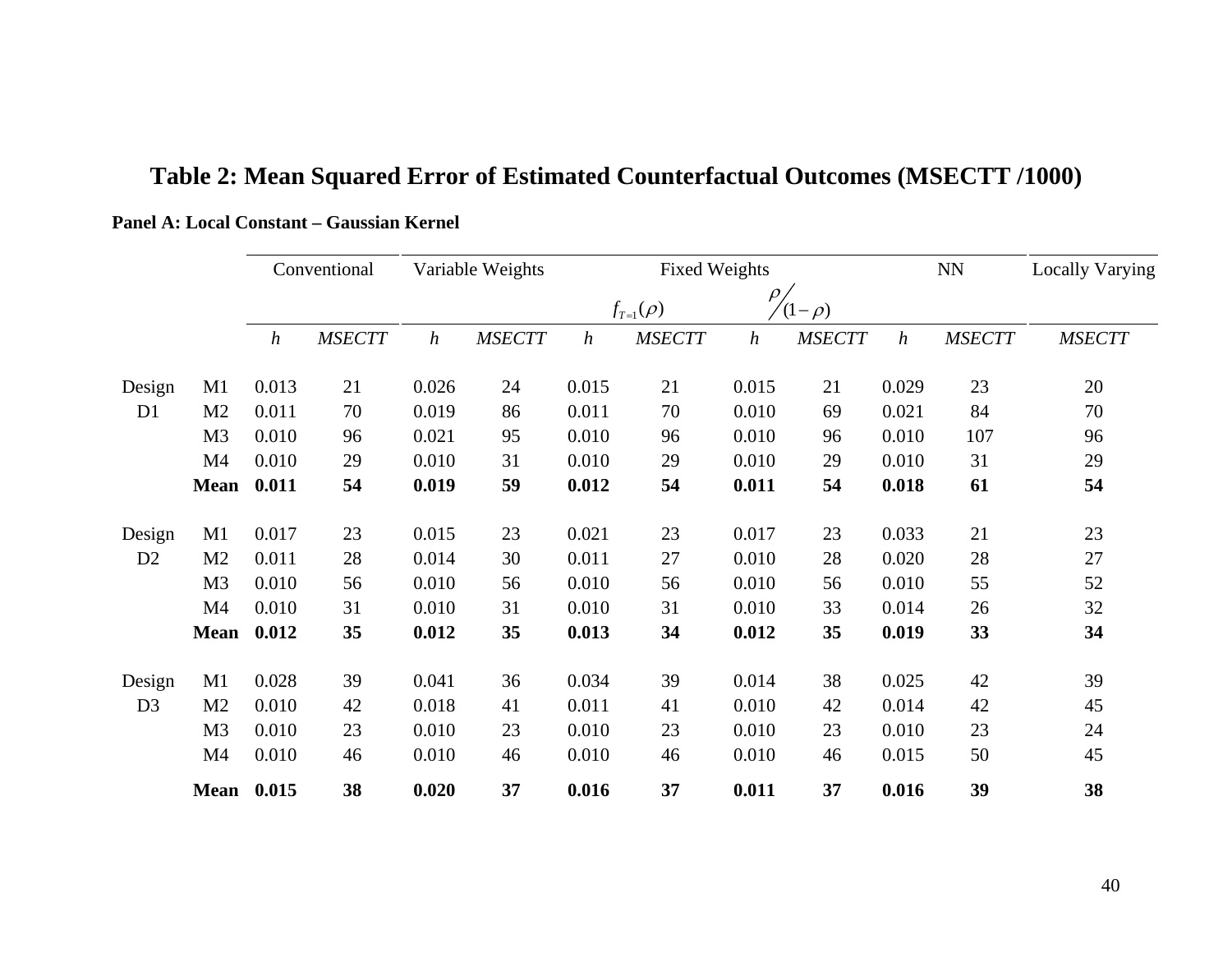|                |                | Conventional     |               | Variable Weights |               | <b>Fixed Weights</b> |                 |                  |               | <b>NN</b>        |               | Locally Varying |
|----------------|----------------|------------------|---------------|------------------|---------------|----------------------|-----------------|------------------|---------------|------------------|---------------|-----------------|
|                |                |                  |               |                  |               |                      | $f_{T=1}(\rho)$ | $(1-\rho)$       |               |                  |               |                 |
|                |                | $\boldsymbol{h}$ | <b>MSECTT</b> | $\boldsymbol{h}$ | <b>MSECTT</b> | $\boldsymbol{h}$     | <b>MSECTT</b>   | $\boldsymbol{h}$ | <b>MSECTT</b> | $\boldsymbol{h}$ | <b>MSECTT</b> | <b>MSECTT</b>   |
| Design         | M1             | 0.031            | 19            | 0.040            | 19            | 0.033                | 19              | 0.034            | 19            | 0.051            | 22            | 20              |
| D <sub>1</sub> | M <sub>2</sub> | 0.034            | 30            | 0.036            | 32            | 0.034                | 30              | 0.034            | 30            | 0.045            | 34            | 37              |
|                | M <sub>3</sub> | 0.039            | 434           | 0.059            | 446           | 0.039                | 433             | 0.040            | 445           | 0.047            | 406           | 380             |
|                | M <sub>4</sub> | 0.031            | 38            | 0.034            | 38            | 0.031                | 38              | 0.031            | 38            | 0.044            | 37            | 36              |
|                | <b>Mean</b>    | 0.034            | 130           | 0.042            | 134           | 0.034                | 130             | 0.035            | 133           | 0.047            | 125           | 118             |
| Design         | M1             | 0.038            | 26            | 0.036            | 25            | 0.039                | 26              | 0.039            | 26            | 0.062            | 31            | 23              |
| D <sub>2</sub> | M <sub>2</sub> | 0.037            | 33            | 0.036            | 35            | 0.038                | 33              | 0.036            | 33            | 0.053            | 29            | 29              |
|                | M <sub>3</sub> | 0.041            | 108           | 0.011            | 112           | 0.042                | 110             | 0.037            | 102           | 0.045            | 132           | 143             |
|                | M4             | 0.032            | 39            | 0.036            | 39            | 0.032                | 39              | 0.033            | 39            | 0.042            | 39            | 41              |
|                | <b>Mean</b>    | 0.037            | 52            | 0.030            | 53            | 0.038                | 52              | 0.036            | 50            | 0.051            | 58            | 59              |
| Design         | M1             | 0.035            | 40            | 0.046            | 40            | 0.037                | 40              | 0.036            | 40            | 0.052            | 45            | 36              |
| D <sub>3</sub> | M <sub>2</sub> | 0.033            | 46            | 0.043            | 46            | 0.033                | 46              | 0.033            | 46            | 0.060            | 51            | 41              |
|                | M <sub>3</sub> | 0.045            | 35            | 0.048            | 33            | 0.047                | 34              | 0.030            | 40            | 0.041            | 37            | 43              |
|                | M4             | 0.032            | 53            | 0.036            | 52            | 0.033                | 53              | 0.033            | 53            | 0.047            | 59            | 53              |
|                | <b>Mean</b>    | 0.036            | 44            | 0.043            | 43            | 0.038                | 43              | 0.033            | 45            | 0.050            | 48            | 43              |

**Panel B: Local Linear – Gaussian Kernel**

 Notes: The first two columns indicate the density and the regression curve. In each column, the averages over the regression curves for each design appear in bold.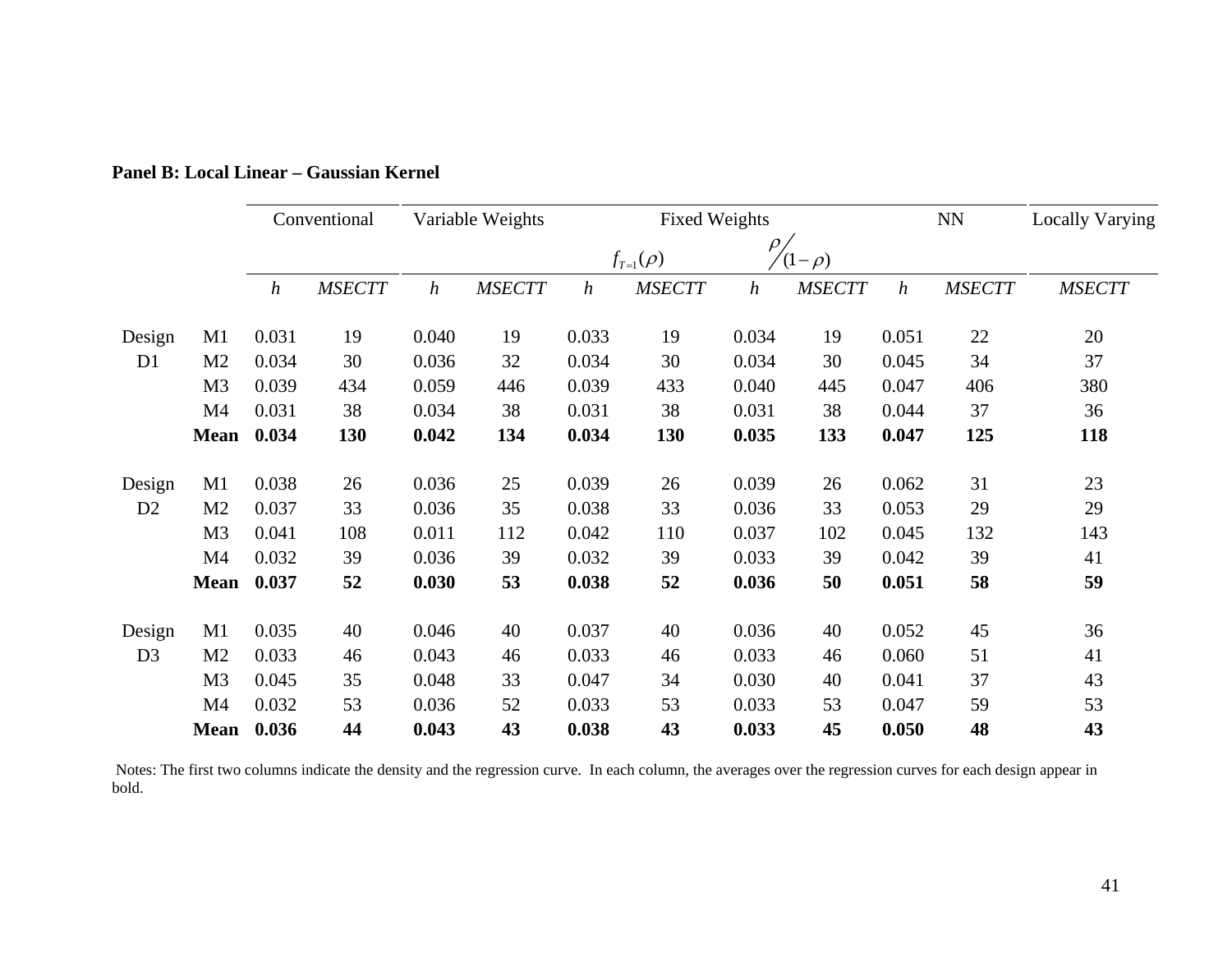|        |                                | Conventional     |              | <b>Fixed Weights</b><br><b>NN</b><br>Variable Weights<br>(estimated density) |              |                  |              |                  |              |              |  |  |
|--------|--------------------------------|------------------|--------------|------------------------------------------------------------------------------|--------------|------------------|--------------|------------------|--------------|--------------|--|--|
| Sample | Kernel                         |                  |              |                                                                              |              |                  |              | $\boldsymbol{h}$ | <b>MSETT</b> | Varying      |  |  |
|        | <b>Panel A: Local Constant</b> | $\boldsymbol{h}$ | <b>MSETT</b> | $\boldsymbol{h}$                                                             | <b>MSETT</b> | $\boldsymbol{h}$ | <b>MSETT</b> |                  |              | <b>MSETT</b> |  |  |
|        | DW-PSID Epanechnikov           | 0.22             | 1351         | 0.68                                                                         | 812          | 0.67             | 1100         | 0.63             | 1304         | 931          |  |  |
|        | Gaussian                       | 0.14             | 798          | 0.20                                                                         | 698          | 0.31             | 847          | 1.60             | 6744         | 858          |  |  |
|        | DW-CPS Epanechnikov            | 0.15             | 1054         | 0.39                                                                         | 844          | 0.18             | 1038         | 1.43             | 1054<br>3362 | 1038         |  |  |
|        | Gaussian                       | 0.11             | 774          | 0.19                                                                         | 715          | 0.12             | 781          | 1.42             |              | 1066         |  |  |
|        | <b>Panel B: Local linear</b>   |                  |              |                                                                              |              |                  |              |                  |              |              |  |  |
|        | DW-PSID Gaussian               | 0.41             | 2293         | 0.44                                                                         | 756          | 0.92             | 814          | 3.60             | 1464         | 876          |  |  |
|        | <b>DW-CPS</b> Gaussian         | 0.35             | 262          | 0.53                                                                         | 197          | 0.37             | 253          | 3.00             | 578          | 903          |  |  |

### **Table 3: Mean Squared Error for the National Support Work Demonstration Program (MSETT/1000)**

Notes: The dependent variable is real earnings in 1978. We match on the log odds ratio due to the choice based sampling; see the discussion in Heckman and Todd (1995). Bandwidth selection takes place after imposing the common support condition using the five percent trimming method developed in Heckman, Ichimura and Todd (1998). The experimental impact estimates equal \$1864 for the DW sample with CPS common support and \$2056 for the DW sample with PSID common support. We estimate logit models of participation using the specifications in Dehejia (2005), the experimental treatment group and the comparison group. The DW-PSID model includes married, black, Hispanic, age, education, real earnings in 1975 (RE75), real earnings in "1974" (RE74), married\*1(RE75 = 0), and nodegree\*1(RE74 = 0), and the DW-CPS model includes married, black, Hispanic, education, age, RE74, RE75, and black\*age. Simulations are based on 100 replications. The locally varying bandwidth is based on the rule  $h(\rho) = h_{c}[\hat{f}_{\rho T=0}(\rho)]^{-1/5}$ . Ties are broken at random.